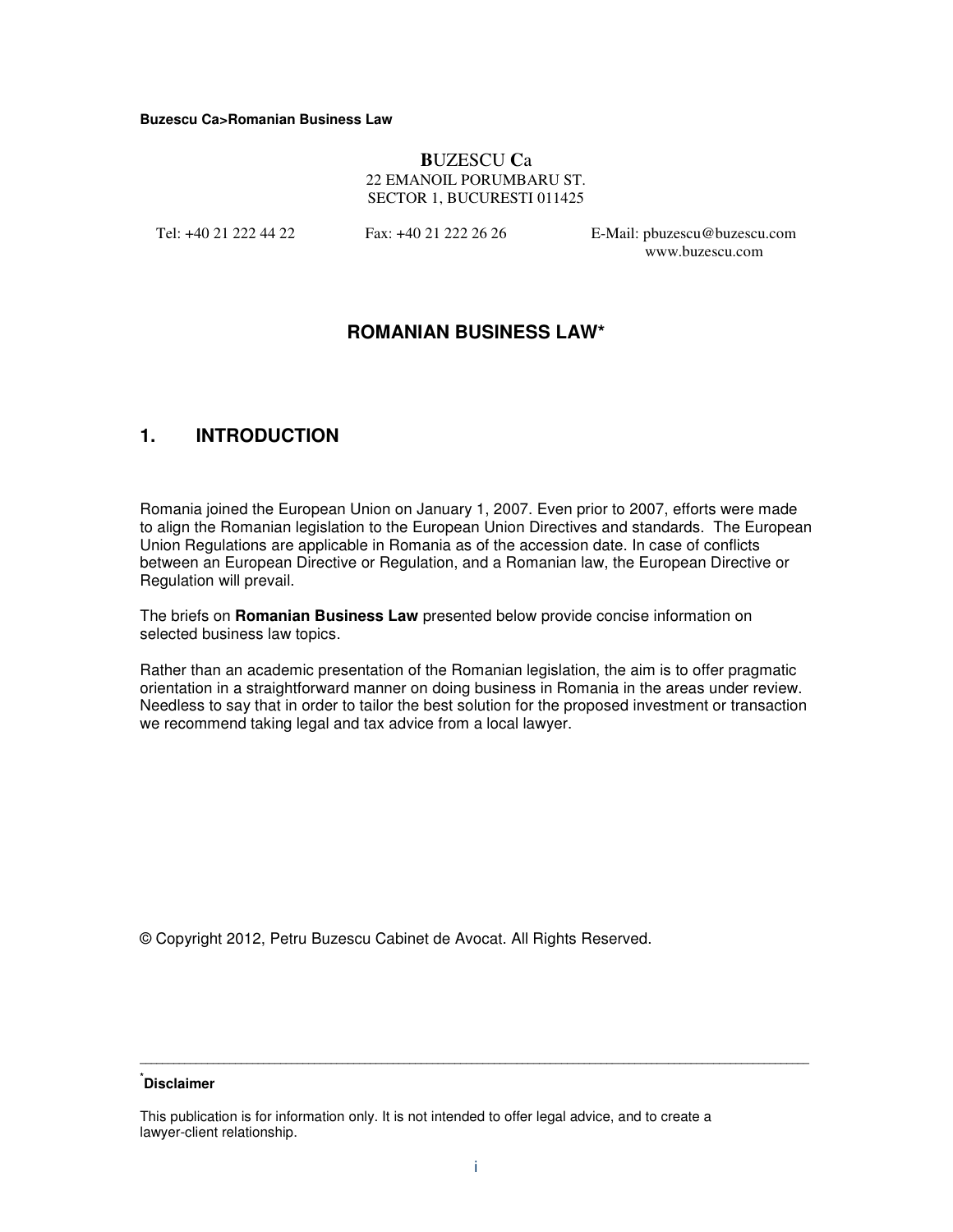## **Buzescu Ca>Romanian Business Law**

#### $2.$ **TABLE OF CONTENTS**

| $\mathbf{1}$ . |     |  |  |
|----------------|-----|--|--|
| 2.             |     |  |  |
| 3.             |     |  |  |
| 4.             |     |  |  |
| 5.             |     |  |  |
|                | 5.1 |  |  |
|                | 5.2 |  |  |
| 6.             |     |  |  |
| 7.             |     |  |  |
| 8.             |     |  |  |
| 9.             |     |  |  |
| 10.            |     |  |  |
| 11.            |     |  |  |
| 12.            |     |  |  |
| 13.            |     |  |  |

# **Disclaimer**

This publication is for information only. It is not intended to offer legal advice, and to create a lawyer-client relationship.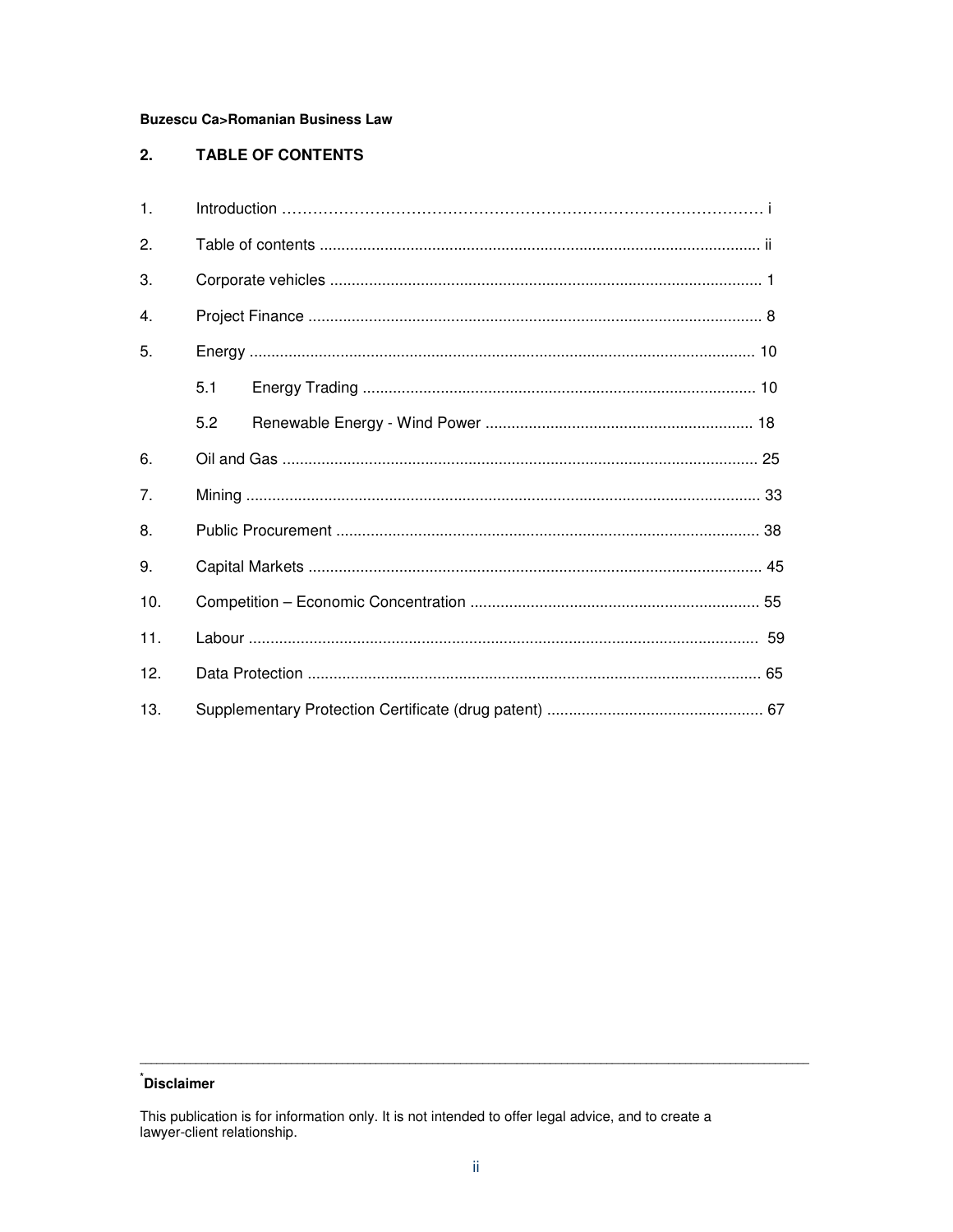### **Buzescu Ca>Romanian Business Law>Romanian Corporate Laws**

# **3. CORPORATE VEHICLES**

#### The relevant **Romanian corporate laws and regulations** are:

- $\checkmark$  Company Law no. 31 of 1990 as amended
- $\checkmark$  Law no. 26 of 1990 regarding the Trade Registry
- Methodological Norms no. 608/773 of 1998 regarding the Trade Registry
- Decree-Law no. 122 of 1990 regarding the Authorization and Operations of the Representative Offices of Foreign Companies

The following vehicles are regulated under Romanian law:

- 1. the joint stock company;
- 2. the limited liability company;
- 3. general partnership;
- 4. limited liability partnership;
- 5. Representative Office.

Also, a person carrying out personally a particular trade may register with the tax authority as a Registered Physical Person.

The legal vehicles mostly used by the investors in Romania are the limited liability company (LLC), joint stock company (JSC), and the Representative Office.

The LLC is the favorite vehicle used by foreign investors.

The JSC is seldom chosen by foreign investors as an initial investment vehicle. However, in many cases foreign investors are acquiring participations in Romanian companies which were initially incorporated as joint stock companies.

The Representative Offices can be used only for advertising, marketing, and liaison purposes.

The Trade Registry is the authority of registration of the Romanian companies. Any third party may obtain upon request certified copies of the corporate records of a Romanian company which are on file at the Trade Registry.

Below you will find a comparative presentation of the above legal vehicles used by foreign investors in Romania. We will address below such issues as legal status, object of activity, approvals for registration, taxation and financial reporting, and differences between an LLC, and a JSC.

# **\* Disclaimer**

This publication is for information only. It is not intended to offer legal advice, and to create a lawyer-client relationship.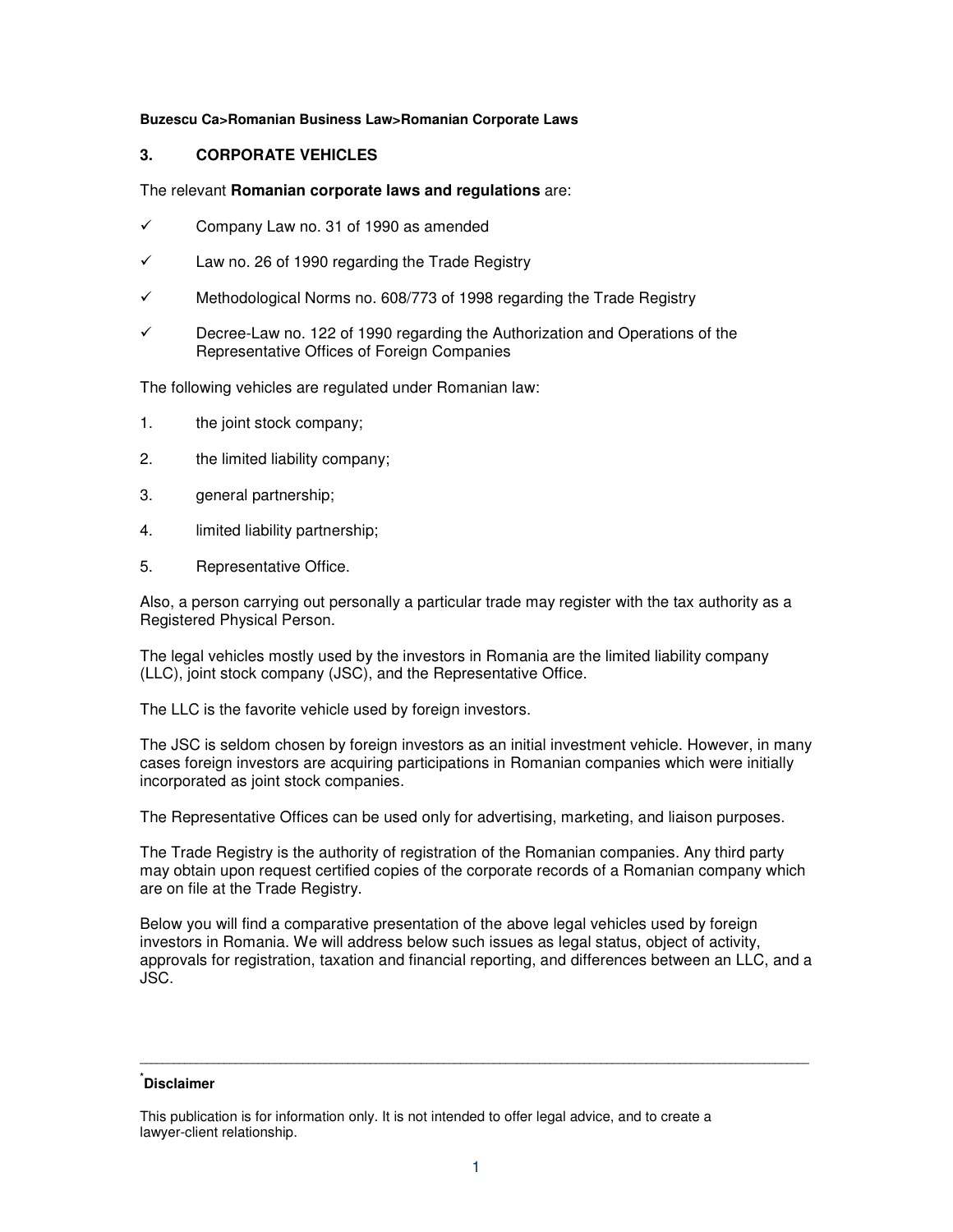# **Legal status**

- i. Representative Office: it is not a legal person it is a mere extension of the parent company;
- ii. Branch: it is not a legal person it is a mere extension of the parent company;
- iii. LLC it is a Romanian legal person;
- iv. JSC it is a Romanian legal person.

# **Object of activity**

### a. Representative Office

The object of activity of the Representative Office is limited to the promotion and marketing operations conducted in the name of the parent company.

A Representative Office of a foreign company can represent in Romania one or more foreign companies.

The Representative Office is allowed to derive income only in the form of fees for the services rendered received from abroad from the foreign companies it represents in Romania. Therefore, the Representative Office cannot receive fees from Romanian legal entities or natural persons.

### b. Branch

The object of activity of a branch cannot go beyond the scope of activities provided for in the Bylaws of the parent company.

### c. LLC and JSC

The object of activity of an LLC or JSC is not restricted to that of its foreign parent company.

The object of activity must be described in the Constitutive Act of the company filed with the Trade Registry.

### **Approvals for registration**

### a. Representative Office

A permit for the establishment of a Representative Office must be obtained from the Ministry of Small and Medium Enterprises. The annual authorization fee is of US\$ 1,200. The permit is renewable annually.

The Representative Office must also register with the Chamber of Trade and Industry and with the tax authority.

The completion of the registration procedure would take about 30 days from the date of the filing the application.

**\_\_\_\_\_\_\_\_\_\_\_\_\_\_\_\_\_\_\_\_\_\_\_\_\_\_\_\_\_\_\_\_\_\_\_\_\_\_\_\_\_\_\_\_\_\_\_\_\_\_\_\_\_\_\_\_\_\_\_\_\_\_\_\_\_\_\_\_\_\_\_\_\_\_\_\_\_\_\_\_\_\_\_\_\_\_\_\_\_\_\_\_\_\_\_\_\_\_\_\_\_\_\_\_\_\_\_\_\_\_\_\_\_\_\_\_\_\_\_** 

### b. Branch

# **\* Disclaimer**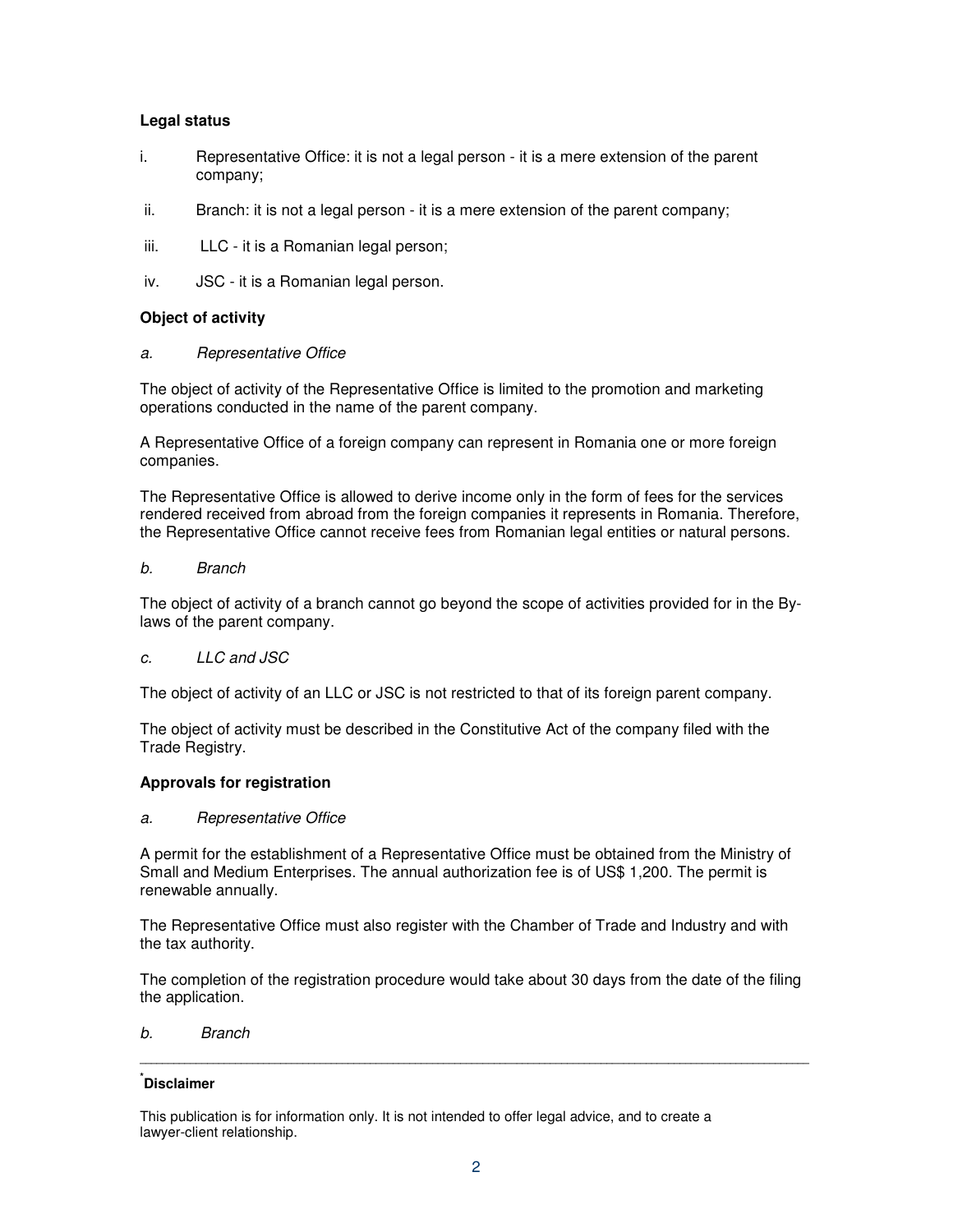The branch must be registered with the Trade Registry and with the fiscal authority.

# c. LLC and JSC

An LLC or a JSC must be registered with the Trade Registry and with the tax authority.

According to the law the registration procedure would take approximately 7 – 9 days from date of the filing of the application. However, occasionally due to the backlog the registration process can take longer.

There are no restrictions on the number or nature of directors of a JSC or an LLC.

There are no mandatory employee rights of representation in the management structures of a JSC or LLC.

# **Differences between a LLC and a JSC**

The liability of the shareholders of a LLC or a JSC is limited to their investments in the company, i.e. to their shares.

However, as noted below there are some significant differences between a joint stock company and a limited liability company.

a. LLC

An LLC can have as few as one shareholder but the number of the shareholders cannot exceed fifty.

It cannot be set up by public subscription.

The share capital of an LLC cannot be lower than 200 Lei, and must be divided into equal shares which must have a value of no less than 10 Lei. The shares of an LLC are not negotiable instruments.

Each share gives the right to one vote in the general meeting of the shareholders.

The shares can be transferred between the shareholders. The transfer to outsiders is allowed only if approved by shareholders representing at least three fourths (3/4) of the registered share capital.

An LLC cannot issue bonds.

The general meetings of the shareholders must convene at least once a year or whenever it is necessary.

The law does not distinguish between an ordinary and an extraordinary general meeting. The general meeting decides by a vote representing the absolute majority of the shareholders and shares, if the Constitutive Act does not provide otherwise.

The vote of all shareholders is required for the amendment of the Constitutive Act, if the Constitutive Act does not provide otherwise.

# **\* Disclaimer**

This publication is for information only. It is not intended to offer legal advice, and to create a lawyer-client relationship.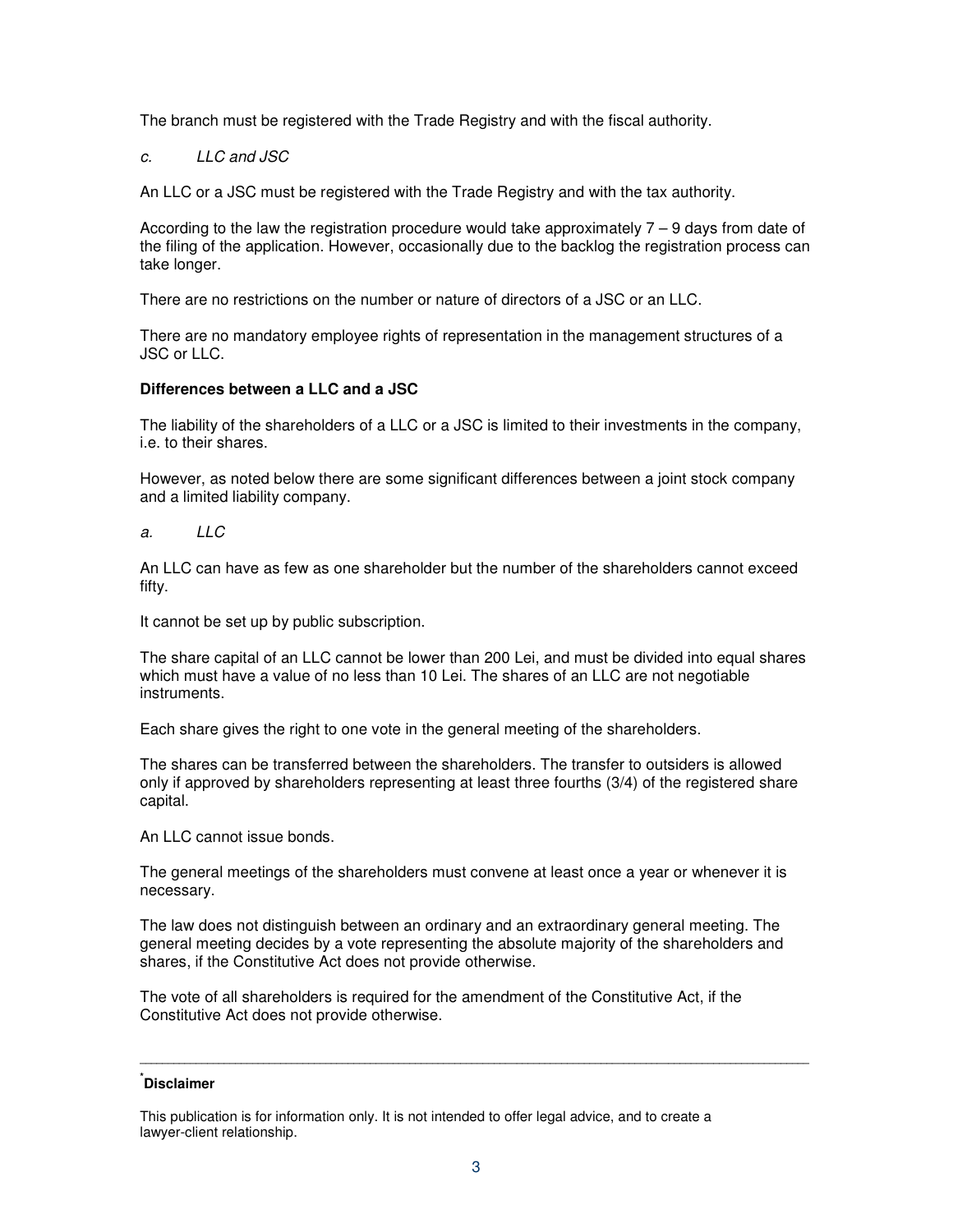The LLC is managed by one or more Administrators, who may be or not shareholders. Initially, the Administrators must be appointed by the Constitutive Act.

The appointment of statutory auditors is not required if the number of shareholders is less than 15.

b. JSC

A JSC must have at least two (2) shareholders.

It may be established by private subscription or by public subscription.

The minimum share capital is 90,000 Lei.

Shares can be issued in the bearer form or in nominative form. The nominative shares can be converted into bearer shares. The nominative shares may be issued in a material form (on paper support) or in a dematerialized from (by electronic account recording). In the case of the nominative shares issued in a material form, individual or cumulative share certificates can be issued.

The nominal (par) value of a share cannot be less than 0.1 Lei.

Preferred shares may be issued. Such shares confer the following rights:

- i. the right to a priority dividend; and
- ii. the rights recognized to the owners of common shares, except for the right to vote at the general meeting of the shareholders.

The preferred shares cannot be in excess of one fourth of the share capital and must have the same nominal value as the common shares. The preferred shares and the common shares can be converted from one class to another if approved by a decision of the general meeting of the shareholders.

The law does not impose any restrictions regarding the transfer of shares in a JSC. Nevertheless, certain restrictions, e.g. right of first refusal, can be provided by the shareholders in the documents of incorporation of the company.

A JSC may buy back up to 10% of its own shares. The voting rights and the rights to dividends are suspended during the period in which the shares are held by the company.

A JSC may raise capital by issuing bonds.

The contributions to the share capital can be in cash and in-kind. The contributions in cash are mandatory but the law does not indicate a minimum amount. At least 30% of the share capital subscribed by each shareholder must be paid upon the formation of the company, and the remaining 70% within a period of twelve months in the case of cash contributions, and two years in the case of in-kind contributions.

The share capital can be increased either by the issuance of new shares or by the increase of the nominal value of the existing shares against the payment of new contributions in cash or in-kind.

**\_\_\_\_\_\_\_\_\_\_\_\_\_\_\_\_\_\_\_\_\_\_\_\_\_\_\_\_\_\_\_\_\_\_\_\_\_\_\_\_\_\_\_\_\_\_\_\_\_\_\_\_\_\_\_\_\_\_\_\_\_\_\_\_\_\_\_\_\_\_\_\_\_\_\_\_\_\_\_\_\_\_\_\_\_\_\_\_\_\_\_\_\_\_\_\_\_\_\_\_\_\_\_\_\_\_\_\_\_\_\_\_\_\_\_\_\_\_\_** 

# **\* Disclaimer**

This publication is for information only. It is not intended to offer legal advice, and to create a lawyer-client relationship.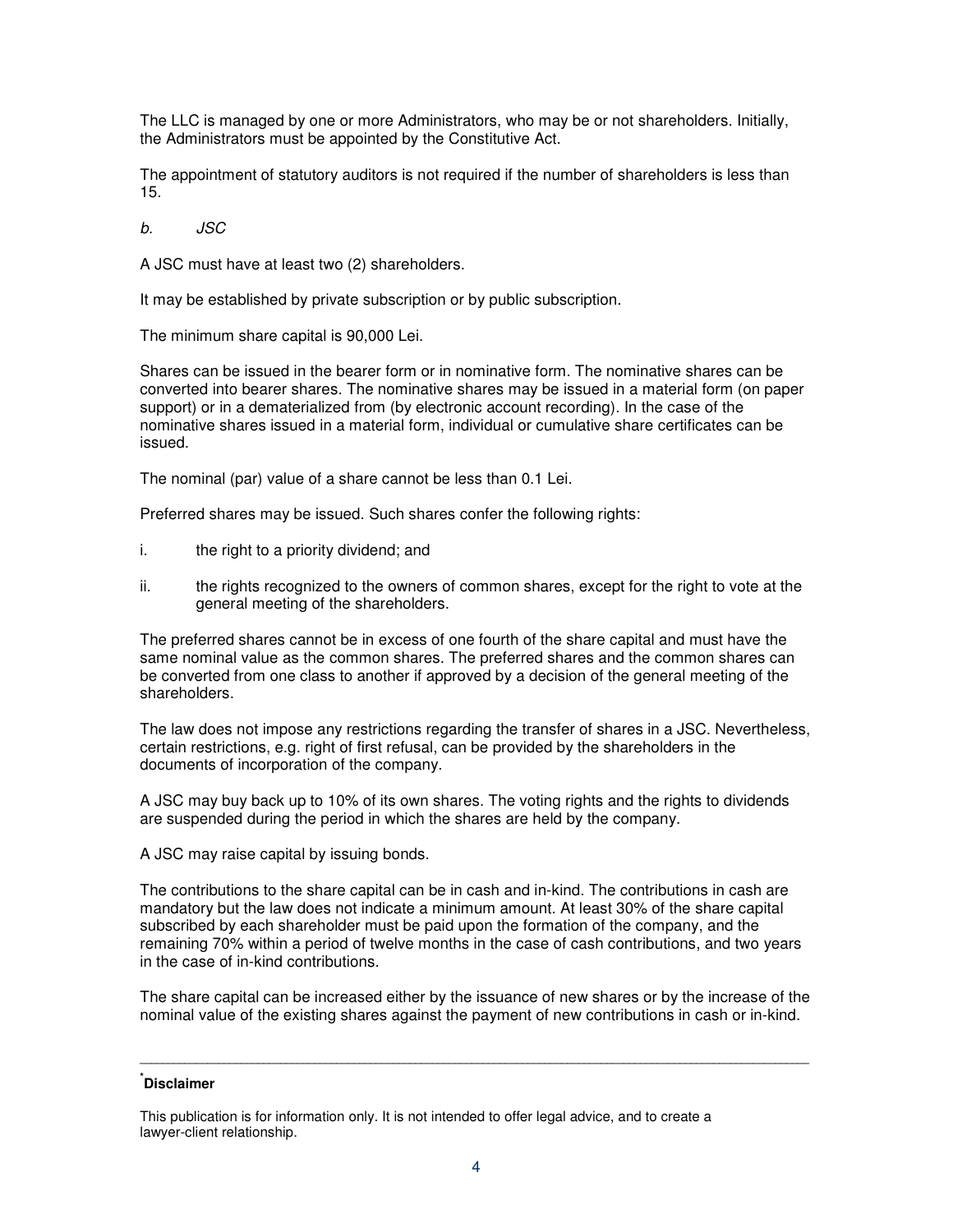In the case of an increase in the share capital the existing shareholders have a preemption right to subscribe the newly issued shares *pro rata* to their shareholding in the company.

The general meetings of the shareholders can be ordinary and extraordinary.

An ordinary general meeting of the shareholders of the company must be called at least once a year, within a maximum of five months from the end of the fiscal year.

In order to have valid proceedings for an ordinary meeting the presence of the shareholders representing at least a quarter of the voting rights is required. Resolutions are valid if taken by the votes of the shareholders holding the majority of the voting rights present at the meeting. The Constitutive Act of the company may provide higher quorum and voting majorities for the ordinary meeting.

The call notice may provide the date and the time for a second meeting, in case that the quorum for the first meeting is not met.

In order to have valid proceedings for an extraordinary meeting the presence of the shareholders representing at least a quarter of the voting rights is required. If this quorum is not met, at the following meetings the quorum required is of one fifth of the voting rights. Resolutions are valid if taken by the votes of the shareholders holding the majority of the voting rights present at the meeting. The Constitutive Act of the company may provide higher quorum and voting majorities for the extraordinary meetings.

The law provides for two types of management structures that can be used in a JSC: the Administrator - based system, and the dual system.

# a. The Administrator - based system

The JSC is managed by a Council of Administration although it is possible to have only one Administrator. The Council of Administration is elected by the General Meeting of the Shareholders. The President of the Council of Administration can also be the General Manager of the company. The Council of Administrators meets whenever it is necessary but at least once a month.

The performance of the operations of the company can be delegated to one or several executive managers, who are employees of the company and cannot be members of the Council of Administrators.

### b. The dual system

The JSC is managed by a Board of Directors, which is appointed by a Supervisory Board.

The shareholders appoint the Supervisory Board. At the time of the registration of the company the members of the Supervisory Board must be named by the Constitutive Act.

The Supervisory Board should have a minimum of 3 and a maximum of 11 members. They may be revoked by a majority vote of 2/3 of the shareholders attending the General Meeting of the Shareholders.

The members of the Supervisory Board cannot be at the same time employees of the company.

**\_\_\_\_\_\_\_\_\_\_\_\_\_\_\_\_\_\_\_\_\_\_\_\_\_\_\_\_\_\_\_\_\_\_\_\_\_\_\_\_\_\_\_\_\_\_\_\_\_\_\_\_\_\_\_\_\_\_\_\_\_\_\_\_\_\_\_\_\_\_\_\_\_\_\_\_\_\_\_\_\_\_\_\_\_\_\_\_\_\_\_\_\_\_\_\_\_\_\_\_\_\_\_\_\_\_\_\_\_\_\_\_\_\_\_\_\_\_\_** 

# **\* Disclaimer**

This publication is for information only. It is not intended to offer legal advice, and to create a lawyer-client relationship.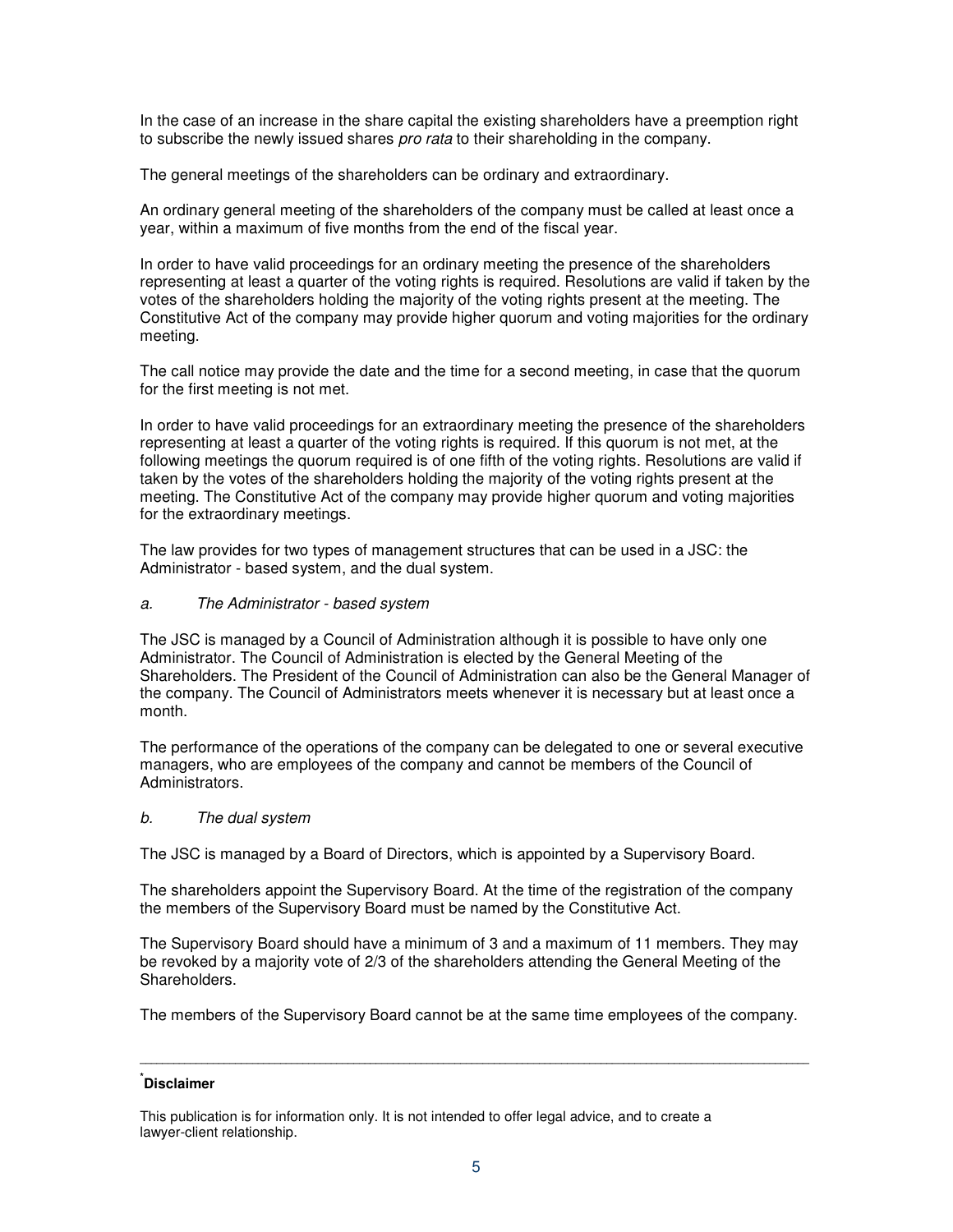The members of the Supervisory Board can be either natural or legal persons.

The Supervisory Board has the following attributions:

- (i) it exercises the permanent control of the management of the company by the Board of Directors;
- (ii) it appoints and revokes the members of the Board of Directors;
- (iii) it verifies the conformity of the management of the company with the law, the Constitutive Act, and with the decisions of the General Meeting;
- (iv) it submits an activity report at least once a year to the General Meeting of the Shareholders.

The establishment of an audit committee within the Supervisory Board is mandatory in the case of the joint stock companies, which have the legal obligation to have their annual balance sheet audited.

The Board of Directors exercises its duties under the supervision of the Supervisory Board.

The management of the company shall be ensured exclusively by the Board of Directors which must take all necessary actions for the achievement of the scope of activity, except for those reserved to the General Meeting of the Shareholders, and to the Supervisory Board.

The Constitutive Act may provide for certain actions to be taken by the Board of Directors only with the approval of the Supervisory Board. In case the Supervisory Board does not give its consent in respect thereof, the Board of Directors may request the approval of the General Meeting of the Shareholders, approval which must be granted by the vote of 3/4 of the attending shareholders.

A person cannot be member of the Supervisory Board, and of the Board of Directors at the same time.

The Board of Directors must submit to the Supervisory Board, at least once every three months, a report regarding the management of the company and possible developments. The Board of Directors also must report to the Supervisory Board any information regarding the events, which may have a significant impact on the company's operations.

A JSC must have three statutory auditors and one substitute auditor.

If certain conditions are met a JSC may use the European Accounting Standards. In such case the JSC must have one internal auditor and one outside auditor.

### **Liability of Administrators/Directors**

The Administrators of a JSC or LLC are jointly liable towards the company for failing to take actions required by law in order to obtain payments from the shareholders which have not paid in full the subscription price for their shares, for the legality of paid dividends, for the maintenance and safekeeping of books and records of the company required by law, for the execution of the decisions of the general meeting of the shareholders and for the strict compliance with the obligations imposed by law and the Constitutive Act of the company.

**\_\_\_\_\_\_\_\_\_\_\_\_\_\_\_\_\_\_\_\_\_\_\_\_\_\_\_\_\_\_\_\_\_\_\_\_\_\_\_\_\_\_\_\_\_\_\_\_\_\_\_\_\_\_\_\_\_\_\_\_\_\_\_\_\_\_\_\_\_\_\_\_\_\_\_\_\_\_\_\_\_\_\_\_\_\_\_\_\_\_\_\_\_\_\_\_\_\_\_\_\_\_\_\_\_\_\_\_\_\_\_\_\_\_\_\_\_\_\_** 

# **\* Disclaimer**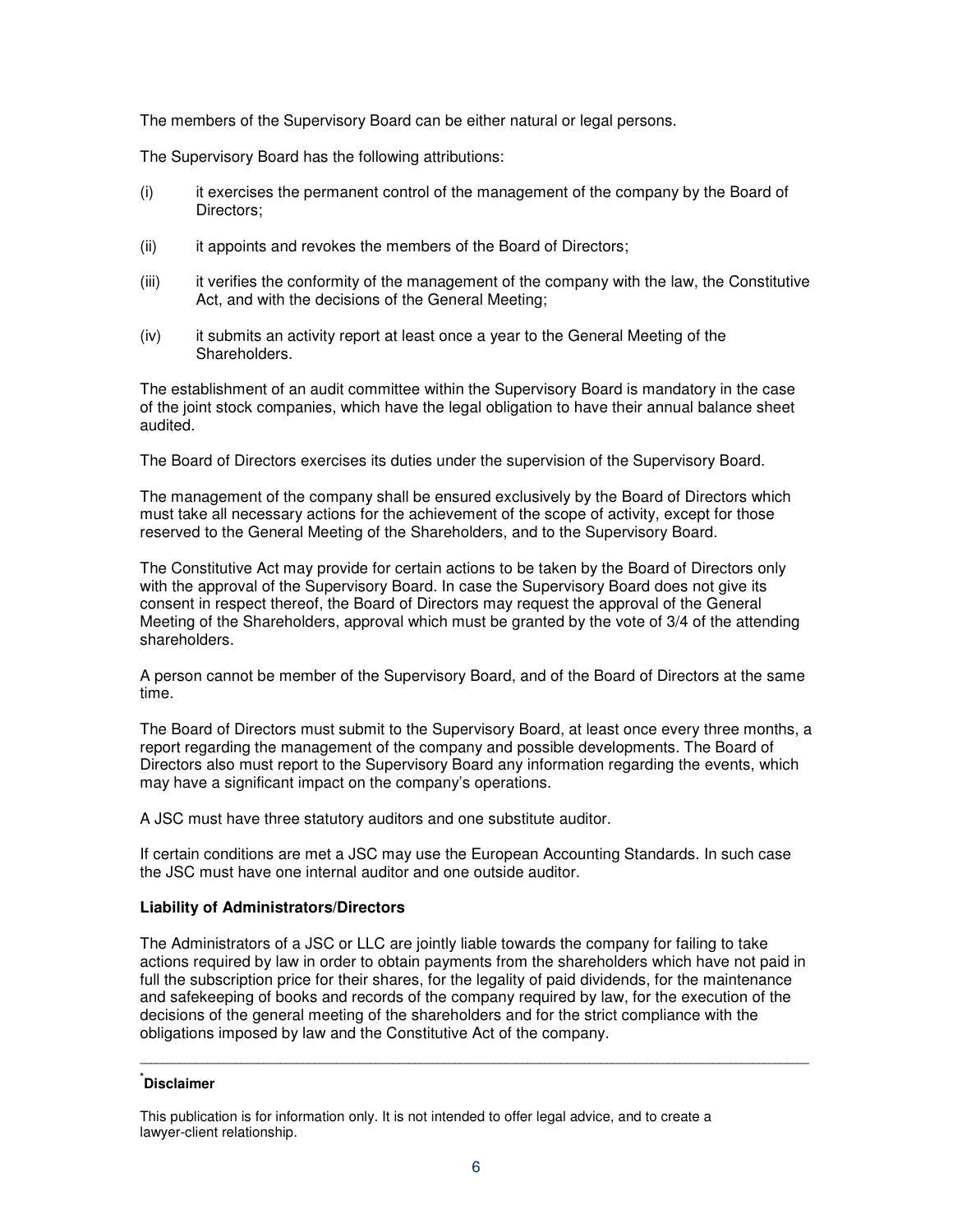Also, the Administrators and/or Directors acting in breach of their duties are liable for the respective damages caused to the company.

# **\* Disclaimer**

This publication is for information only. It is not intended to offer legal advice, and to create a lawyer-client relationship.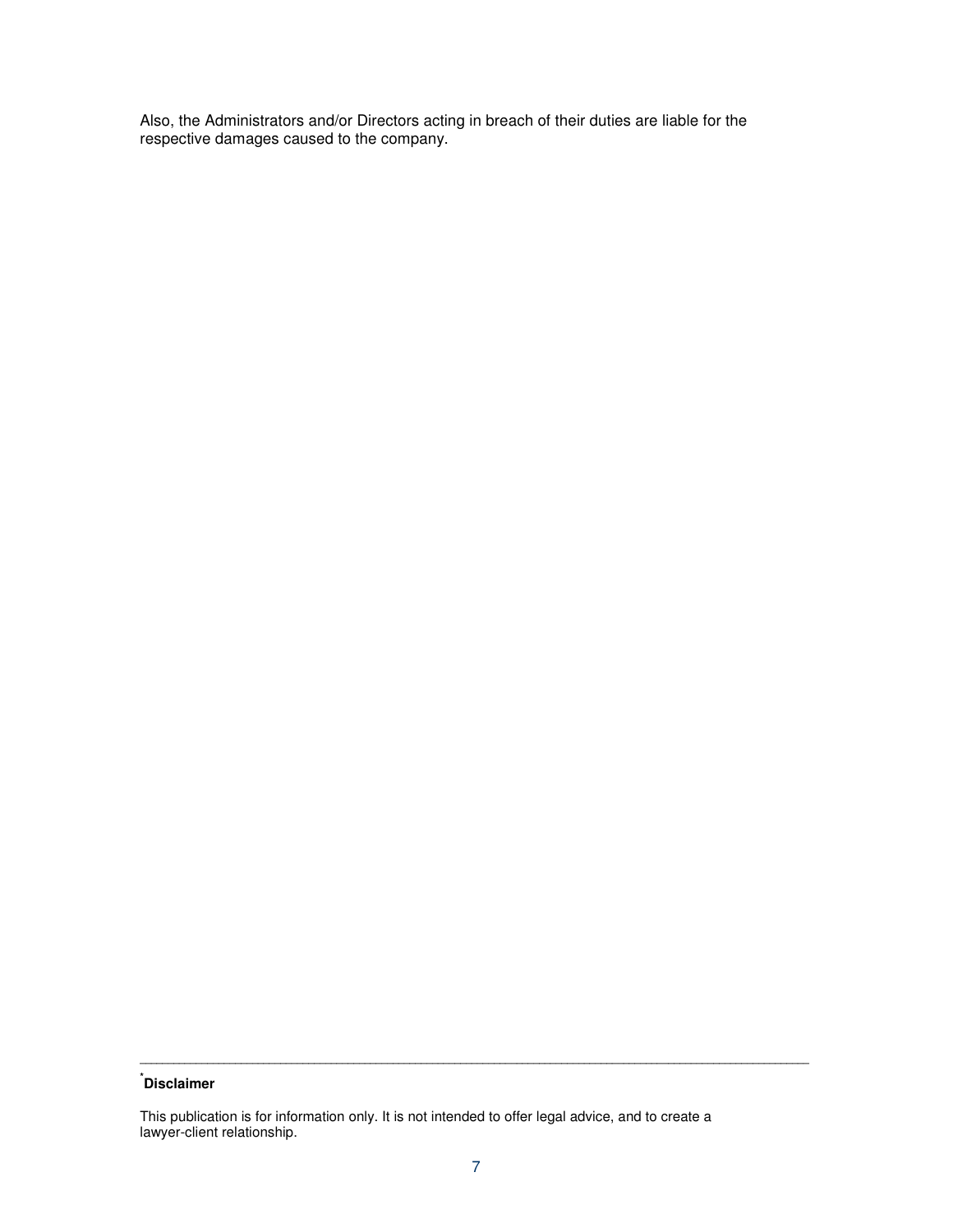### **Buzescu Ca>Romanian Business Law>Romanian Project Finance Laws**

# **4. PROJECT FINANCE**

### The relevant **Romanian project finance law and regulation** are:

- $\checkmark$ Civil Code of 2011 as amended
- $\checkmark$  Government Decision no. 802 of 1999 approving the Regulation for the Organization and Operation of the Electronic Archive of Security Interests in Movables

# **Types of transactions**

Project finance transactions involve a Credit Facility Agreement, and related Security Agreements, such like Agreement for Mortgage of Shares (contract de ipoteca mobiliara asupra actiunilor), Mortgage Agreement, Security Agreement on the Universality of Movable Property of the pledgor, Security Agreement over Equipment and Machinery, Security Agreement over Receivables, Security Agreement over Accounts, Security Agreement over Intellectual Property Rights, and Guarantee Agreement.

According to recent practice, the pledge of insurances is achieved via Security Agreement on the Universality of Movable Property of the pledgor.

The Security Agreement on the Universality of Movable Property of the pledgor operates similar to a floating charge under English law, i.e. covers both the movables owned by the pledgor on the effective date, as well as future movable assets acquired by the pledgor.

Other agreements such like Escrow Agreement, or Mandate Agreement in the case of bank syndicates, are also signed by the parties.

The Credit Facility Agreement usually provides that it is governed by English law, and English courts have exclusive jurisdiction. However, it is further provided that the Finance Party, or Secured Party are allowed to take concurrent proceedings in any other courts, and any number of jurisdictions.

Under Civil Code, the Security Agreements involving shares, and real estate must be governed by Romanian law. Further, all disputes regarding real estate must be heard by the court which has jurisdiction at the location of the real estate in question.

# **Legal advice**

The local counsel is usually required to review the draft Credit Facility Agreement, the Escrow Agreement, if that is the case, and the Mandate Agreement drafted by the lead counsel of the bank, or of the bank syndicate. The scope of the review is compliance with Romanian law, and the appropriate relation between the Credit Facility Agreement and the security agreements regarding the borrower's assets based in Romania.

Further, by case the local counsel may be required to carry out a due diligence review regarding the status of the Romanian assets. Usually, in case of movables, i.e. pledges of shares, equipment and machinery, accounts, insurances, intellectual property rights, and mortgages, the due diligence research consists of a review of the database of the Electronic Archive of Security Interests in Movables ("Electronic Archive").

**\_\_\_\_\_\_\_\_\_\_\_\_\_\_\_\_\_\_\_\_\_\_\_\_\_\_\_\_\_\_\_\_\_\_\_\_\_\_\_\_\_\_\_\_\_\_\_\_\_\_\_\_\_\_\_\_\_\_\_\_\_\_\_\_\_\_\_\_\_\_\_\_\_\_\_\_\_\_\_\_\_\_\_\_\_\_\_\_\_\_\_\_\_\_\_\_\_\_\_\_\_\_\_\_\_\_\_\_\_\_\_\_\_\_\_\_\_\_\_** 

# **\* Disclaimer**

This publication is for information only. It is not intended to offer legal advice, and to create a lawyer-client relationship.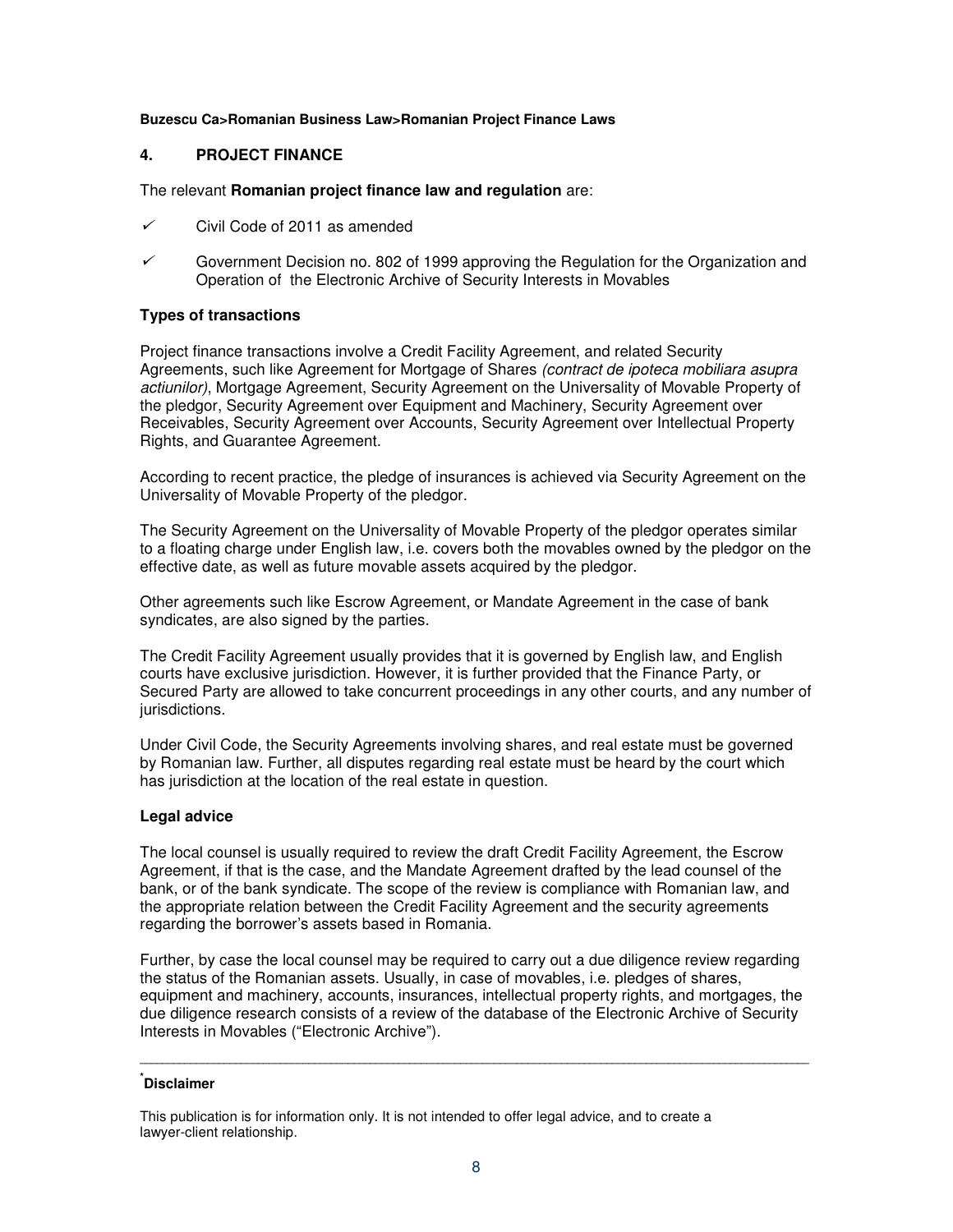In the case of real estate, the due diligence research consists of a review of the property certificate issued by the Property Registry. In order to obtain such property certificate, the mortgagor must provide the survey no. of the property.

Further, the local counsel is required to draft or review the security agreements related to the transaction, draft the corporate approvals regarding for pledging or mortgaging the Romanian assets as security, register the security agreements with the Electronic Archive, and issue a Legal Opinion for the benefit of the Lender.

#### **Pledge of shares of a limited liability company**

The shares of the Romanian joint stock companies are freely tradable. The preemption rights regarding the transfer of the shares in a joint stock company do not represent an obstacle in case of enforcement of a Share Pledge Agreement.

However, in many instances the Romanian subsidiaries of the multinational companies are registered in Romania as limited liability companies with one or two shareholders. The Romanian Company Law provides that the transfer of the shares of a limited liability company must be approved by the vote of 3/4 of the shareholders. From a procedural point of view that means that in case of enforcement of a pledge of shares in a limited liability company, a decision of the General Meeting of the Shareholders of the limited liability company approving the transfer of the pledged shares to the pledgee is required.

In order to avoid the risk of refusal by the shareholders of the limited liability company to approve the transfer of the pledged shares to the pledgee it is recommended to request the pledgor to submit at the time of the signing of the Share Pledge Agreement, a decision of the sole shareholder or of the General Meeting of the Shareholders which specifically approved the transfer of the pledged shares to the pledgee in case of default.

#### **Electronic Archive**

The Electronic Archive is an electronic database organized and functioning under the authority and supervision of the Ministry of Justice. The Electronic Archive is the authority of registration for the security interests in movable property, i.e. pledges. By registration with the Electronic Archive the security interests are placed on public record.

The registration of the pledges with the Electronic Archive is processed by authorized operators. The interested parties file their applications in respect of the registration, amendment, or de-registration of the pledges with such authorized operators.

The priority ranking of the pledges is established function of the date of registration. The security interest registered earlier in time has a superior ranking over a subsequently registered security interest.

#### **Legal Opinion**

The Legal Opinion must list the documents reviewed and drafted by the local counsel, and must opine on the capacity of the signatories, compliance with Romanian law, validity of the corporate approvals, fulfillment of the execution formalities, and on any other specific issues as required by the client.

**\_\_\_\_\_\_\_\_\_\_\_\_\_\_\_\_\_\_\_\_\_\_\_\_\_\_\_\_\_\_\_\_\_\_\_\_\_\_\_\_\_\_\_\_\_\_\_\_\_\_\_\_\_\_\_\_\_\_\_\_\_\_\_\_\_\_\_\_\_\_\_\_\_\_\_\_\_\_\_\_\_\_\_\_\_\_\_\_\_\_\_\_\_\_\_\_\_\_\_\_\_\_\_\_\_\_\_\_\_\_\_\_\_\_\_\_\_\_\_** 

# **\* Disclaimer**

This publication is for information only. It is not intended to offer legal advice, and to create a lawyer-client relationship.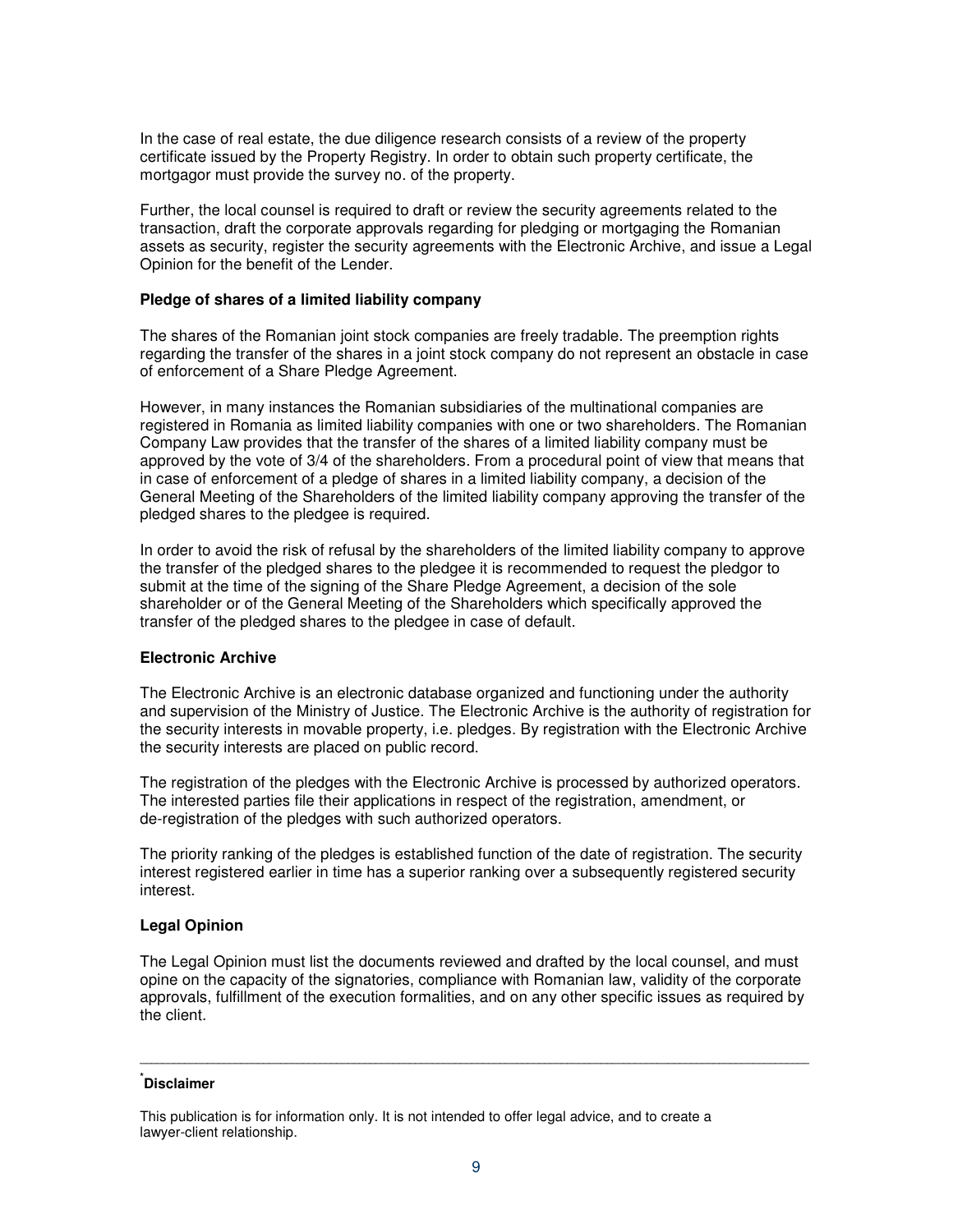#### **Buzescu Ca>Romanian Business Law>Romanian Energy Laws**

# **5. ENERGY**

# **5.1 ENERGY TRADING**

The relevant **Romanian energy laws and regulations** in the sector of energy trading are:

- ✓ Commercial Code of Wholesale Electricity Market of 2004
- $\checkmark$  Government Decision no. 540 of 2004 regarding the Approval of the Regulation for Granting the Licenses and Permits in the Electricity Field, as amended ("License Regulation")
- $\checkmark$  Government Decision no. 1007 of 2004 Approving the Regulation for the Supply of Energy to Consumers
- ✓ Law no. 231 of 2006 for ratification of the Energy Community Treaty, signed at Athens, on October 25, 2005
- ✓ Order no. 35 of 2006 of the Romanian Energy Regulatory Authority Approving the Methodology Regarding the Monitoring of the Wholesale Electricity Market for the Purpose of Assessment of the Competition on the Market and Preventing the Abuse of Dominant Position
- ✓ Electricity Law no. 13 of 2007 as amended
- ✓ Government Decision no. 553 of 2007 regarding the Amendment and Supplementing of the Regulations on issuance of the Licenses and Authorisations in the Electricity Sector approved by Government Decision no. 540 of 2004 ("Decision 553")
- ✓ Procedure regarding the Settlement of the Transactions of Day-Ahead Market ("DAM"), approved by the Approval Notice no. 18 of 2008 issued by the Romanian Energy Regulatory Authority
- $\checkmark$  Procedure regarding the Procedure for the Registration of the DAM Participants, approved by the Approval Notice no. 19 of 2008 issued by the Romanian Energy Regulatory Authority
- $\checkmark$  Order of the Romanian Energy Regulatory Authority no. 59 of 2008 re the Financial Reporting Procedure
- ✓ Order no. 119 of 2008 of the Romanian Energy Regulatory Authority Regarding Offering Rules on the Balancing Market
- ✓ Order no. 53 of 2011 of the Romanian Energy Regulatory Authority Regarding the Establishing of the Deadline for Sending the Offers on the Trading Day Preceding the Delivery Day, on the electricity Day-Ahead Market

This is a summary of the requirements for access to the Romanian electricity trading market.

# **\* Disclaimer**

This publication is for information only. It is not intended to offer legal advice, and to create a lawyer-client relationship.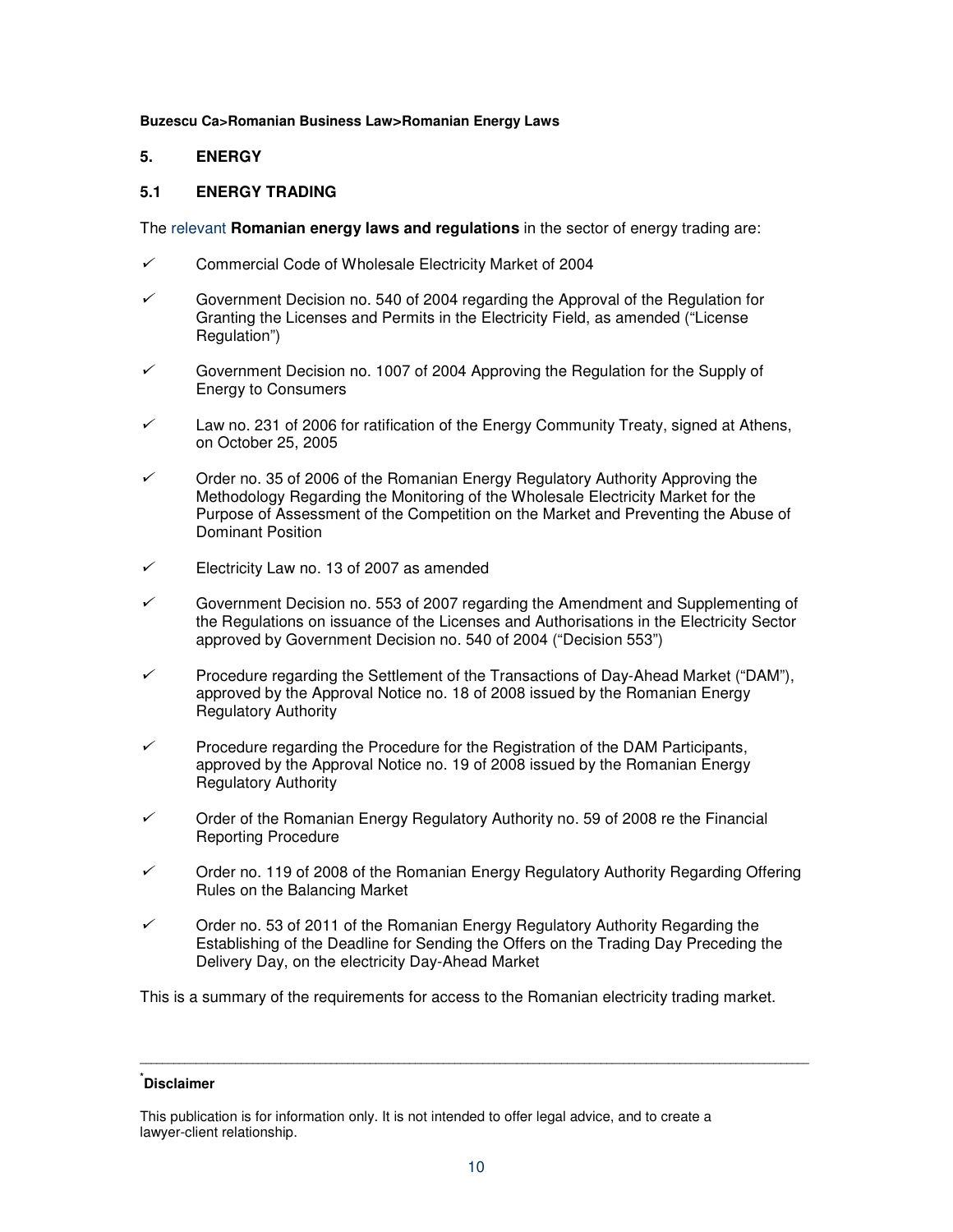# **I. The electricity trading market**

The Romanian electricity trading market is structured as follows:

- 1. The Wholesale Electricity Market includes the following specific markets:
- a. the Centralized Market for Bilateral Contracts ("CMBC"), with the following subdivisions:
	- (i) the Centralized Market for Bilateral Contracts awarded by Public Auction ("CMBC Auction");
	- (ii) the Centralized Market for Bilateral Contracts with Continuous Negotiation (Forward) ("CMBC Forward") (there are physical transactions with forward delivery).
- b. the Day-Ahead Market ("DAM");
- c. the Balancing Market ("BM");
- d. the Ancillary Services Market, on which the transmission system operator ("TSO") and the distribution operators purchase primary and secondary reserves, voltage and reactive power control, other ancillary services regulated by the Grid Code, and electricity for covering the network losses.
- e. The Intra-Day Market ("IDM").
- 2. There are also centralized markets for transfer capacities and green certificates, as follows:
- a. the Market for Allocation of the Available Transfer Capacities, for the allocation of available transfer capacities for interconnection with the national grids of the neighbouring countries.
- b. the Green Certificates Market ("GCM").

The wholesale electricity market is regulated by the Commercial Code of Wholesale Electricity Market of 2004 and by a series of other rules, regulations and procedures issues by the national regulatory authority, i.e. Romanian Energy Regulatory Authority ("RERA"), the TSO, i.e. C.N. Transelectrica S.A. ("Transelectrica"), and the market operator. The majority shareholder of Transelectrica is the State.

The market operator is OPERATORUL PIETEI DE ENERGIE ELECTRICA OPCOM S.A. ("OPCOM"), a company owned by Transelectrica.

3. The Retail Energy Market (delivery to end-users/consumers).

# **II. Requirements for the issuance of the electricity trading license**

In order to carry out physical power transactions on the Romanian electricity market it is necessary to obtain an electricity trading license.

# **\* Disclaimer**

This publication is for information only. It is not intended to offer legal advice, and to create a lawyer-client relationship.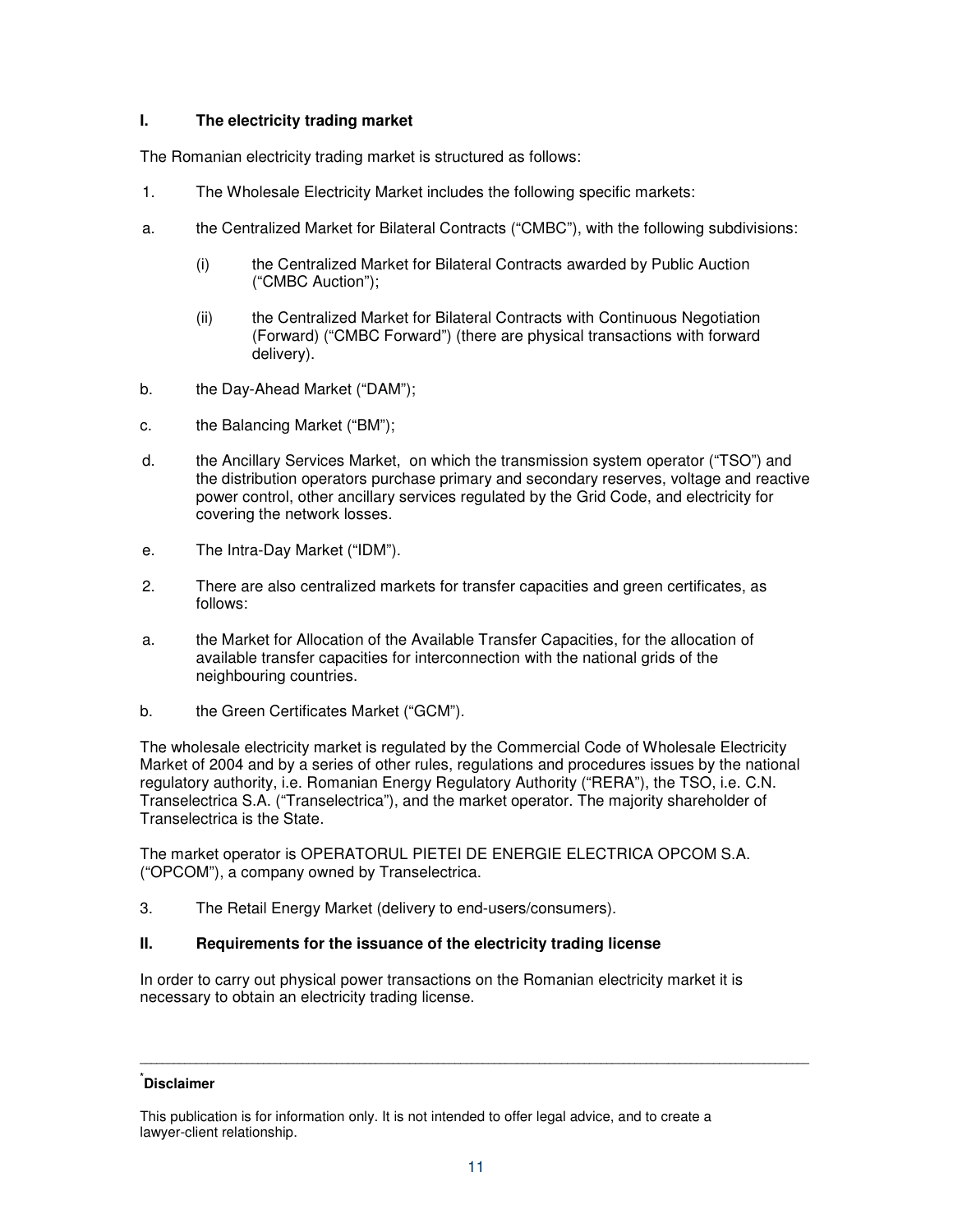The applicant must indicate in the application the type of activities which will be conducted under the license, i.e. trading, or delivery to consumers, or both.

# 1. Local presence

According to the License Regulation, a foreign company must establish a physical presence in Romania in the form of a subsidiary, or a branch in order to obtain an electricity trading license from RERA. The registration of a representative office of the foreign entity is also an alternative, but it can be less efficient in case of certain trading models, due to certain regulatory requirements re power trading on the Romanian market.

The License Regulation also provides that a foreign legal person may carry out electricity trading without obtaining a license from RERA, if the following requirements are cumulatively met:

- (i) the foreign legal person holds an electricity trading license granted in such other state; and
- (ii) there is an agreement between Romania and the state were the legal person is registered as a license owner for the mutual recognition of the validity of the electricity trading licenses granted by each of the said states - currently, there is no such agreement signed between Romania and any foreign state.

# 2. Minimum capitalisation requirements

The funds of the branch or subsidiary which applies for an electricity trading license together with funds available from credit facilities must be of at least EUR 500,000. Such funds must be maintained for the entire duration of the license.

# 3. Employee requirements

There is no statutory requirement for having employees with local language capability.

However, given the day-to-day activity, and the fact that not all the operational procedures to be followed for trading on the market are available in English, the officials of the market operator, and of the transmission system operator usually recommend the licensee to have a contact person involved in the trading activity (balancing, interconnection capacities, transit, import, export, trading on the wholesale electricity market platform) with Romanian language capability.

The regulatory authority requests the submission of the CVs of the manager of the applicant (of the manager of the branch, in case of setting-up a branch), of the manager of the electricity trading department, and of the persons who will perform the trading operations on the market.

# **III. Access to the Romanian power grid**

1. Agreements to be signed with Transelectrica, i.e. the operator of the national electricity transmission system:

# **\* Disclaimer**

This publication is for information only. It is not intended to offer legal advice, and to create a lawyer-client relationship.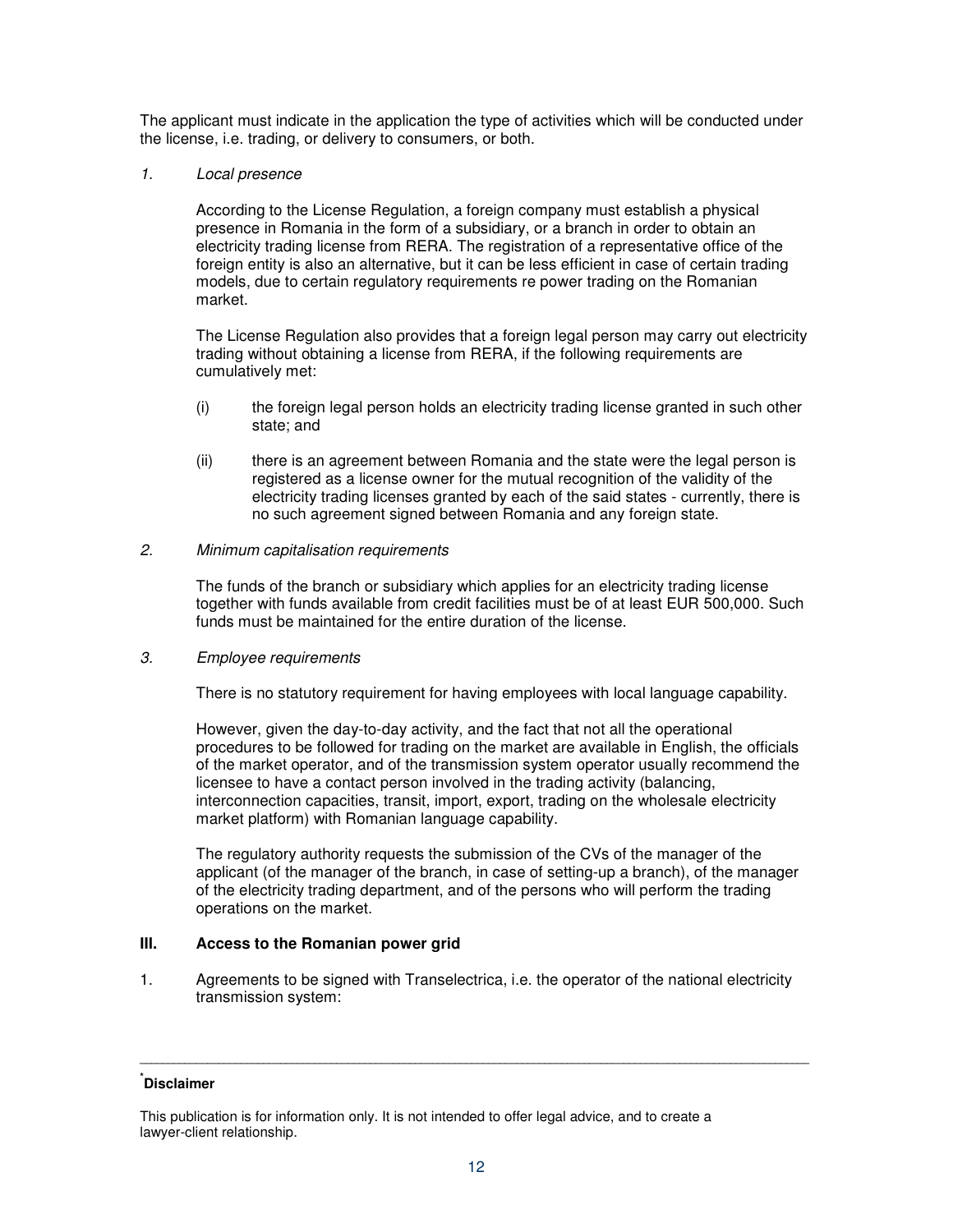- (i) Metering and Aggregation Agreement to be signed with the branch of Transelectrica which is in charge with the metering of the electricity and aggregation of the metered values.
- (ii) Balancing Agreement to be signed with the branch of Transelectrica which is the operator of the balancing market (if the license owner wants to register as a balancing responsible party).
- (iii) Agreement for Allocation of Available Transfer Capacities– to be concluded with Transelectrica; allows participation in the auctions for cross border capacity on the interconnection lines.
- (iv) Import Agreement to be concluded with Transelectrica; concerns the transmission services to be rendered by Transelectrica which will allow the licensee to import energy and sell it to the other traders or on the day-ahead market.
- (v) Export Agreement to be concluded with Transelectrica; concerns the transmission services to be rendered by Transelectrica which will allow the licensee to buy energy from the other traders/producers or from day ahead market and export it.
- (vi) Transit Agreement to be concluded with Transelectrica; concerns the transmission services to be rendered by Transelectrica which will allow transiting electricity through the Romanian grid.
- (vii) Transmission Agreement to be concluded with Transelectrica; concerns the services to be rendered by Transelectrica which will allow the licensee to buy energy directly from the producers and sell this energy directly to the end users in Romania.
- 2. Agreements to be signed with OPCOM:
	- (i) Protocol of Accession to the Wholesale Market is the framework agreement to be signed with OPCOM re participation on the wholesale electricity market operated by OPCOM.
	- (ii) Participation Agreement to DAM is the agreement for the participation on the DAM.
	- (iii) Mandate Agreement for Direct Debit is an agreement to be signed between the participant to the DAM and its bank (from a list of the Romanian banks agreed by OPCOM) regarding the direct debit scheme concerning the payments to be ordered from the account of the participant to DAM which submits electricity purchase offers on the DAM.
	- (iv) Participation Agreement to the CMBC Auction is the agreement to be concluded between the participant and OPCOM re participation re this segment of the wholesale market.

# **\* Disclaimer**

This publication is for information only. It is not intended to offer legal advice, and to create a lawyer-client relationship.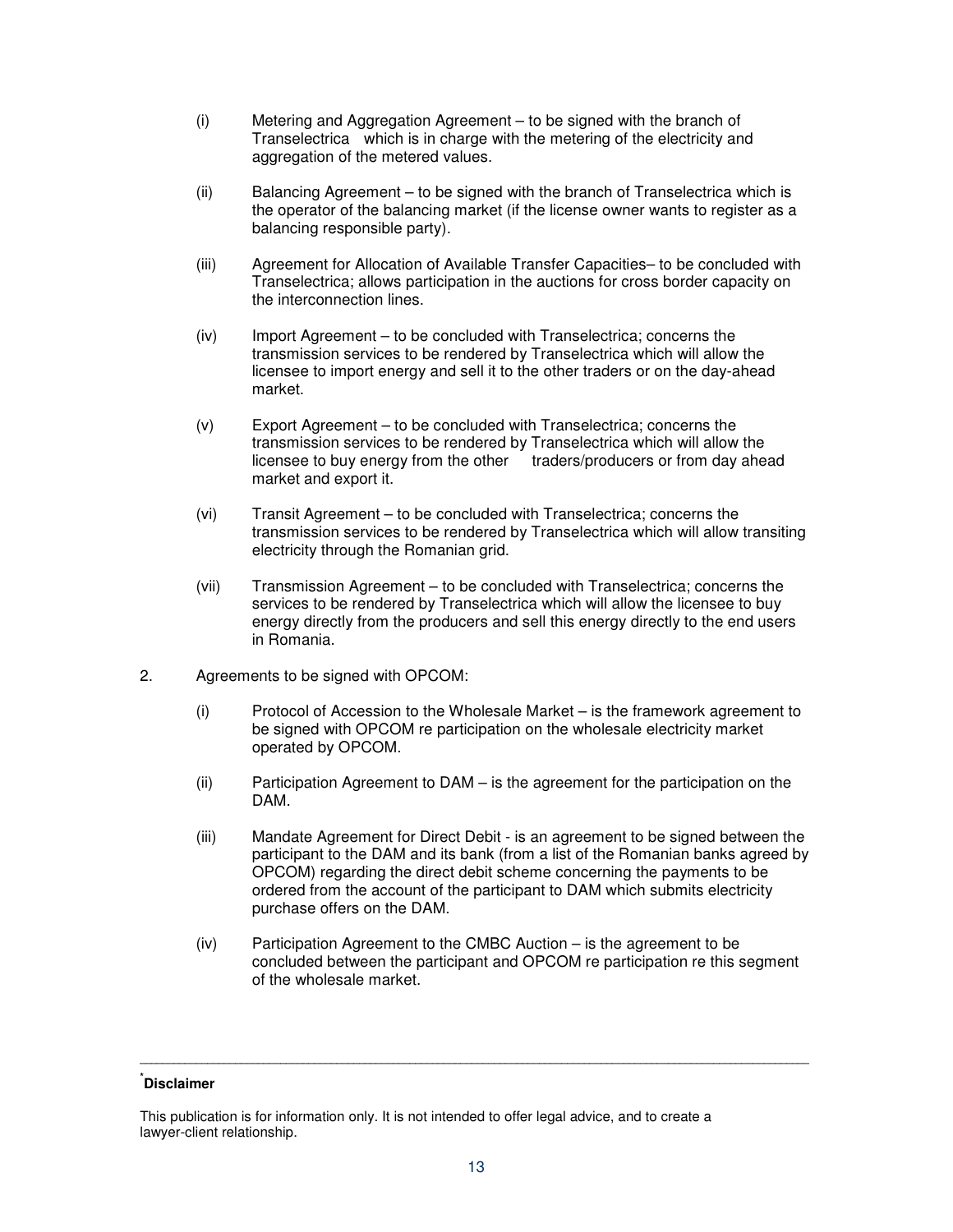- (v) Participation Agreement to the CMBC Forward is the contract to be signed between the participant and OPCOM re participation on this segment of the market.
- (vi) Gratuitous Use Agreements re connecting devices re DAM and CMBC Forward.

# **IV. Reporting requirements in Romania**

### 1. Transaction reporting to RERA

There are transaction reporting requirements to the Romanian regulator, i.e. RERA. Some of the transaction reporting requirements are also included in the License Conditions attached to the electricity trading license. Other transaction reporting requirements are provided by different rules and regulations.

The transaction reporting requirements are regulated by the Methodology Regarding the Monitoring of the Wholesale Electricity Market for the Purpose of Assessment of the Competition on the Market and Preventing the Abuse of Dominant Position which was approved by Order no. 35 of 2006 issued by RERA.

Such transaction reports must be sent to RERA, in a template format, until the 25<sup>th</sup> day of the month following the month which is subject to reporting.

# 2. Other obligations of reporting to RERA

The License Conditions further provide for other reporting requirements such like:

- (i) the annual activity report whereby it presents technical data and information with respect to the activity performed within the sector of electricity;
- (ii) the annual financial report whereby it presents the performance of the obligations undertook under the license, with respect to financial and accounting records;
- (iii) the financial statements at June 30;
- (iv) transfer of shares and/or assets of the license owner;
- (v) changes regarding the share capital of the license owner.

Also, there are special procedures issued by RERA regarding the execution and submitting of the annual activity report, and of the annual financial report.

As of January 2012, RERA issued 190 electricity trading licenses according to the information provided on RERA's website. That shows that the Romanian electricity trading market is indeed the key regional market in the Balkans area.

### **V. Guarantee requested to the participants in view of registration with the Romanian balancing market**

The steps to be carried out in view of the registration as Balancing Responsible Party (**"BRP"**) with the balancing market operator (**"OPE"**), i.e. a branch of Transelectrica, are the following:

**\_\_\_\_\_\_\_\_\_\_\_\_\_\_\_\_\_\_\_\_\_\_\_\_\_\_\_\_\_\_\_\_\_\_\_\_\_\_\_\_\_\_\_\_\_\_\_\_\_\_\_\_\_\_\_\_\_\_\_\_\_\_\_\_\_\_\_\_\_\_\_\_\_\_\_\_\_\_\_\_\_\_\_\_\_\_\_\_\_\_\_\_\_\_\_\_\_\_\_\_\_\_\_\_\_\_\_\_\_\_\_\_\_\_\_\_\_\_\_** 

# **\* Disclaimer**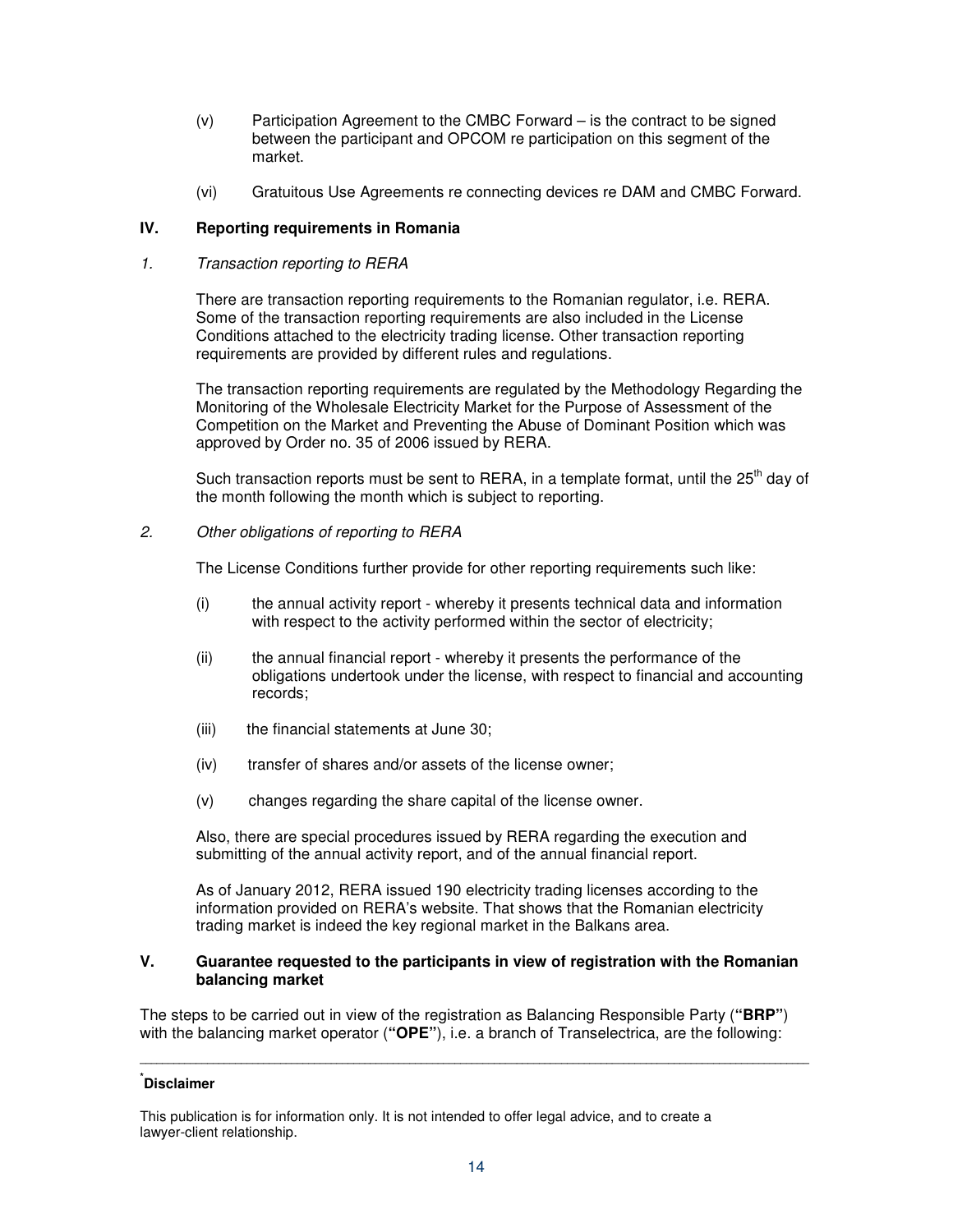- 1. Obtaining the electricity trading license.
- 2 Allocation of the ENTSO ("European Networks of Transmission System Operators") Identification Code (**"EIC Code"**).

If the applicant already has an EIC code, or uses an EIC Code of another entity from the same group of companies, such code can be also used in order to register as BRP in Romania. This EIC Code will have to be mentioned in all documents when requested during the procedures re the registration with OPE, and with the Metering Operator (**"OMEPA"**).

- 3. Filling in the application for the registration.
- 4. Submitting the above mentioned application with OPE, together with the following documentation attached:
	- (i) Copies of the licenses for all the parties for which the BRP will undertake the balancing responsibility.
	- (ii) The delegation of balancing responsibility for all the market participants for which the BRP undertakes the balancing responsibility.
	- (iii) Signature samples of the representatives of the BRP. It is not necessary that all the representatives submit signature samples, but only those ones effectively involved in the electricity trading activity, e.g. in relation with the electricity market authorities, for signing the balancing agreements, for signing the invoices, etc.
	- (iv) Declaration regarding the initiation of the procedures for the closing of the Metering/Aggregation Agreement with the metering operator, i.e. OMEPA, a branch of Transelectrica.
	- (v) Contact and availability details of the representatives of the BRP

For the license holders which carry out only electricity trading activities, some of the data mentioned in the standard application for registration as BRP will not be requested.

OPE is always requesting that the contemplated date on which the applicant may be effectively registered as a BRP must be the first day of a month.

Usually, OPE also requests that the application for the registration as BRP, together with the supporting documentation, is filed with OPE with at least 3 weeks prior to the contemplated date mentioned above.

5. Filing of the Financial Guarantee for registration as BRP

The filing of such guarantee was initially provided in the draft of the Balancing Agreement, but was not requested in practice until 2009. Eventually, Transelectrica, in its capacity as TSO, finalized the Operational Procedure for filing of such financial guarantees by the BRPs.

The procedure was approved by RERA, i.e. the regulatory authority.

# **\* Disclaimer**

This publication is for information only. It is not intended to offer legal advice, and to create a lawyer-client relationship.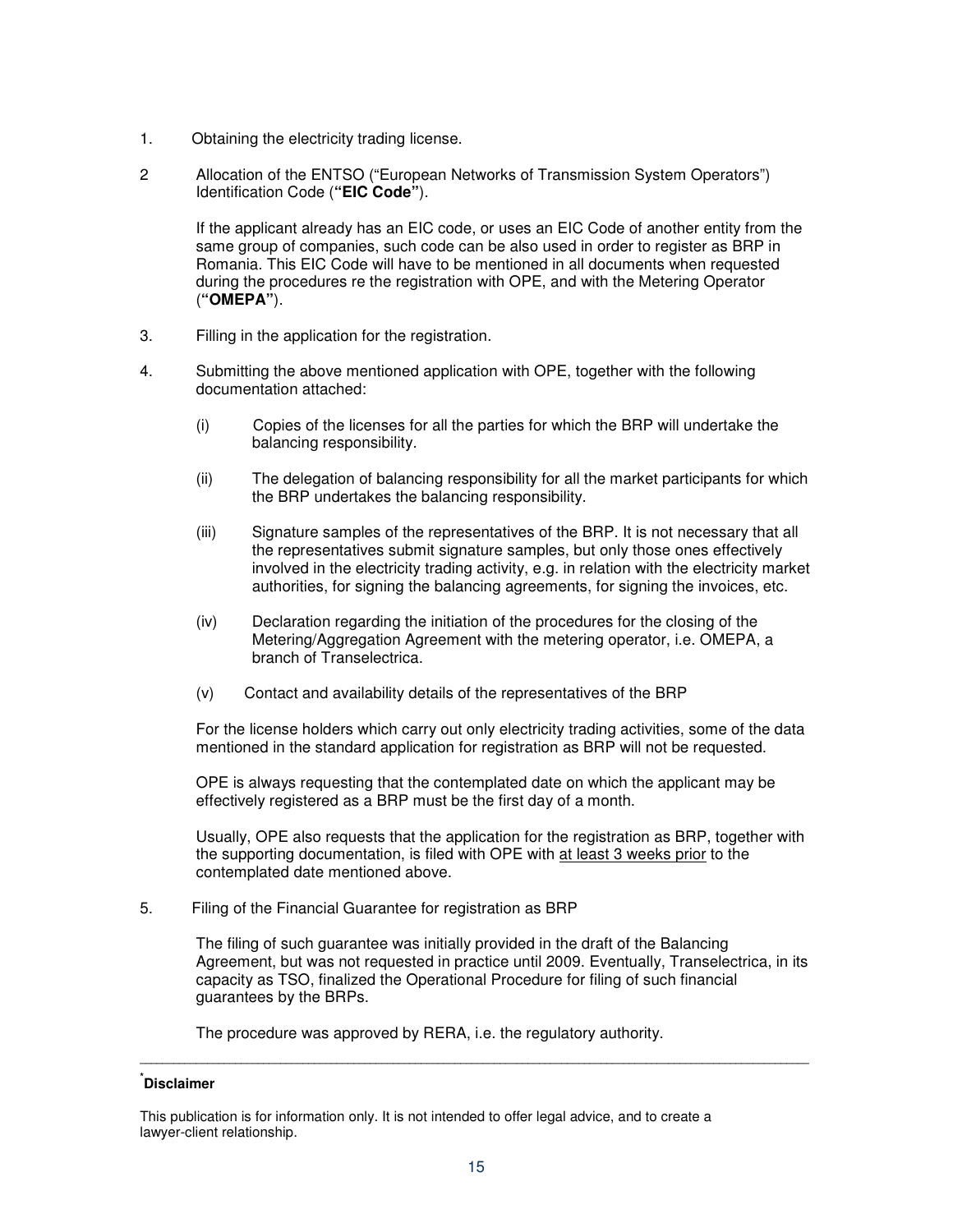The procedure is was initially effective in respect of the new participants which wanted to register with the balancing market. OPE requested the new license owners which want to register as BRP to provide the above-mentioned financial guarantee.

The amount of the financial guarantee to be filed in view of registration as BRP is of Lei 100,000.

After the applicant will file the application for registration as BRP, together with the supporting documentation, the officials of OPE will reply, and will officially request the filing of the financial guarantee.

As per the request of OPE, the bank letter of guarantee must be granted a Romanian bank. OPE does have, however, several preferred Romanian banks for the issuance of the said bank letter of guarantee.

The amount of the guarantee for the already registered BRPs will be calculated by OPE according to the provisions of the Operational Procedure, and will be communicated to the respective BRPs.

The guarantee must be renewed each year.

6. Signing and sending to Transelectrica two copies of the Balancing Agreement, together with the addendums and annexes thereof.

#### **Notes:**

1. In view of the registration as BRP, the closing of the Metering/Aggregation Agreement with OMEPA, i.e. the metering operator, also a branch of Transelectrica, is also requested.

There is a standard metering and aggregation agreement, which must be signed and returned to OMEPA, together with its Annexes. For electricity supply activity which does not concern the supply to end users household consumers, the Annexes will mainly include contact details of the license owner.

The documentation regarding the registration with OMEPA must be filed with at least 15 working days in advance of the contemplated date for the entering into force of the metering and aggregation agreement.

- 2. In addition to the above, in order to obtain the full access to the grid and carry out electricity trading, the following contracts have to be signed with the operator of the national transmission system, i.e. Transelectrica, depending on the electricity trading activities which will be carried out by the respective participant to the market:
	- (i) transit agreement, agreement regarding the transmission services for export of electricity (export agreement);
	- (ii) agreement regarding the transmission services for import of electricity (import agreement);
	- (iii) transmission agreement (in case of deliveries of electricity to end consumers);

# **\* Disclaimer**

This publication is for information only. It is not intended to offer legal advice, and to create a lawyer-client relationship.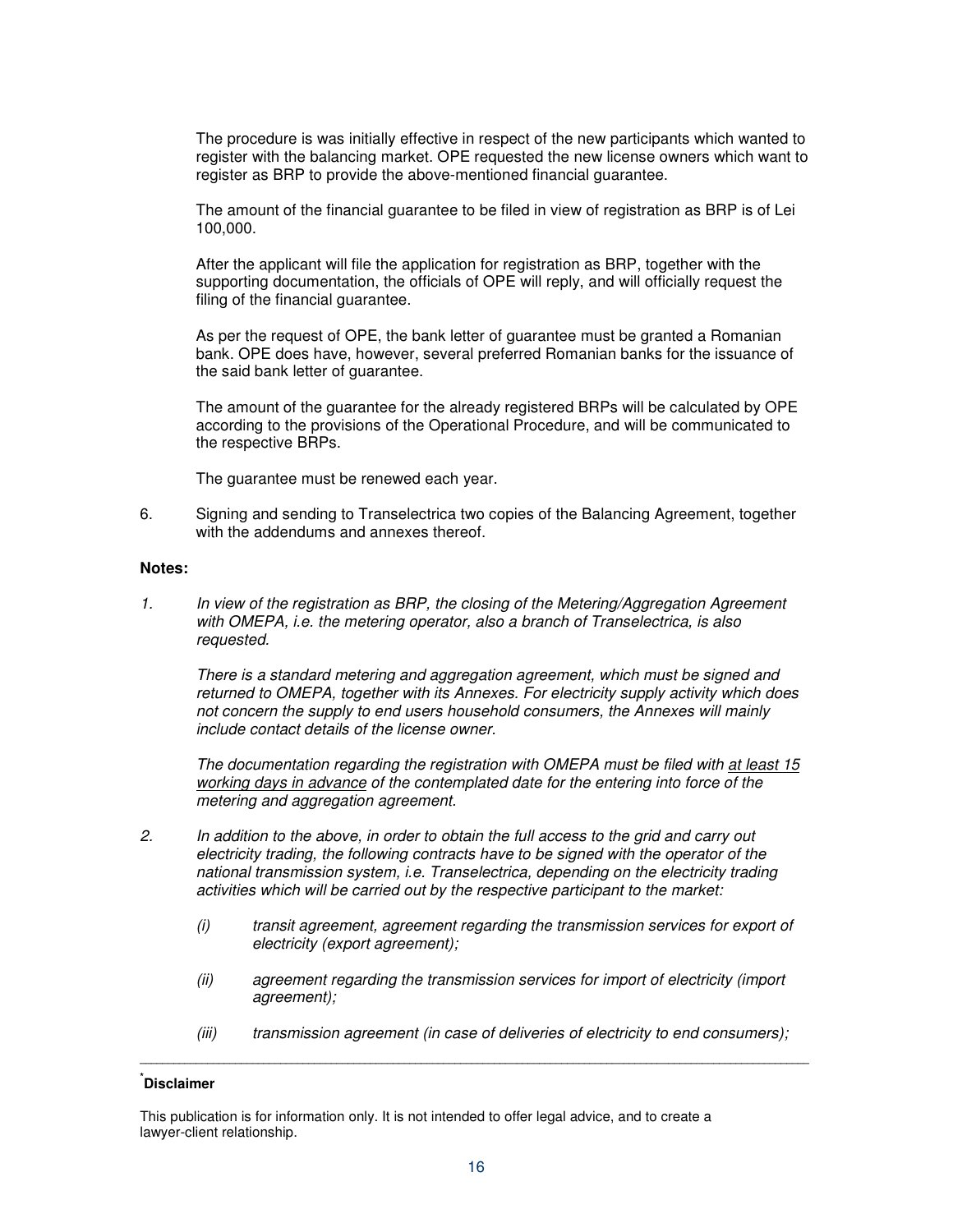- (iv) agreement for the allocation of available transfer capacity (cross-border).
- 3. An owner of an electricity trading license which intends to carry out power export operations, must also conclude with Transelectrica the Framework Agreement between the Administrator of the Support Scheme and the Contribution Payer for the collection of the contribution for high efficiency cogeneration.

# **\* Disclaimer**

This publication is for information only. It is not intended to offer legal advice, and to create a lawyer-client relationship.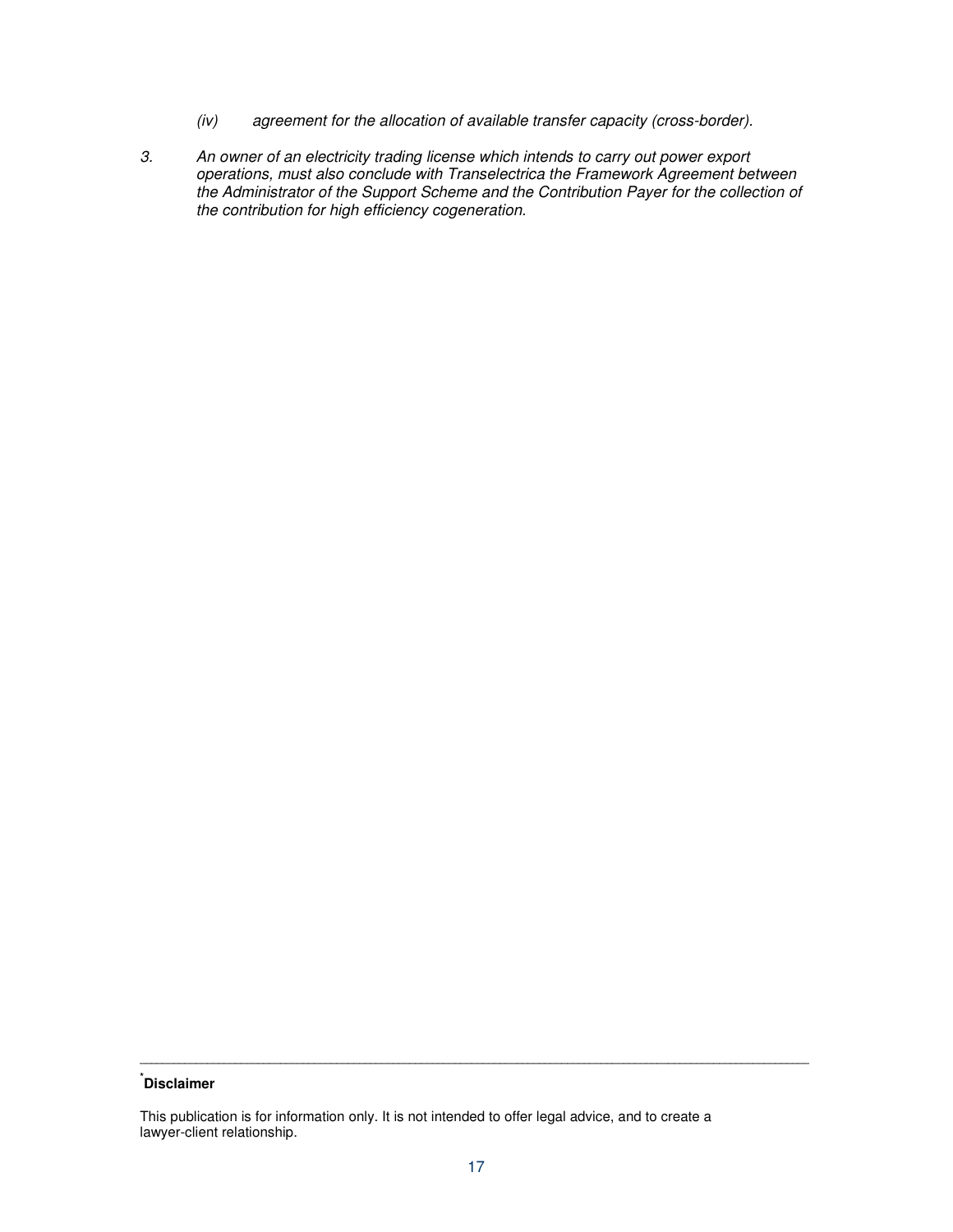# **Buzescu Ca>Romanian Business Law>Romanian Wind Power Laws**

# **5.2 WIND POWER LAWS**

The main **Romanian renewable energy laws and regulations** in the sector of wind power are:

- $\checkmark$  Law no. 50 of 1991 Regarding the Authorization of Execution of Construction Works ("the Construction Law")
- Emergency Government Ordinance no. 54 of 2006 Regarding the Legal Regime of the Concession Agreements of Public Assets ("EGO no. 54")
- $\checkmark$  Law no. 13 of 2007 ("Electricity Law")
- $\checkmark$  Law no. 220 of 2008 Regarding the Establishing of the Promotion System of the Production of Energy from Renewable Energy Sources, as further amended ("Law no. 220")
- Government Decision no. 540 of 2004 for the Approval of the Regulations for Granting of Authorizations and Licences in the Electricity Sector, as further amended ("GD no. 540")
- $\checkmark$  Order no. 23 of 2004 Regarding the Procedure for the Surveillance of the Issuance of Origin Guarantees for the Electricity resulting from Renewable Energy Sources
- $\checkmark$  Government Decision no. 90 of 2008 for the Approval of the Regulation Regarding the Connection of Users to Electricity Grids of Local Interest
- $\checkmark$  Government Decision no. 1232 of 2011 Regarding the Approval of the Regulation for the Issuance and Follow-Up of the Guarantee of the Origin of Electricity Produced from Renewable Energy Sources
- Order no. 43 of 2011 for the Approval of the Regulation for the Issuance of the Green Certificates ("Order no. 43")
- $\checkmark$  Order no. 44 of 2011 Regarding the Approval of the Regulation Regarding the Organization and Operation of the Green Certificates Market ("Order no. 44")

### **I. Access to land**

### **Concession/Lease/Acquisition of the Land**

The land on which a wind farm can be developed can be procured by concluding agreements for concession, joint-venture agreements, or sale and purchase agreements with local authorities, i.e. Local Councils, or County Councils, or with private entities, i.e. individuals or legal persons.

The land owned by a local authority, e.g. commune, city, or county authorities , may be part of the public domain, or part of the private domain of the said authority.

# **A. Land of the public domain**

In the case of the land of the public domain, the local authority is entitled to decide whether it will award a concession, or will conclude a lease contract based on the provisions of the EGO no. 54.

**\_\_\_\_\_\_\_\_\_\_\_\_\_\_\_\_\_\_\_\_\_\_\_\_\_\_\_\_\_\_\_\_\_\_\_\_\_\_\_\_\_\_\_\_\_\_\_\_\_\_\_\_\_\_\_\_\_\_\_\_\_\_\_\_\_\_\_\_\_\_\_\_\_\_\_\_\_\_\_\_\_\_\_\_\_\_\_\_\_\_\_\_\_\_\_\_\_\_\_\_\_\_\_\_\_\_\_\_\_\_\_\_\_\_\_\_\_\_\_** 

The land which is part to the public domain cannot be sold.

# **\* Disclaimer**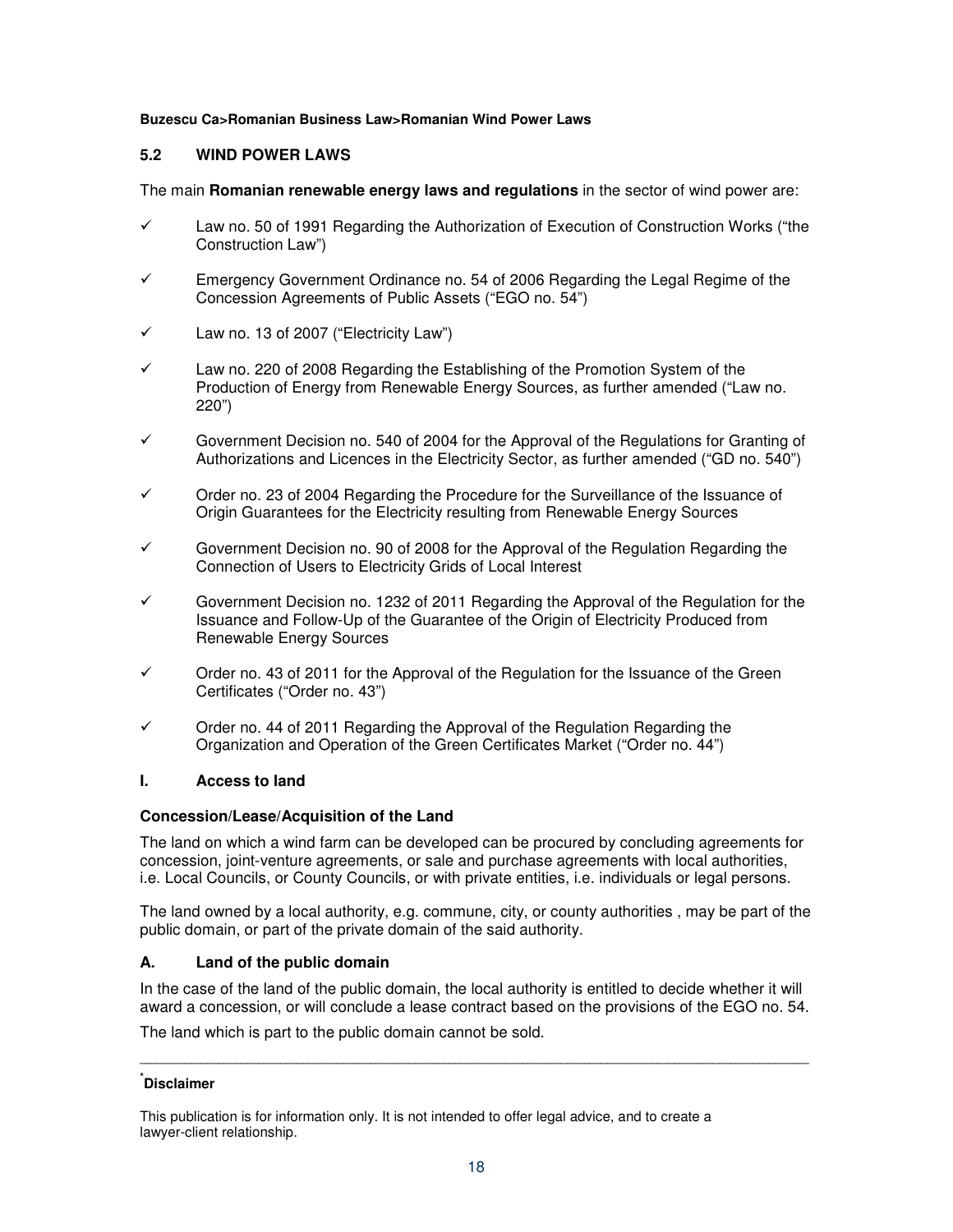# 1. Concession Agreement

The Concession Agreement of Public Assets ("Concession Agreement") is the contract concluded in written form whereby a public authority, referred to as provider of the concession, acting on its own risk and responsibility, assigns for a determined period of time, to a person, hereinafter referred to as a concessionaire, the right and obligation of exploitation of a public asset in exchange for a royalty.

The Concession Agreement is concluded according to the Romanian law, for a duration which shall not exceed 49 years, starting from its signing date.

The Concession Agreement can be awarded by:

- (i) a tender; or
- (ii) direct negotiation a procedure whereby the local authority negotiates the contractual provisions, including the royalty, with one or several parties interested in the procedure for the award of the Concession Agreement.

The bidder has the obligation to prepare the offer according to the provisions of the tender documentation.

The local authority has the obligation to award the Concession Agreement by a tender procedure attended by at least three bidders. If two successive tender rounds are attended by less than three bidders, the local authority has the right to initiate direct negotiations with the interested party or parties.

The Concession Agreement must be approved by a decision of the relevant local authority.

### 2. Joint-Venture Agreement

There are no express tender requirements regarding the Joint-Venture Agreements. Therefore, the local authority may enter into direct negotiation with the interested party regarding such agreement.

The Joint-Venture Agreement must be approved by a Decision of the relevant local authority.

# **B. Land of the private domain**

The land which is part of the private domain of the local authority can be leased, or sold based on the decision of the respective local authority.

# **C. Land owned by private entities**

The land owned by the private entities can be acquired as follows:

- (i) by signing a sale-purchase agreement before a Romanian notary;
- (ii) by concluding a lease contract;
- (iii) by concluding a joint–venture agreement; or
- (iv) by concluding any other forms of cooperation.

# **\* Disclaimer**

This publication is for information only. It is not intended to offer legal advice, and to create a lawyer-client relationship.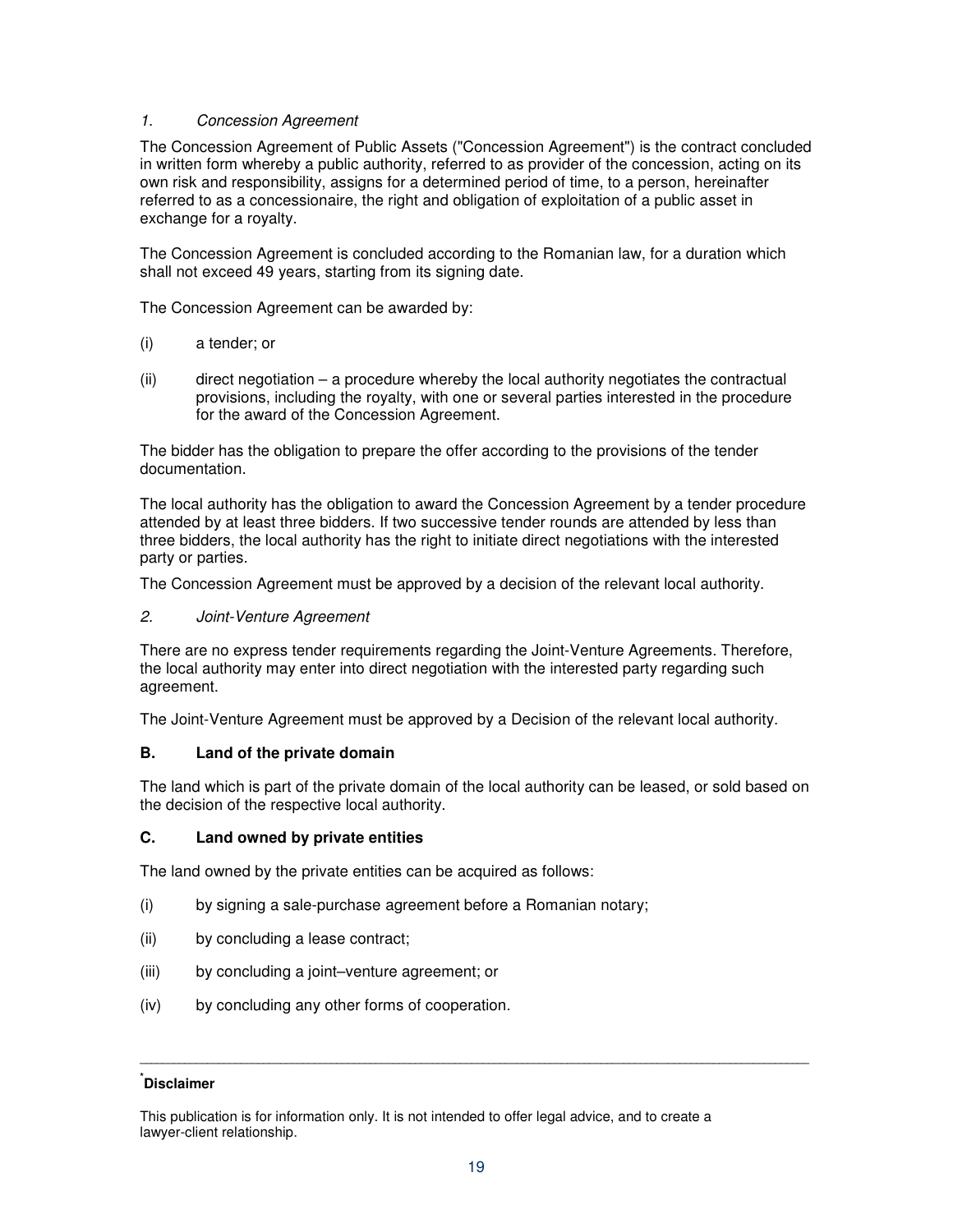# **II. Permits**

The number of permits and authorizations necessary to be obtained varies subject to the location of the land where the wind farm will be developed.

# **A. Authorization of the incorporation, i.e. the registration of a special purpose vehicle ("SPV")**

The criteria and the documentation necessary in order to obtain the authorization of registration of the SPV are regulated by the GD no. 540.

The competent authority in respect of the issuance of the authorizations in the electricity sector is RERA.

The applicant must file a set of documents in respect of the issuance of the authorization of registration of the SPV unit with RERA which reviews the documentation and may request further information, or clarifications.

RERA will issue a decision in respect of granting or the refusal of granting of the authorization within 30 days from the payment of the specific tariff, and submission of the above-mentioned documentation.

The granting or the refusal to grant the authorization may be appealed before RERA within 15 days from notification in respect thereof, and further on before the Court of Appeals of Bucharest – the Administrative Litigation Section within 30 days from the receipt of the decision of RERA, or the publishing of the respective decision on RERA's website.

# **B. Licence for the commercial operation of electricity capacities**

Further to obtaining the authorization of incorporation of the new unit, the SPV must apply with RERA for obtaining the licence for the commercial operation of the electricity resources. Such licence is obtained by submitting to RERA the documentation mentioned by GD no. 540.

Moreover, in order to be licensed as a producer of renewable energy, the applicant must submit to RERA the information regarding the production capacity, as well as the source of energy, as described in Annex 1 to the Order no. 23 of 2004 of the President of RERA on the Procedure for the Surveillance of the Issuance of Guarantees of Origin for the Electricity resulting from Renewable Energy Sources.

The conditions associated with the license will be provided in the Report issued by RERA regarding the respective license.

RERA will issue a decision in respect of granting, or refusal to grant the licence within 60 days from the payment of the specific tariff and annual contribution, and submission of the specific documentation.

# **C. Grid Access**

This is a process that should be initiated at an early stage of the project by contacting RERA and the transmission company to which the wind farm will be connected.

The capacities of production of electricity from renewable energy sources are connected to the transmission/distribution electricity grid, to the extent in which the safety of the National Energy System is not affected.

**\_\_\_\_\_\_\_\_\_\_\_\_\_\_\_\_\_\_\_\_\_\_\_\_\_\_\_\_\_\_\_\_\_\_\_\_\_\_\_\_\_\_\_\_\_\_\_\_\_\_\_\_\_\_\_\_\_\_\_\_\_\_\_\_\_\_\_\_\_\_\_\_\_\_\_\_\_\_\_\_\_\_\_\_\_\_\_\_\_\_\_\_\_\_\_\_\_\_\_\_\_\_\_\_\_\_\_\_\_\_\_\_\_\_\_\_\_\_\_** 

# **\* Disclaimer**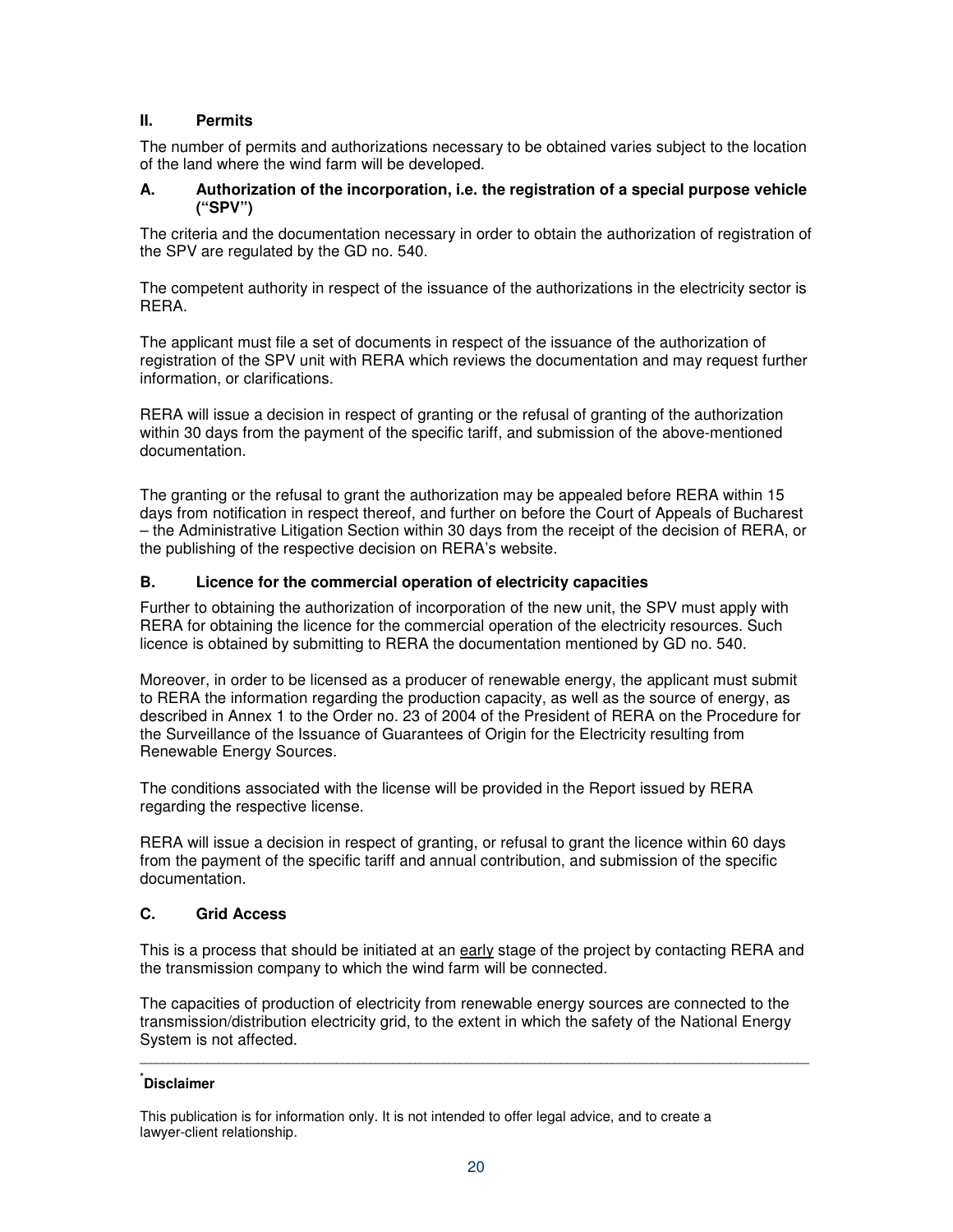According to RERA regulations, in addition to the Construction Authorization, and the License, the wind farm operator:

- 1. must obtain from the transmission system operator, i.e. Transelectrica:
- (i) a Location Authorization issued according to the Methodology Regarding the Issuance of Location Authorizations approved by the RERA Order no. 48 of 2008;
- (ii) a Technical Connection Authorization issued according to the Regulation Regarding the Connection of Users to Electricity Grids of Local Interest, approved by the Government Decision no. 90 of 2008.
- 2. must obtain from RERA:

A Qualification re the Electricity Priority Production – according to the Order no. 42 of 2011 regarding the Approval of the Regulation of Accreditation of the Electricity Producers from Renewable Energy Sources for the Application of the Promotion System by Green Certificates

- 3. must register with Transelectrica to obtain green certificates;
- 4. must register with OPCOM in order to sell renewable energy on the day-ahead market;
- 5. must register with the operator of the green certificates market, i.e. OPCOM in order to sell green certificates.

# **D. Construction Authorization**

According to the provisions of the Construction Law, the procedure regarding the issuance of a valid Construction Authorization consists of the following steps:

- (i) issuance of the Urbanism (zoning) Certificate;
- (ii) issuance of the opinion of the competent environment protection authority regarding the investments which are not subject to the evaluation procedures regarding the impact on the environment;
- (iii) notification of maintaining the application for a construction authorization, in case of a project for which the competent environment protection authority requires the evaluation regarding the impact on the environment;
- (iv) issuance of the permits, authorizations, and of the decision of the competent environment protection authority regarding the investments whose impact on the environment was subject to review;
- (v) drafting the technical documentation required for the authorization of the construction works;
- (vi) filing the application together with the necessary documentation;
- (vii) issuance of the Construction Authorisation.

# **\* Disclaimer**

This publication is for information only. It is not intended to offer legal advice, and to create a lawyer-client relationship.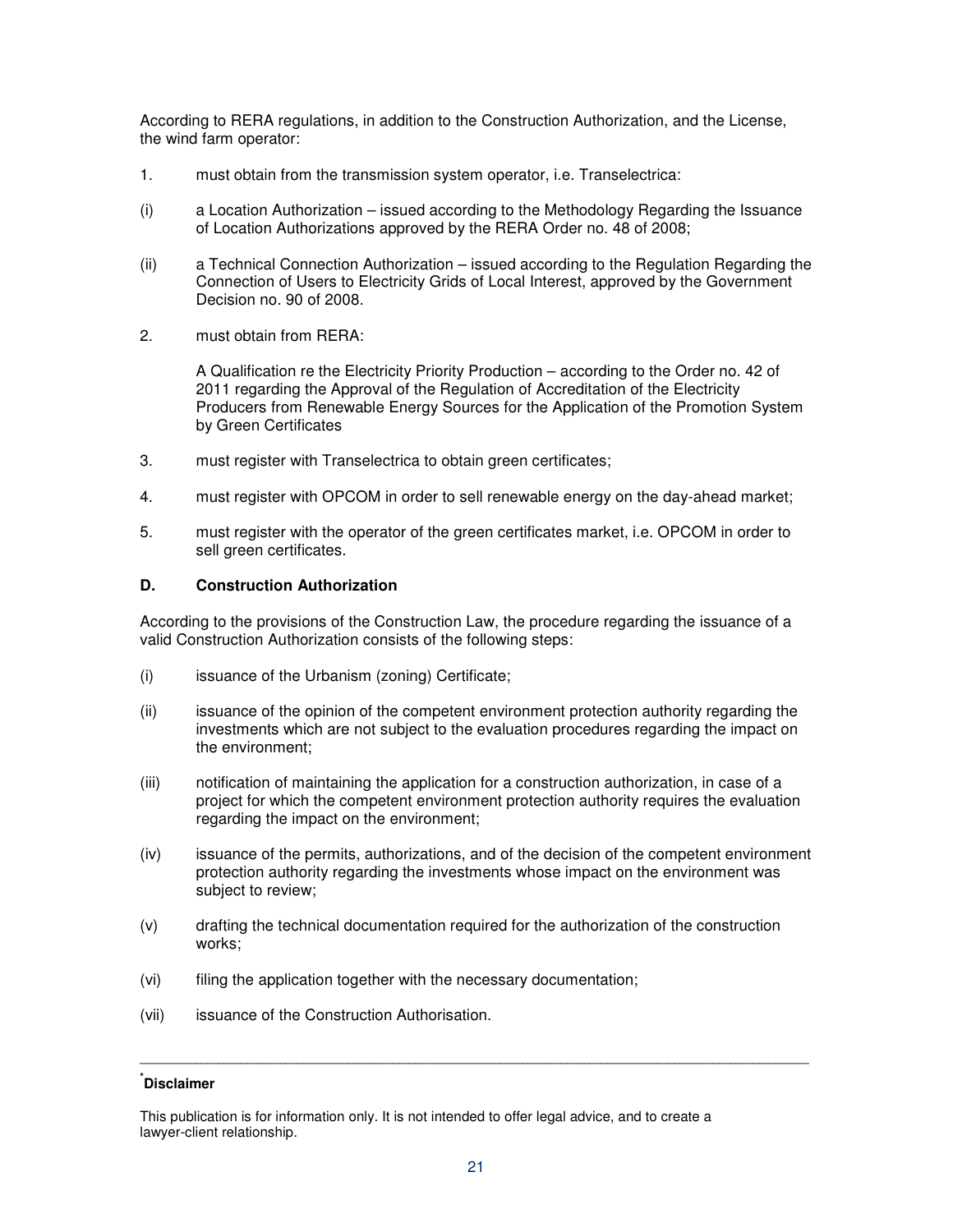According to the provisions of the Construction Law, the construction of the wind farm can proceed only after the issuance of a Construction Authorization, issued by the competent Municipality on the basis of the following documents:

- (i) Urbanism Certificate which is issued by the Municipality and covers such issues as zoning, degree of occupancy of the land, height regime, etc, and lists of the permits that must be appended to the application for the issuance of the Construction Authorization, e.g. environment, water, fire, sanitary, etc.;
- (ii) the certified copy of the proof of title over land and/or construction and, where applicable, the up to date survey plan excerpt and the up to date Property Registry excerpt, unless the law provides otherwise;
- (iii) related technical documentation;
- (iv) permits and authorizations, as provided by the Urbanism Certificate, the opinion of the environment protection competent authority and, where applicable, the related administrative decision; and
- (v) proof of payment of the fees for the issuance of Urbanism Certificate and of the Construction Authorization.

The Municipality must issue the Construction Authorization within 30 days from the filing of the application and related documentation.

# **E. Environmental Permits**

1. Project stage

The following permits must be obtained at the project drafting stage:

- (i) Environmental Permit in case such permit is expressly requested according to the Urbanism Certificate;
- (ii) Environmental Approval for the construction of the wind farm.

 The above-mentioned permit and approval are to be issued by the Territorial Environmental Protection Agency following the review of the documentation submitted by the applicant, including the technical specifications.

Depending on the activity carried out and on the number of installed turbines, and also, in case the area where the wind farm will be located is a protected natural area, the Territorial Environment Agency may request the conduct of a survey regarding the impact of such activity upon the environment.

2. Operational stage

After the issuance of the environmental permit, in order for the wind farm to become operational, the investor must obtain an Environmental Authorization which is issued by the Territorial Environmental Protection Agency.

# **\* Disclaimer**

This publication is for information only. It is not intended to offer legal advice, and to create a lawyer-client relationship.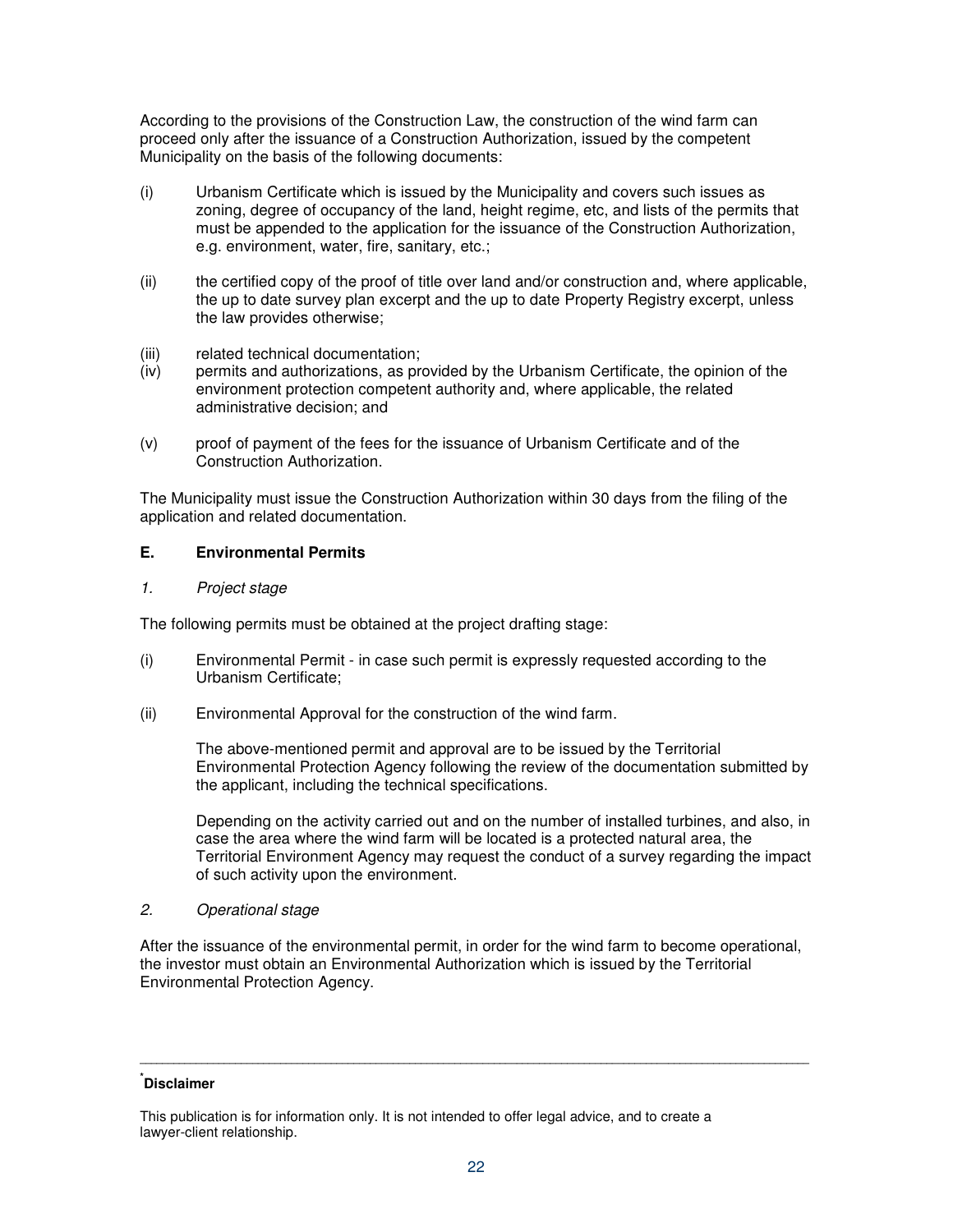# **F. The Registry of the Guarantees of Origin (the "GO Registry")**

After obtaining the licence for the commercial exploitation of electricity capacities, the producer of renewable energy must register with the GO Registry in order to obtain an account. This is a condition precedent to the obtaining of the Certificates of Guarantees of Origin (the "GO Certificates") necessary for the exploitation of energy resulting from renewable sources.

The GO Certificate is an electronic document which provides an end consumer with the proof that a given electricity quantity was produced from renewable sources.

The electronic application for the issuance of the GO Certificate for the energy generated from renewable energy sources is mandatory. The producer must apply for the issuance of the GO Certificate within 30 days after the end of the period for which the GO Certificate is requested.

The GO Certificate is issued in electronic format for each electricity unit (MWh) of renewable energy produced and delivered in the electricity grid, and contains at least the following information:

- (i)the date of issuance, the issuing authority, and the country of origin thereof, as well as a identification number;
- (ii) the electricity source out of which the electricity was produced and the initial and the final date of the producing thereof;
- (iii) the identity, location, type and capacity of the installation where the electricity was produced;
- (iv) if, and the extent to which the installation benefitted of investments support;
- (v) if, and the extent to which the electricity company benefitted in any other way of a national support scheme and the type of support scheme;
- (vi) the date when the installation was put into operation.

Only one guarantee of origin can be issued for each electricity unit.

The GO Certificate is issued within 10 working days from the date of the filing of the complete documentation with the competent authority, and is valid for one (1) year from the date of production of electricity referred to.

# **III. Green Certificates Market**

According to the provisions of Law no. 139 of 2010 ("Law no. 139") which amended Law no. 220 the Green Certificates are documents which certify the production of a certain quantity of energy from renewable sources.

Green Certificates are issued by the transmission system operator, according to the procedure approved by RERA through Order no. 43. All producers of energy from Renewable Energy Sources ("RES") receive a certain number of green certificates according to the quantity of electricity they provide.

# **\* Disclaimer**

This publication is for information only. It is not intended to offer legal advice, and to create a lawyer-client relationship.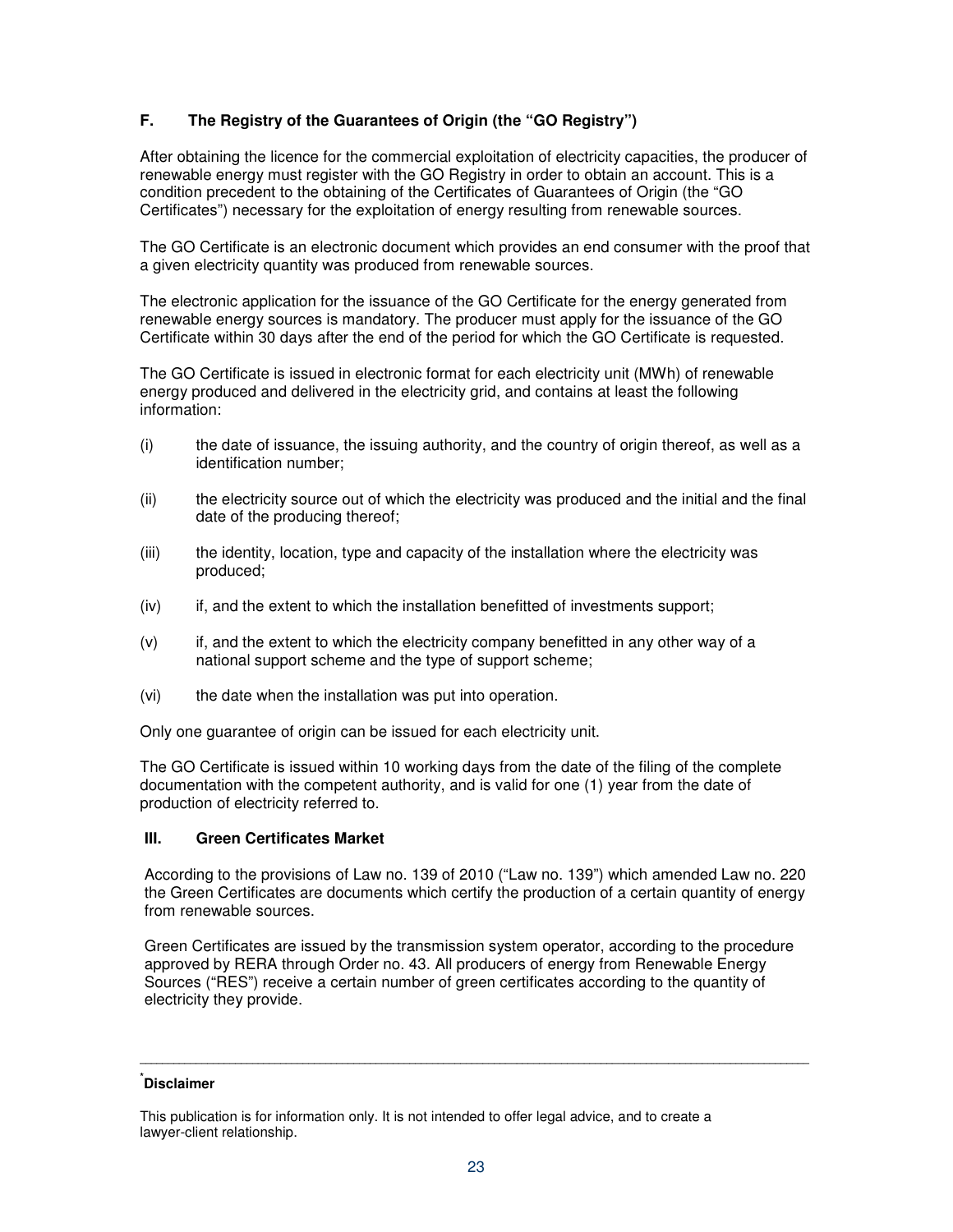The RES electricity producers may sell the Green Certificates on the GCM, which is currently regulated by Order no. 44.

The Regulation for the Organization and Operation of the GCM approved by Order no. 44 establishes:

- (i) the manner of organization and operation of the GCM;
- (ii) the parties involved and their responsibilities in the organization and operation of the GCM;
- (iii) the manner of registration and management of the information regarding the trading of the Green Certificates;
- (iv) the information necessary for the monitoring of the operation of the GCM.

The GCM is a competitive market, separated from the electricity market in which Green Certificates related to electricity from renewable electricity sources are traded.

GCM has two components:

- (i) the Centralized Green Certificates Market;
- (ii) the Bilateral Contracts Green Certificates Market.

The following are involved in the trading system of the Green Certificates:

- (i) the market participants trading Green Certificates: the electricity producers from electricity renewable sources and the electricity suppliers;
- (ii) the green certificates operator, as administrator of GCM: OPCOM.

The trading of the Green Certificates is not conditioned by the trading of the electricity related thereof.

During its validity period the Green Certificate may be the object of several successive transactions, and will be registered in the account of the purchaser which will use it in the end, in order to prove the fulfilment of the obligation regarding the acquisition quota of Green Certificates. The above-mentioned quota is determined each year, by March 1, by RERA. It refers to the quota of green certificates which must be acquired during a year by (1) the electricity suppliers in relation to the electricity provided to end consumers, or used by themselves, and (1) by the electricity producers in relation to the electricity produced and delivered directly to end consumers.

# **\* Disclaimer**

This publication is for information only. It is not intended to offer legal advice, and to create a lawyer-client relationship.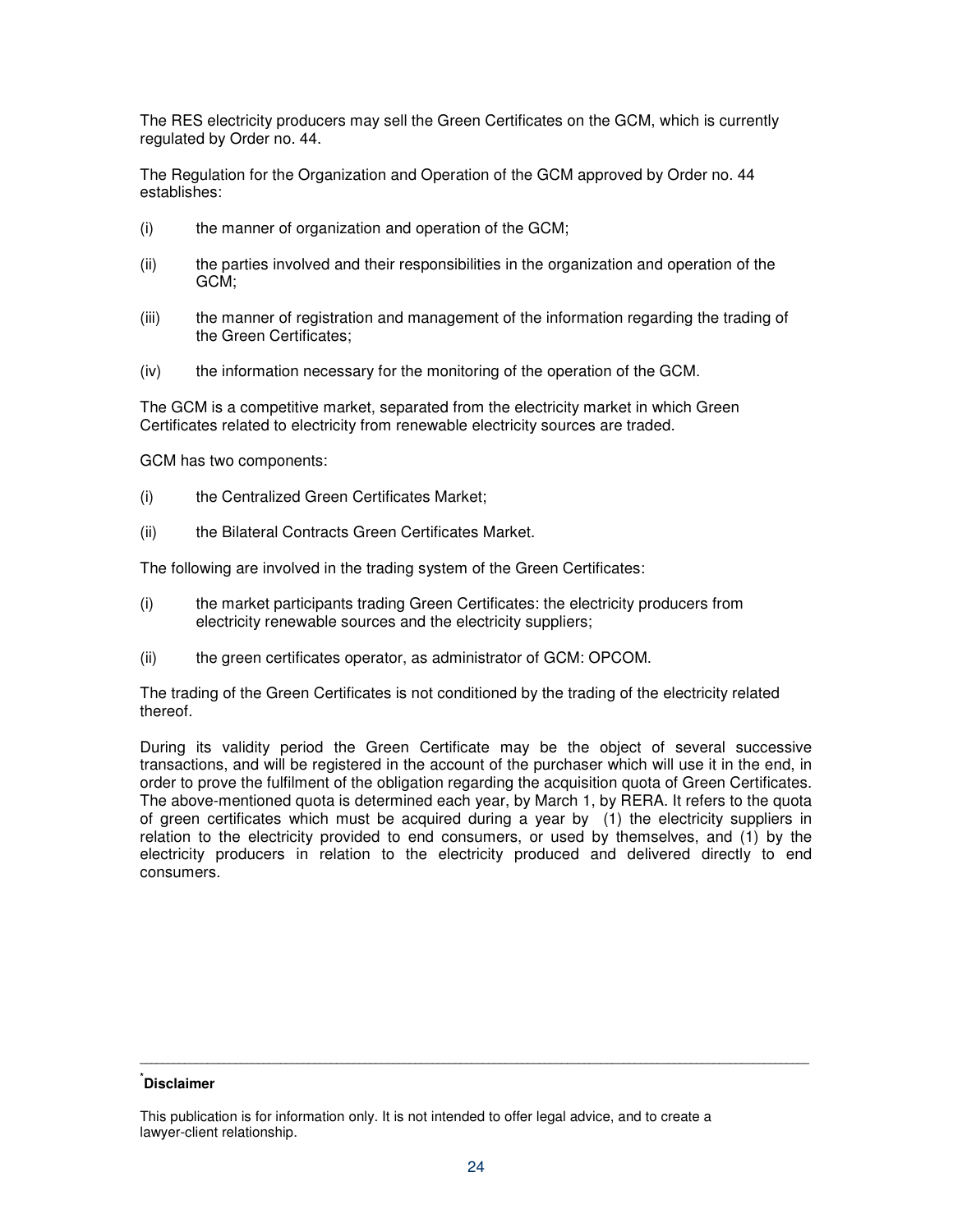### **Buzescu Ca>Romanian Business Law>Romanian Oil and Gas Laws**

# **6. OIL AND GAS**

# The relevant **Romanian oil and gas laws and regulations** are:

- $\checkmark$  Petroleum Law no. 238 of 2004 ("Petroleum Law")
- $\checkmark$  Methodological Norms for the Application of Petroleum Law ("Norms")
- $\checkmark$  Technical instructions, and other regulations issued by the National Agency for Mineral **Resources**
- $\checkmark$  Gas Law no. 351 of 2004 ("Gas Law")
- Natural Gas Permitting and Licensing Regulations
- $\checkmark$  Natural Gas Network Code, and other regulations issued by the National Energy Regulatory Authority (Gas Regulatory Authority")

Romania was one of the pioneering countries in the oil and gas sector. The recent commercial discoveries gave an impetus to investment in this sector. The legal framework of the petroleum industry is comprehensive and continues to be updated in line with the relevant European Directives and Regulations and international practice.

# **Regulatory Authorities**

National Agency for Mineral Resources ("NAMR")

NAMR has the following attributions:

- a. it acts not only as a regulatory authority, but it is also a party to the concession agreements;
- b. it manages the petroleum resources which are the property of the State;
- c. it is in charge of the storage and management of petroleum data and information, and the upkeep of the Petroleum Books for the petroleum blocks;
- d. it has the power to issue mandatory norms, rules, and technical instructions for the application of the Petroleum Law;
- e. it approves the work programs, drilling of exploration wells, well conservation and abandonment, re-entry, field commerciality, development plans, annual production plans, and assignments;
- f. it certifies the technical competence of individuals or legal entities conducting petroleum operations, including operators under concession agreements;
- g. it verifies compliance with laws and regulations.

# **\* Disclaimer**

This publication is for information only. It is not intended to offer legal advice, and to create a lawyer-client relationship.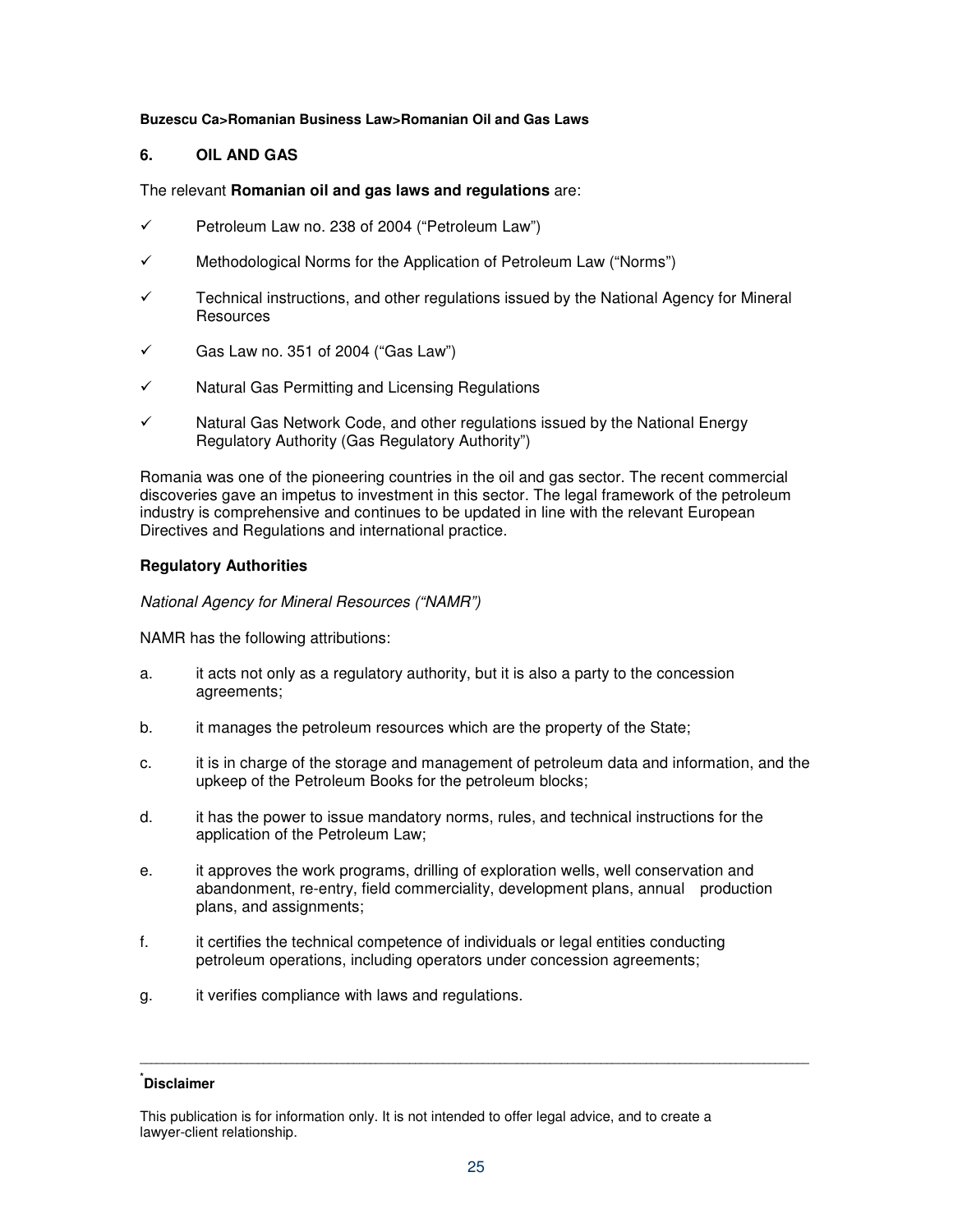NAMR may apply fines for failure to comply with the laws and regulations.

National Energy Regulatory Authority ("NERA")

NERA regulates licensing and permitting for gas related activities.

In relation to the surface, storage, transmission, transit, dispatching, and distribution facilities, NERA issues the following permits:

- a. facility set up permit;
- b. facility operation permit; and
- c. facility alteration permit.

NERA also issues the following licenses:

- a. natural gas supply license;
- b. natural gas transmission license;
- c. natural gas storage license;
- d. natural gas dispatching license;
- e. natural gas distribution license; and
- f. natural gas transit license.

### **Ownership of petroleum resources**

The definition of petroleum provided by Romanian Petroleum Law includes crude oil, condensate, and gas.

The title holder is defined as a party to petroleum agreement with the competent authority, i.e. NAMR.

The Petroleum Law provides that the underground petroleum resources are public property of the State.

The concession owners have the right to dispose of the oil and gas produced in the perimeters under concession.

Therefore, a question arose with regard to the transfer of petroleum resources to the title holders. The law is silent on this issue. This issue is resolved by including in the agreements clauses which provide that the transfer of the petroleum resources to the title holders takes place at well head.

NAMR is in charge of the management of the petroleum resources.

All data and information regarding petroleum resources are considered as the property of the State. The companies carrying out petroleum operations may use the relevant data and

**\_\_\_\_\_\_\_\_\_\_\_\_\_\_\_\_\_\_\_\_\_\_\_\_\_\_\_\_\_\_\_\_\_\_\_\_\_\_\_\_\_\_\_\_\_\_\_\_\_\_\_\_\_\_\_\_\_\_\_\_\_\_\_\_\_\_\_\_\_\_\_\_\_\_\_\_\_\_\_\_\_\_\_\_\_\_\_\_\_\_\_\_\_\_\_\_\_\_\_\_\_\_\_\_\_\_\_\_\_\_\_\_\_\_\_\_\_\_\_** 

# **\* Disclaimer**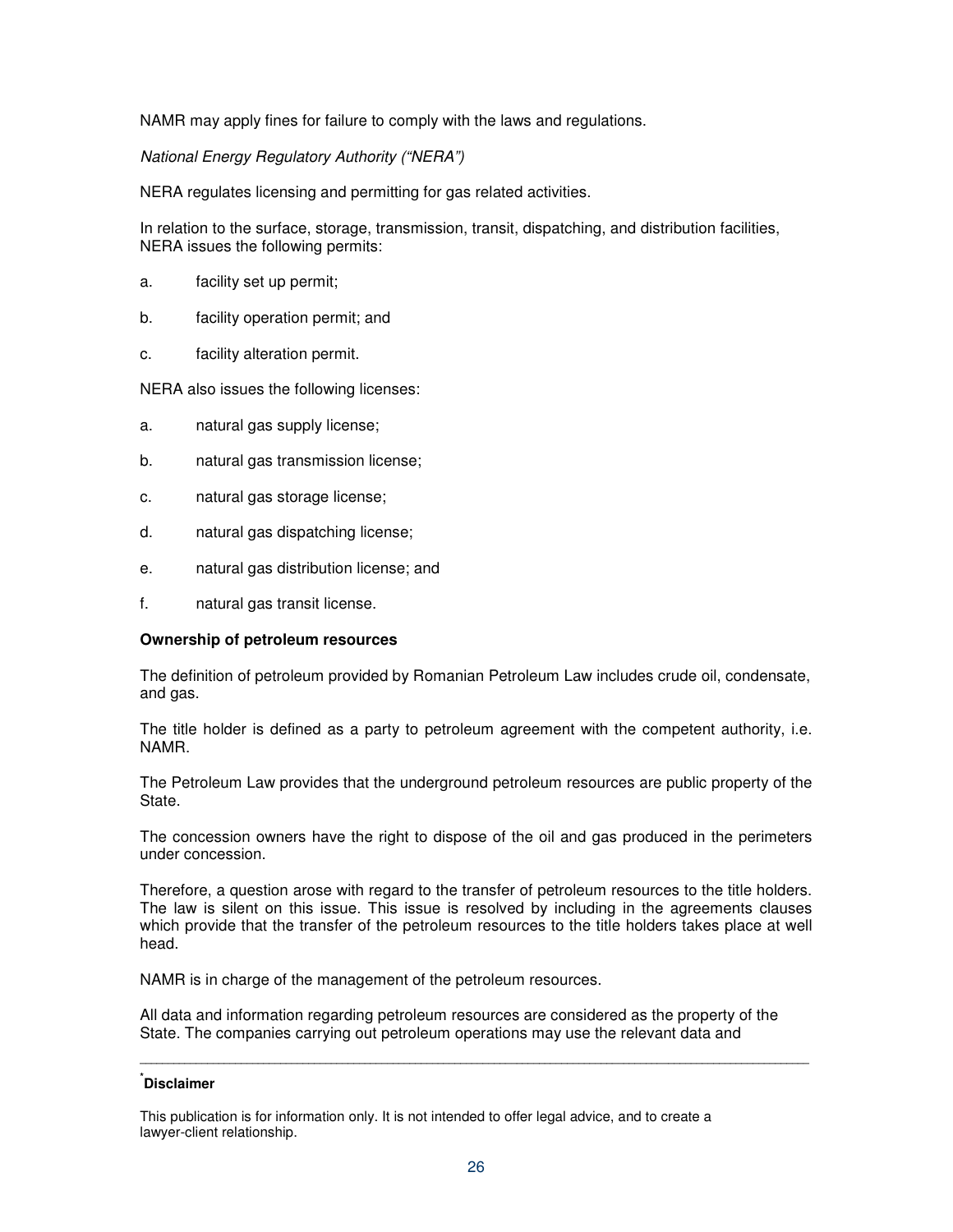information for the duration of their operations. The transfer to third parties of data and information regarding petroleum resources must be approved by NAMR.

The works for the development and exploitation of the petroleum resources may be carried out only in relation to reserves confirmed by NAMR. The documentation for the calculation of the reserves must be prepared by the title holder in accordance with the technical norms issued by NAMR.

### **Petroleum concession**

The petroleum concession is the legal vehicle for the access of investors to petroleum resources.

The initial term of the concession may be of up to 30 years, and it may be extended for a period of up to 15 years.

The concessions for the exploration and production of petroleum resources are awarded through competitive tenders organized by NAMR.

A foreign company which was awarded a concession has the obligation to set up a branch or a subsidiary in Romania within 90 days from the effective date of the petroleum agreement.

The interested parties may initiate the concession award process. It is worth noting that an interested party may apply for non-exclusive exploration permit for a term of up to three years. As mentioned above, if the findings are satisfactory the respective party may initiate the concession award process.

The winning bidder will sign a concession agreement with NAMR. The concession agreement must be further approved by the Government and comes into effect on the date of such approval.

The title holder may assign the concession agreement with the prior approval of NAMR. The change of certain terms of the concession upon assignment may be negotiated with NAMR. In case of the restructuring of the company, which is title holder of the concession agreement, the concession will be transferred to the successor entity by an order of NAMR President.

Partial relinquishment of the concession is possible, and is governed by the concession agreement.

The concession agreement terminates upon expiration of the term of the agreement, and at the request of the title holder in case of force majeure.

Early termination at the request of the title holder is possible. The title holder will have to pay the amount representing the value of the minimum program works which were not performed, and if that is the case, the amount representing the value of the abandonment works which were not performed. Also, the title holder must submit to NAMR a certificate issued by the environmental agency which will attest the performance of the works for remediation of the damages caused to the environment. If the title holder complied with the above described obligations, and NAMR refuses to approve the termination, the title holder may take legal action in the court of competent jurisdiction.

In specific situations provided for by the Petroleum Law, NAMR may suspend the concession, or initiate the termination of the concession agreement.

**\_\_\_\_\_\_\_\_\_\_\_\_\_\_\_\_\_\_\_\_\_\_\_\_\_\_\_\_\_\_\_\_\_\_\_\_\_\_\_\_\_\_\_\_\_\_\_\_\_\_\_\_\_\_\_\_\_\_\_\_\_\_\_\_\_\_\_\_\_\_\_\_\_\_\_\_\_\_\_\_\_\_\_\_\_\_\_\_\_\_\_\_\_\_\_\_\_\_\_\_\_\_\_\_\_\_\_\_\_\_\_\_\_\_\_\_\_\_\_** 

# **\* Disclaimer**

This publication is for information only. It is not intended to offer legal advice, and to create a lawyer-client relationship.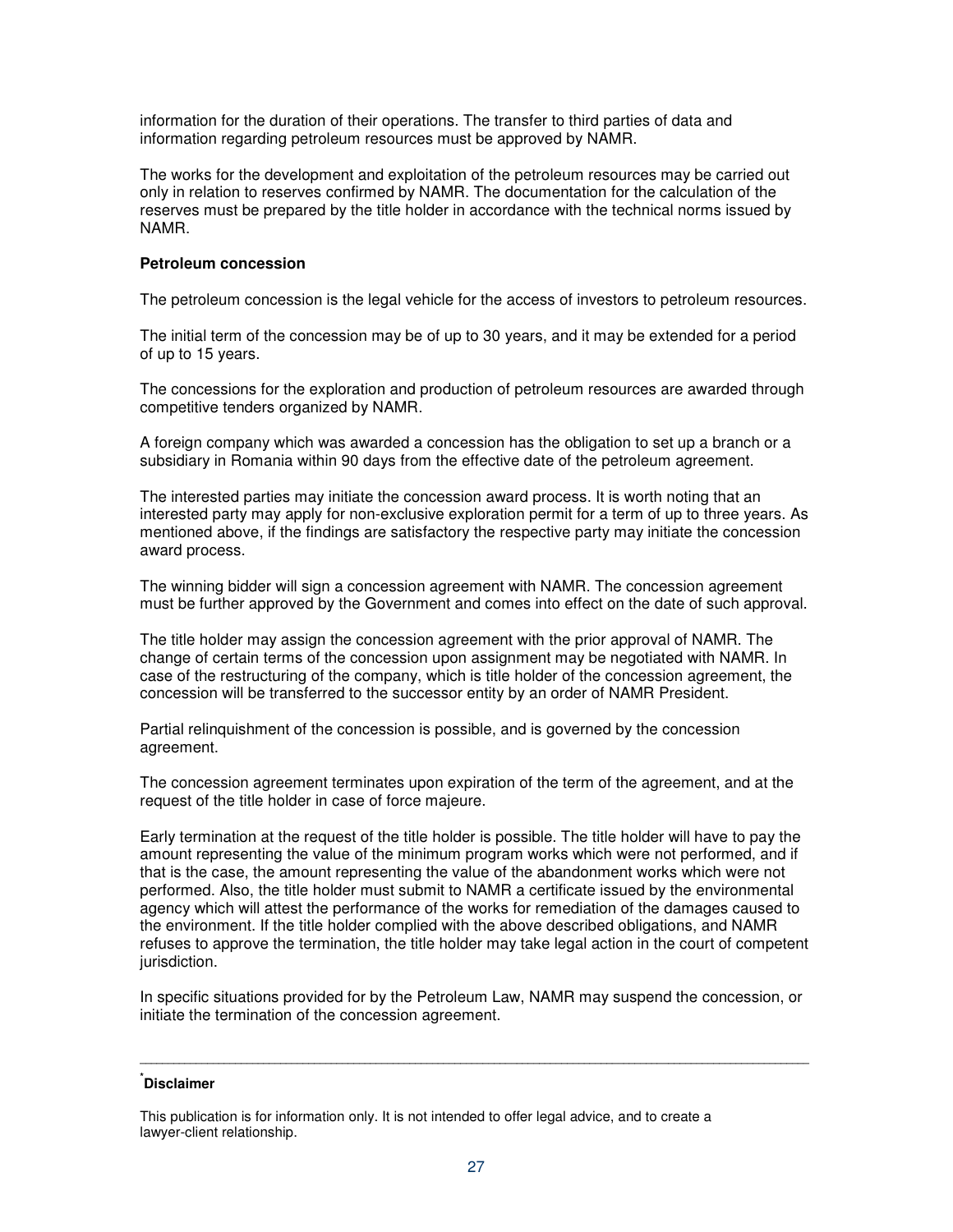# Title holder's rights

Petroleum Law provides that the concessionaire has the following main rights:

- a. access to and use of the land;
- b. access to petroleum pipelines, harbours, terminals, and other necessary installations;
- c. use of surface waters;
- d. laying of the pipelines and construction of petroleum production and transportation facilities;
- e. extension of the block to adjacent areas;
- f. access to data re relevant petroleum operations;
- g. to designate the Operator and the Operator's duties;
- h. to dispose of its share of the petroleum production, including the right to export its petroleum share.

# Title holder's obligations

Petroleum Law provides that the concessionaire has the following main obligations:

- a. compliance with the laws, regulations, and the provisions of the petroleum agreement;
- b. preparation of the technical and economic studies re the envisaged petroleum operations and submit them to NAMR;
- c. reporting of all data re petroleum operations, and the controlling actions of the environment, and labour safety authorities to NAMR;
- d. keeping confidential the petroleum agreement, and the data received from the Romanian authorities;
- e. unitization, if required by NAMR;
- f. training of Romanian personnel, and technology transfer;
- g. payment of petroleum royalty.

Extension of the term of the work phases, change of work programs

NAMR must approve:

- a. changes to the initial work programs, and extensions of the exploration, development, and production phases;
- b. extension of the block to free adjacent areas; and

# **\* Disclaimer**

This publication is for information only. It is not intended to offer legal advice, and to create a lawyer-client relationship.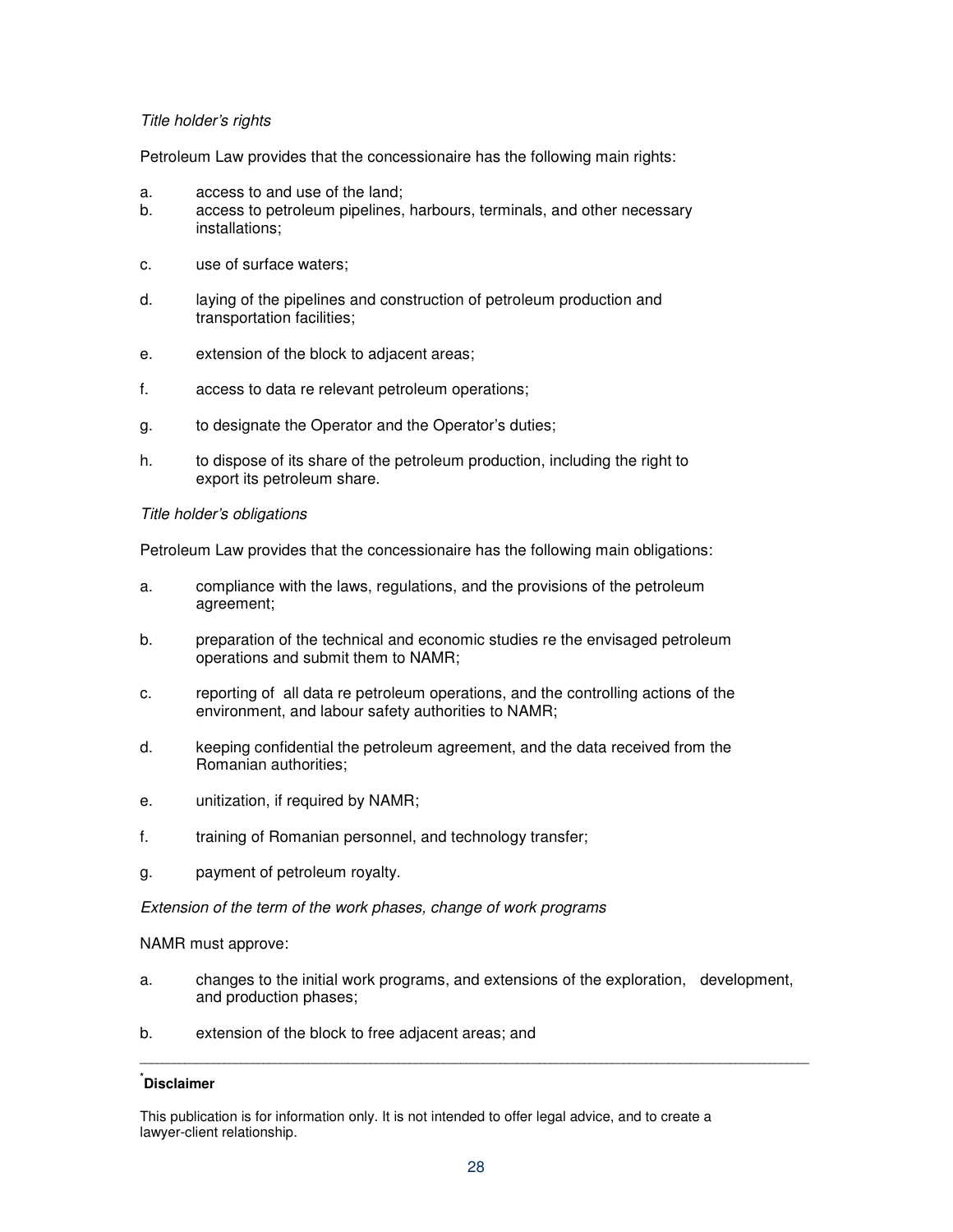#### c. change of the estimation of petroleum reserves.

In our experience NAMR was flexible regarding the above matters.

#### Stabilization clauses

The stability of the petroleum agreement is an important principle for the investors in the oil and gas sector. The goal is to guarantee that the terms and conditions of the petroleum agreement in effect on the date of the signing will stay the same over the life of the agreement.

The principle of the stability of the petroleum agreement is recognized by the Petroleum Law. Thus, the law provides that the terms of the petroleum agreement remain in effect for the duration of the agreement, save for the enactment of legal provisions that are more favourable to the title holder.

However, the law provides that the parties can amend the petroleum agreement by mutual agreement in case of occurrence of unforeseen circumstances.

Usually, in our experience, the petroleum agreements also include stabilization clauses.

In addition to the Petroleum Law, the Law no. 555 of 2004, regarding the Privatization of Petrom provides for the stabilization of petroleum exploration and production taxes, and of the petroleum royalties in effect in 2004, until December 31, 2014.

#### Petroleum Royalties

The Concession Agreement is a royalty based contract.

The Petroleum Law provides for scaled royalties based on gross production. For crude oil the royalty ranges from 3.5% to 13.5%. For natural gas the royalty ranges from 3.5% to 13%.

The royalty is payable for each commercial field. The commerciality of the field is approved by NAMR. Production is allowed solely from reserves approved by NAMR.

The reference price for the calculation of the royalty is set by NAMR. The royalty is payable quarterly.

The fiscal legislation provides for the payment of penalties in case of delay of royalty payments. A delay for more than six months is a ground of termination of the concession agreement by NAMR.

#### Settlement of disputes

The petroleum agreements may provide for the settlement of disputes by the local courts of law, by arbitration in Romania, or by international arbitration.

Foreign investors in general want to resort to international arbitration.

### **Farmout/Farmin Agreement, Joint Operating Agreement**

Any assignment of a working interest in a concession must be approved by NAMR. The parties must submit a joint application which will mention the interest quotas, the corporate approvals,

**\_\_\_\_\_\_\_\_\_\_\_\_\_\_\_\_\_\_\_\_\_\_\_\_\_\_\_\_\_\_\_\_\_\_\_\_\_\_\_\_\_\_\_\_\_\_\_\_\_\_\_\_\_\_\_\_\_\_\_\_\_\_\_\_\_\_\_\_\_\_\_\_\_\_\_\_\_\_\_\_\_\_\_\_\_\_\_\_\_\_\_\_\_\_\_\_\_\_\_\_\_\_\_\_\_\_\_\_\_\_\_\_\_\_\_\_\_\_\_** 

# **\* Disclaimer**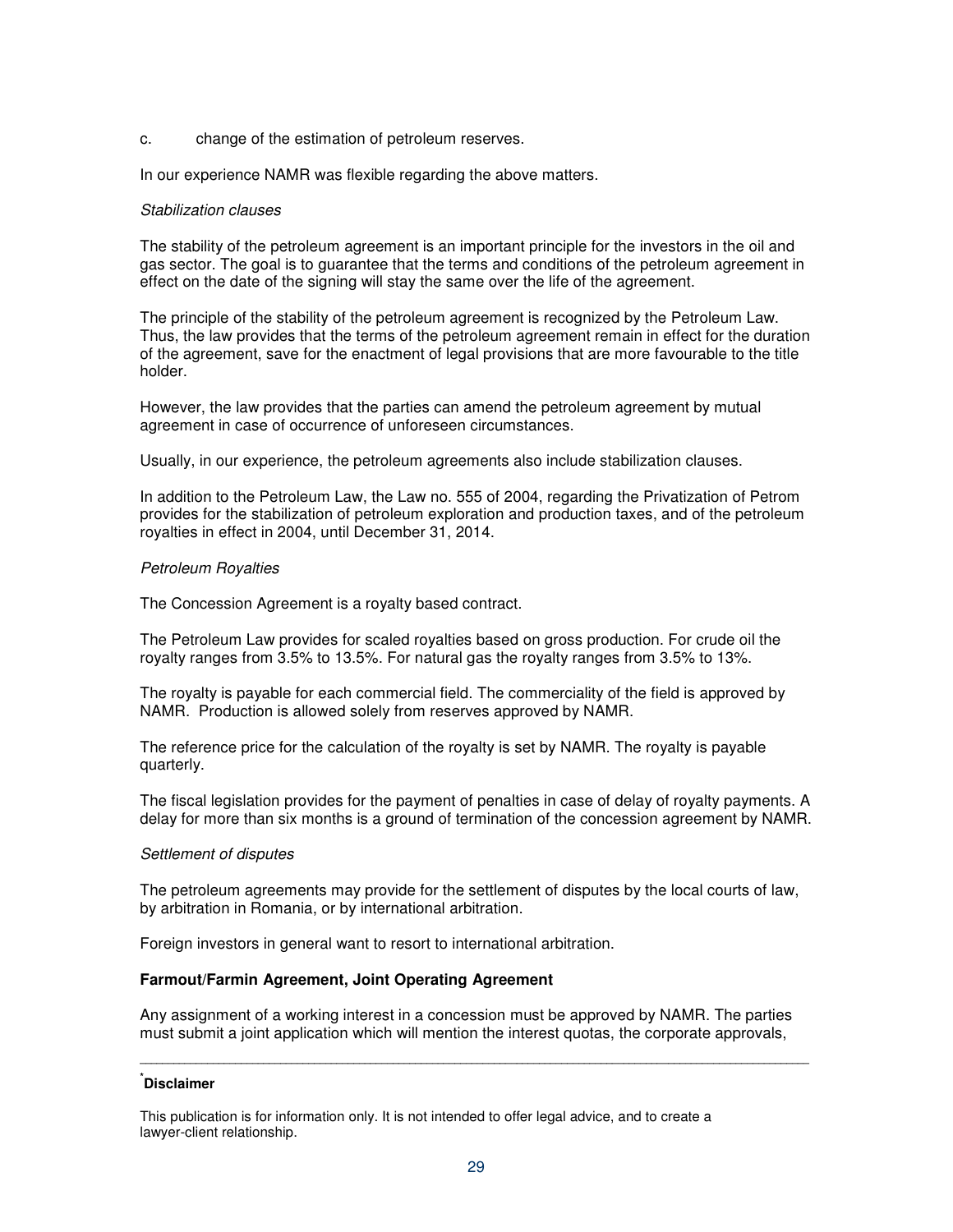and proof that the transferee is in good standing, and has adequate financial and technical capabilities to perform the petroleum operations.

On the date of the filing of the application the transferor must have complied with the obligations assumed under the petroleum agreement. If that is not the case, the transferee must assume the obligation to be responsible for the transferor's outstanding obligations as well.

The Farmout/Farmin Agreement and related documentation such like the Joint Operating Agreement, Instrument of Transfer, Novation, etc. do not have to be submitted to NAMR.

### **Access to land for petroleum operations**

The Petroleum Law and the Gas Law create legal easements regarding access to land needed for petroleum operations and installations in favour of the title holders.

The Petroleum Law provides that the title holder must pay an annual rent to the land owner. If the parties fail to agree on the amount of the rent the dispute must be referred to the court of competent jurisdiction. The law provides that any damages claimed by a landlord will be estimated function of the value of the affected crop, or the market value of the land.

However, the Gas Law carves out an exception in the case of easements related to gas operations. Such easements are free of any charge for the life of the gas operation on the land. In practice though, title holders agreed to pay the landlords annual rents at reasonable levels correlated with the lost crop values.

The Gas Law provides that the title holders have the following rights:

- a. the right of use in relation to the necessary works for the rehabilitation of the gas production installations;
- b. the right of use in relation with the normal operation and maintenance of the gas production installations;
- c. the legal underground, surface, and air right of way for the installation of pipelines, power lines, or other equipments related to the gas production installations, and for the access to the location of such ancillary equipment;
- d. the right to obtain the reduction or cease of activities which would endanger the gas installations, and the public safety, such like obtaining interdictions to build, to dig trenches, and to deposit materials in the protected zone, or to carry out any works which would affect the gas production installations, and the related pipelines;
- e. right of access to utilities.

The statutory protection of the land easements for gas production operations was confirmed by court practice.

It is important to note that in addition to establishing a statutory easement for operations related to gas production, the law also gives the right to the concessionaire to demand the reduction of cease of activities of third parties in the vicinity of the gas installation, which could endanger the operation of the gas installations and equipment. The Gas Law spells out the interdictions to

**\_\_\_\_\_\_\_\_\_\_\_\_\_\_\_\_\_\_\_\_\_\_\_\_\_\_\_\_\_\_\_\_\_\_\_\_\_\_\_\_\_\_\_\_\_\_\_\_\_\_\_\_\_\_\_\_\_\_\_\_\_\_\_\_\_\_\_\_\_\_\_\_\_\_\_\_\_\_\_\_\_\_\_\_\_\_\_\_\_\_\_\_\_\_\_\_\_\_\_\_\_\_\_\_\_\_\_\_\_\_\_\_\_\_\_\_\_\_\_** 

# **\* Disclaimer**

This publication is for information only. It is not intended to offer legal advice, and to create a lawyer-client relationship.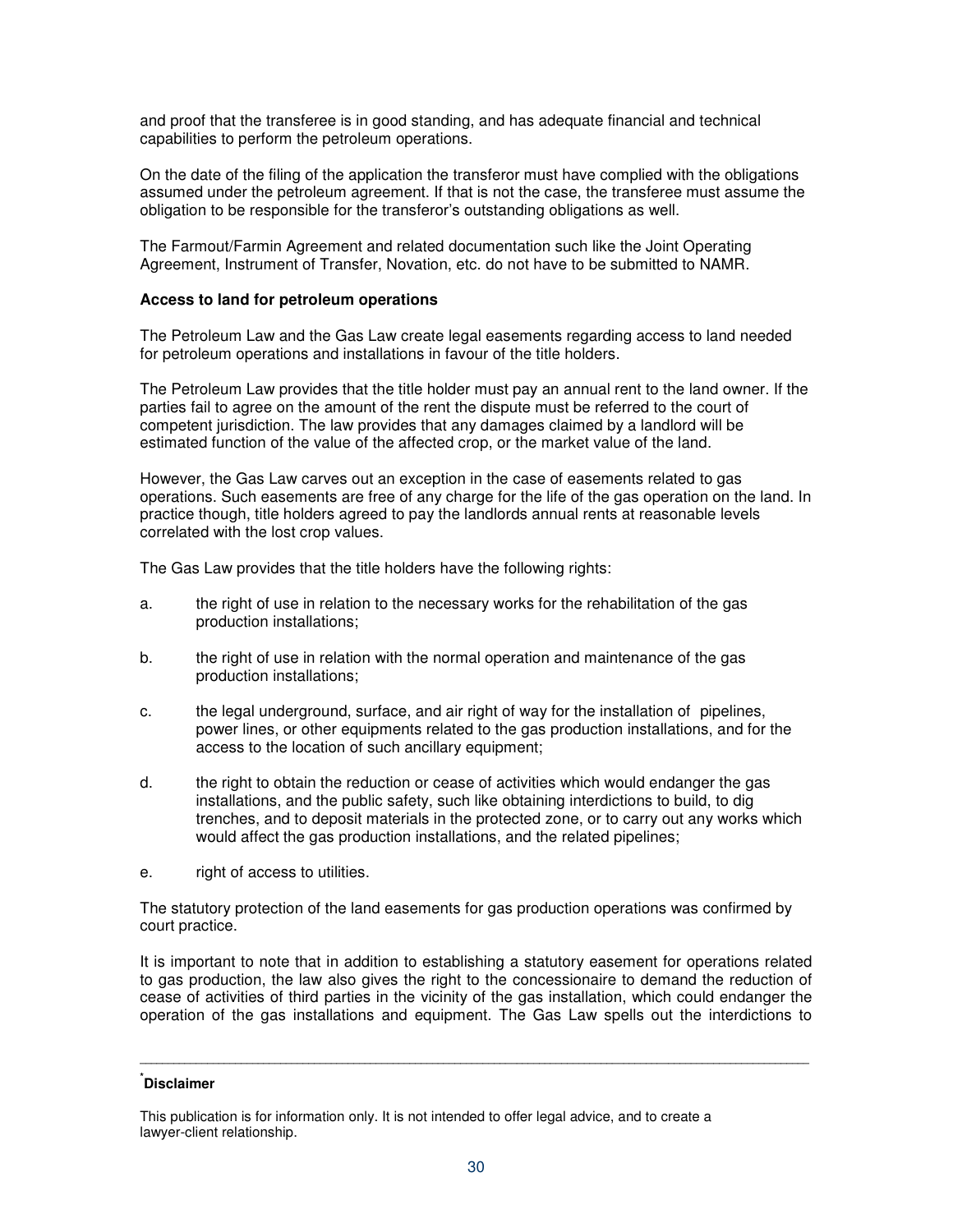build, to dig trenches, and to deposit materials in the safety area, or to carry out any works which would affect the gas production installation, and the related pipelines, and equipment.

Furthermore, the Gas Law provides that the statutory easements for gas production are granted for the life of the gas production installation.

The statutory easements under discussion are free of charge.

In our opinion the Gas Law provides adequate legal basis for the statutory land easements related to gas production, and for their enforcement.

# **Petroleum transportation system**

The National Petroleum Transportation System is public property of the State.

The systems for the transportation of oil and gas are operated by two state-owned companies, Conpet, and Transgaz respectively.

The above operators have the obligation to provide equal access to the interested parties. The Petroleum Law, and the Gas Law specify the cases in which the operators may deny access to the transportation systems. The party whose access to the transportation system was denied may file a complaint with the competent authority.

The access to the natural gas transmission system is regulated in accordance with the provisions of the EU Regulation no. 715 of 2009 regarding the Conditions of Access to the Gas Transmission Systems, and with the Romanian regulations.

The access to the NTS has three stages:

- a. the inquiry to the operator of the NTS re the possibility to access the NTS in a specific area;
- b. the booking by the respective applicant of capacity within the NTS;
- c. the connection to the NTS.

The access to the upstream feeding pipelines is arranged in accordance with the provisions of the Romanian regulations and is granted by the respective operator of the upstream feeding pipeline.

The rules for the access to the storage facilities are provided by Romanian regulations.

The access is provided based on classes of priority, and according to the rule "first come, first serve", within the same class of priority.

The tariffs re gas transmission services and gas storage are regulated by NERA.

# **Attestation and authorization of the technical competence**

According to NAMR Order no. 122 of 2006, the companies and the professionals working in the oil and gas sector must obtain certificates of attestation of the technical competence. The certificates are issued by a Commission of Attestation set up by an order issued by NAMR. The above Order lists the documents which must be appended to the application for the issuance of

**\_\_\_\_\_\_\_\_\_\_\_\_\_\_\_\_\_\_\_\_\_\_\_\_\_\_\_\_\_\_\_\_\_\_\_\_\_\_\_\_\_\_\_\_\_\_\_\_\_\_\_\_\_\_\_\_\_\_\_\_\_\_\_\_\_\_\_\_\_\_\_\_\_\_\_\_\_\_\_\_\_\_\_\_\_\_\_\_\_\_\_\_\_\_\_\_\_\_\_\_\_\_\_\_\_\_\_\_\_\_\_\_\_\_\_\_\_\_\_** 

# **\* Disclaimer**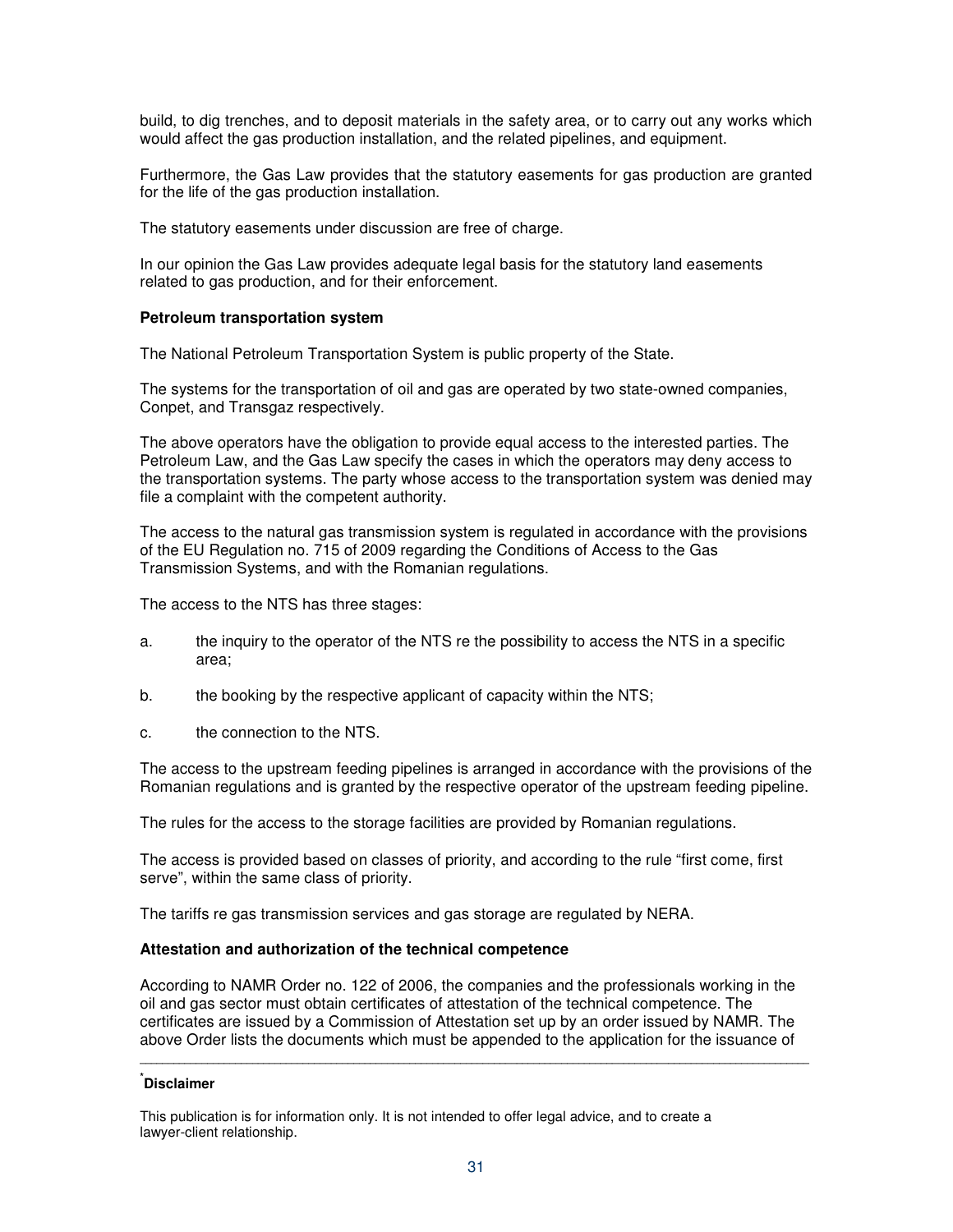the certificate of attestation. The documentation must include, a memorandum regarding the relevant petroleum operations carried within three years prior to the submission, documents attesting the technical qualifications of the personnel, and documents regarding the financial capacity of the applicant.

According to NERA Order no. 89 of 2009, the companies and the professionals which are performing activities regarding project design, execution, and operation of installations for the production, underground storage, transportation, distribution, and utilization of natural gas must be authorized by commissions appointed by NERA. The above Order no. 89 enumerates the documents which must be appended to the application for the issuance of the certificate of attestation.

# **\* Disclaimer**

This publication is for information only. It is not intended to offer legal advice, and to create a lawyer-client relationship.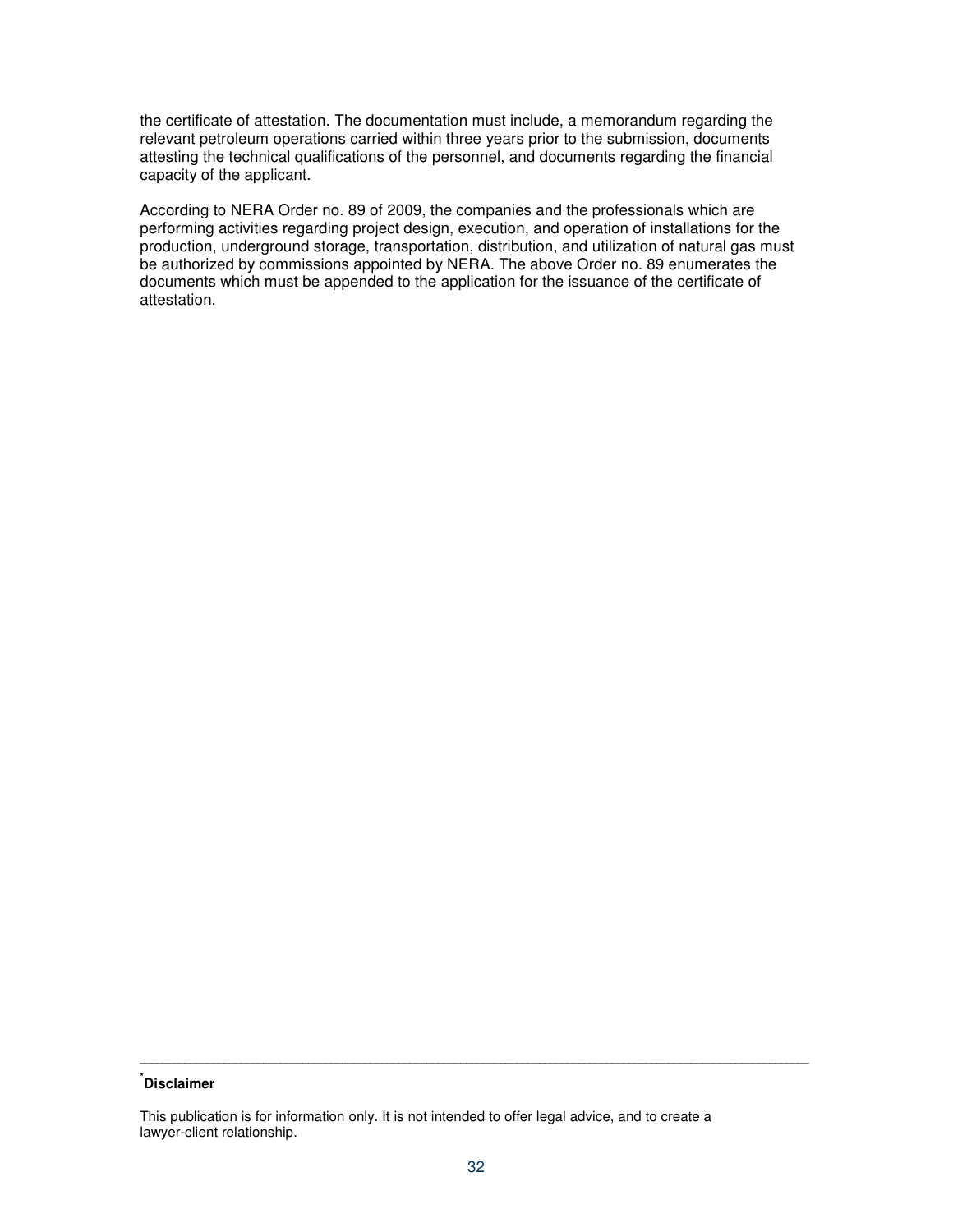#### **Buzescu Ca>Romanian Business Law>Romanian Mining Laws**

### **7. MINING**

The relevant **Romanian mining laws and regulations** are:

- $\checkmark$  Mining Law no. 85 of 2003 ("Mining Law"), as further amended
- $\checkmark$  Decision no. 1208 of 2003 regarding the Approval of the Norms for the Application of the Mining Law
- $\checkmark$  Order no. 197 of 2003 for the Approval of the Methodological Norms regarding the Performance of Specialized Survey Works in the Mining Extractive Sector
- $\checkmark$  Order no. 58/19 of 2004 for the Approval of the Technical Instructions regarding the Application and Follow-Up of the Measures Established in the Conformity Program, Environment Rehabilitation Plan and Technical Project, as well as the Regulation of the Operation Manner with the Financial Guarantee for the Rehabilitation of the Environment Affected by Mining Activities
- $\checkmark$  Order no. 144 of 2005 regarding the Approval of the Framework Template of the Minutes regarding the Ascertainment and Sanctioning of Contraventions in the Sector of Performance of Mining Activities
- $\checkmark$  Order no. 122 of 2006 regarding the Approval of the Methodology for Attesting the Technical Competence of the Legal Entities who Draft Documentations and/or Perform Geological Research Works, Works regarding the Exploitation of Petroleum and Mineral Resources and Preparation of Expert Reports, as well as of Natural Entities who Draft Documentations and/or Perform Geological Research Works and Preparation of Expert Reports;
- $\checkmark$  Order no. 94 of 2009 for the Approval of the Technical Instructions regarding the Issuance of Production Permits
- $\checkmark$  Order no. 198 of 2009 regarding the Method of Registration, Reporting, Calculation and Payment of the Tax on Mining Activity and Mining Royalty
- $\checkmark$  Order no. 138 of 2010 regarding the Approval of the tariffs charged for the documents issued by the National Agency for Mineral Resources in the mining sector

### **Ownership of minerals**

According to the Mining Law, the Romanian State has exclusive public property rights over the mineral resources located on the territory and in the subsoil of the country.

Although the Romanian State is the exclusive owner of the mineral resources located on the territory of the country, the mining license owner has the right to dispose of the of mineral resources mined under the license.

# **\* Disclaimer**

This publication is for information only. It is not intended to offer legal advice, and to create a lawyer-client relationship.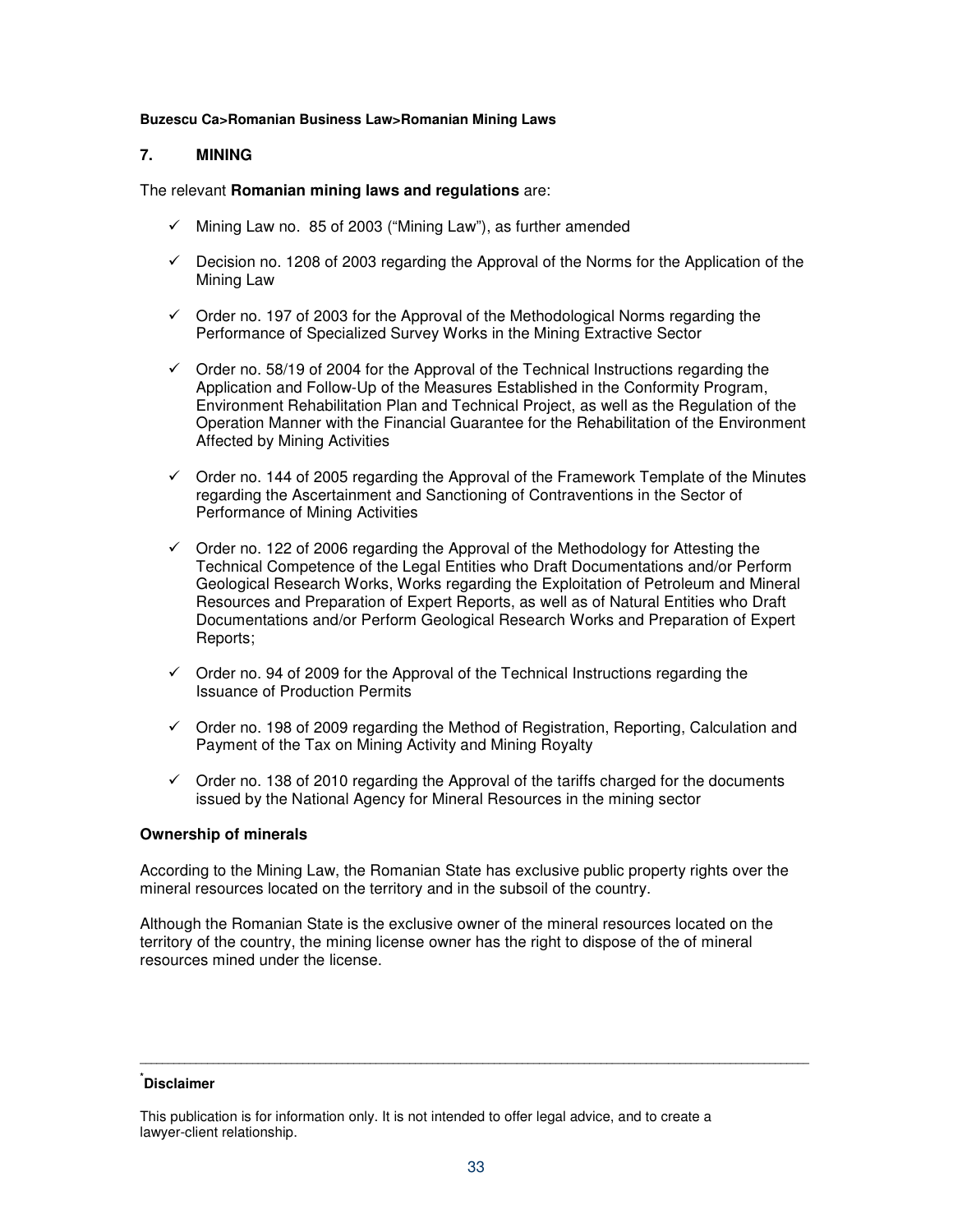### **Procedure for the issuance of the mining permit and license**

Pursuant to the Mining Law, permit/licenses are granted for coal, ferrous and non ferrous minerals, aluminum minerals and aluminiferous rocks, noble, radioactive, rare and dispersed metals minerals, haloid salts, non metallic useful substances, useful rocks, precious and semiprecious stones, peat, mud and therapeutically peat, bituminous rocks, non-combustible gas, geothermal waters, gas associated to them, natural mineral waters (gaseous and non-gaseous), mineral therapeutically waters, as well as mining residues from barren dumps and tailing ponds, underground drinkable and industrial waters.

The National Agency for Mineral Resources ("NAMR") is the authority in charge of granting the permits and licenses. Under Romanian law, NAMR plays a dual role. On one hand, it is the main regulatory authority in the mining sector. On the other hand, it represents the State as a party to the concession agreements for mining licenses.

The Prospecting Permit is granted by NAMR within 30 days as of the fulfillment by the applicant of the conditions included in the technical instructions of NAMR.

NAMR, or the interested Romanian of foreign company may initiate the process for the award of a concession of exploration and/or exploitation activities.

The Exploration and Exploitation Licenses are granted to the winners of the tenders organized by NAMR. The list of exploration and/or exploitation blocks which will be the object of the tender is decided upon by NAMR.

In order to participate to the tender, the Romanian or foreign bidder must submit their offers and documentation required by the Tender Book issued by NAMR. The documents may include the proposed exploration and/or exploitation program (which includes the annual exploration Works Programs and related expenditures), documents regarding the technical and financial capabilities of the applicant, and other documents requested by NAMR mentioned in the Tender Book.

The offers will be reviewed by a Committee within NAMR according to the general criteria provided by the Norms for the Application of the Mining Law, and by the Tender Book.

The winner of the tender will negotiate with the Committee the conditions and the clauses of the mining license, including the development program. The Exploration License enters into effect as of the date of the publication of the Order of NAMR re the approval thereof in the Official Monitor, while the Exploitation License enters into effect as of the date of the publication in the Official Monitor of the Government Decision approving the issuance of the Exploitation License.

The Exploitation License is granted by NAMR directly to the owner of an exploration license within 90 days as of the submission to NAMR of the final exploration report for any discovered mineral resources.

The title holders of mining licenses/permits are obliged to register with the Territorial Inspection Department for the Mineral Resources of the NAMR.

### **Grant of mining permits and licenses**

The mining activities may be carried out by Romanian, or foreign companies, which are registered according to the law, and are specialized and certified for performing mining operations.

# **\* Disclaimer**

This publication is for information only. It is not intended to offer legal advice, and to create a lawyer-client relationship.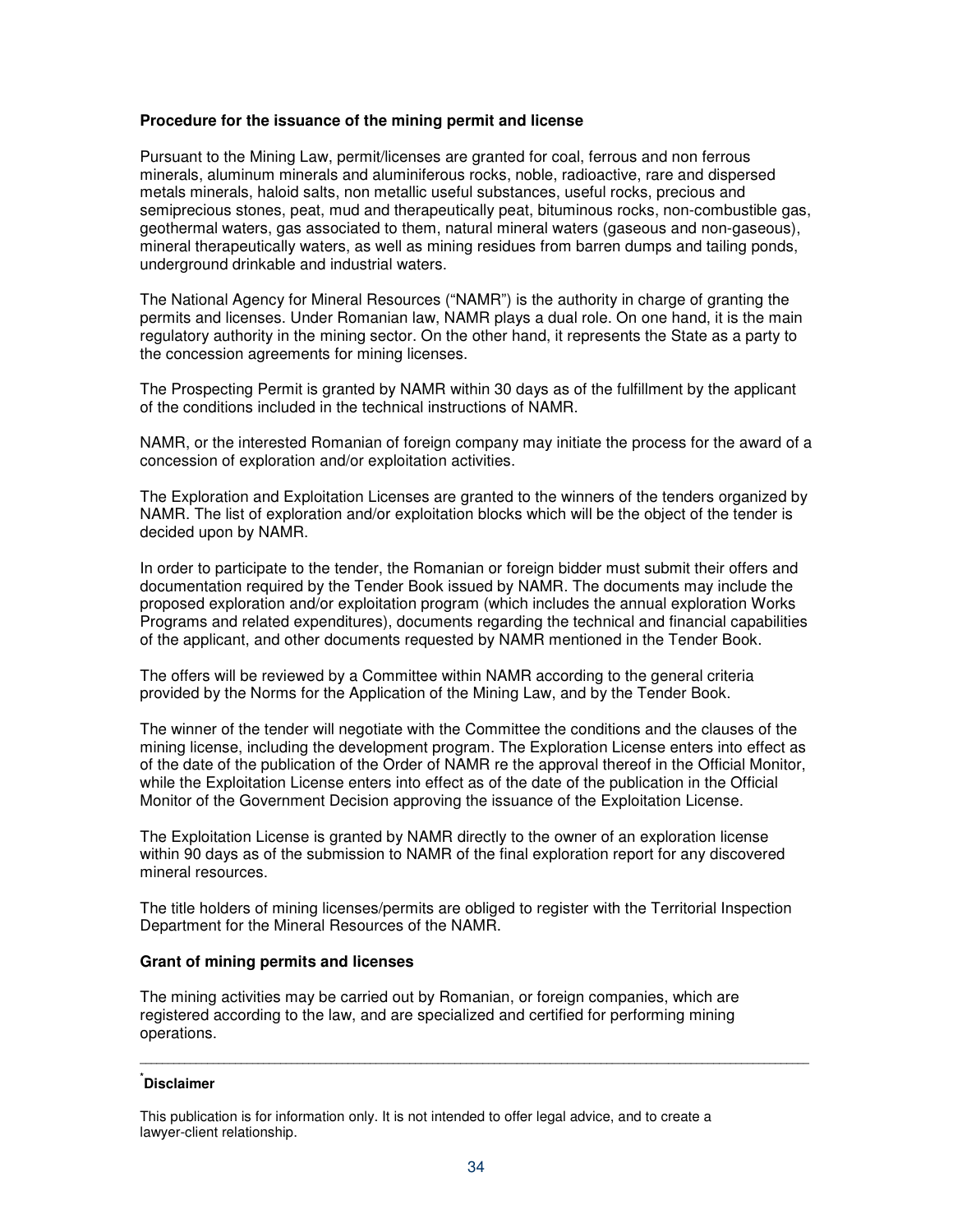The foreign companies may be granted mining permits and licenses. However, according to the Mining Law, within ninety (90) days as of the date when the license entered into effect, the foreign company, which obtained the right to perform mining activities, must set up and maintain a subsidiary in Romania for the whole duration of the concession.

## **Type and duration of mining permits and licenses**

Pursuant to the Mining Law and the Norms for the Application of the Mining Law, the following mining permit and licenses may be granted by NAMR:

## (i) Prospecting Permit

The Prospecting Permit is a non-exclusive permit which covers, among others, assessment and interpretation studies of pre-existent information, and works of geological classification, geochemistry, magnetometry, radiometry, electrometric analysis, seismometry, open-air excavation, laboratory analysis.

The Prospecting Permit is issued for a period of up to three (3) years, without the possibility to be extended.

## (ii) Exploration License

The Exploration License is an exclusive license that covers specific studies and works which are necessary for the identification of the deposits of mineral resources/reserves, quantity and quality evaluation, and technical and economic conditions for the purpose of development.

The Exploration License is issued for a period of maximum five (5) years, and may be extended for a period of maximum three (3) years.

### (iii) Exploitation License

The Exploitation License is an exclusive license that covers the works which are necessary for the opening of mines and open pits, i.e. construction and assembly of the plant, equipment and other specific installations, which are necessary for the extraction, processing, transportation and temporary storage of the mining products, tailings and residual products, outside and/or underground works for the extraction of the mineral resources/reserves and their processing and delivery, as well as the research works for the increase of the knowledge regarding the respective mineral resources/reserves.

The Exploration License is issued for a period of maximum twenty (20) years, and may be extended for consecutive periods of maximum five (5) years each.

### **Main obligations under mining permit/license**

The obligations of the owner of the mining permit/license are provided by the license granted by NAMR, and are supplemented with the general obligations provided by the Mining Law.

The owner of the mining permit/license has the following main obligations:

## **\* Disclaimer**

This publication is for information only. It is not intended to offer legal advice, and to create a lawyer-client relationship.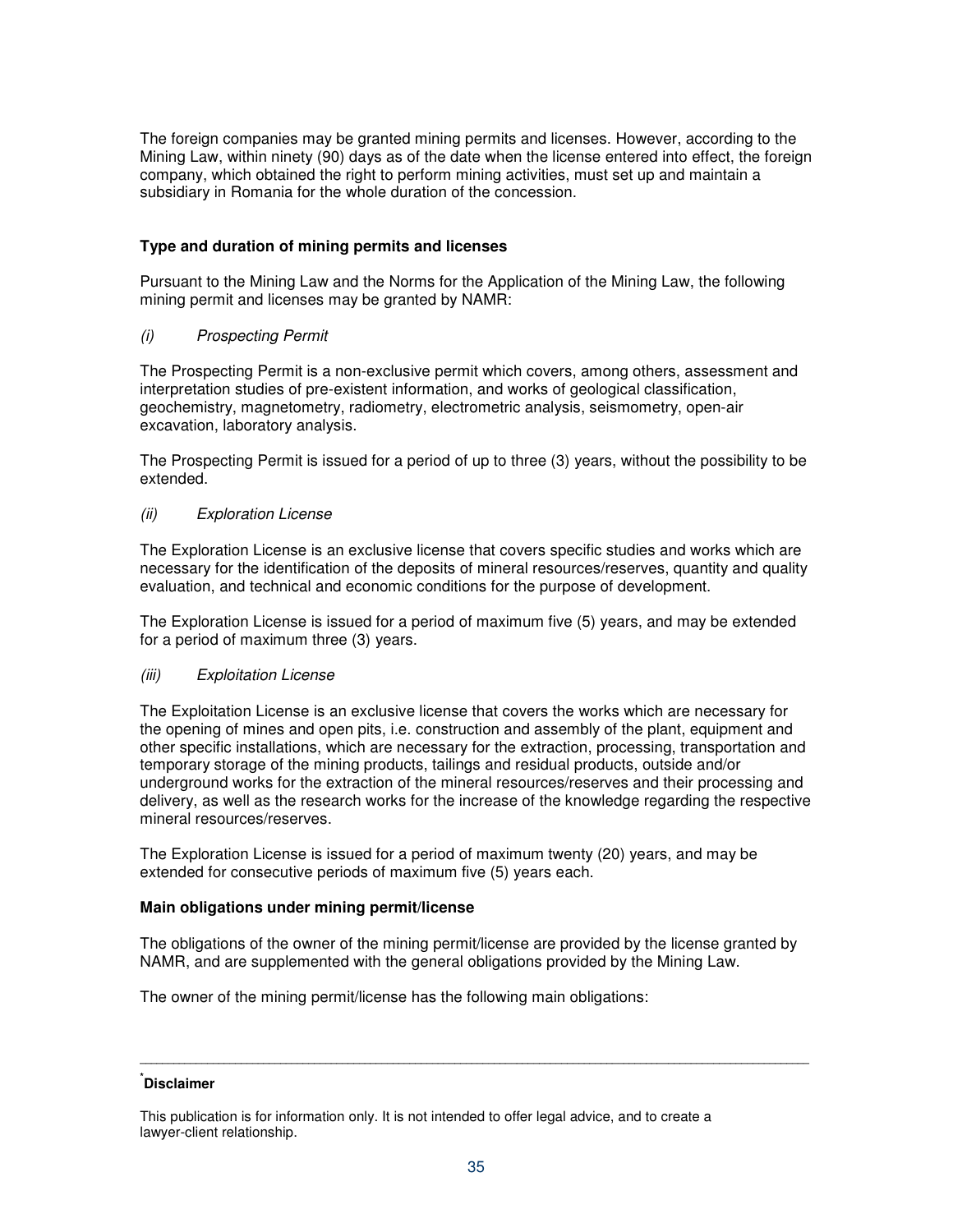- (i) to comply with the provisions of the Mining Law, the norms and the instructions issued for the application thereof and with the provisions of the license/permit;
- (ii) to prepare the technical and economic documentation for carrying out the mining activities, and the documentation for environmental protection, in accordance with the provisions of the permit/license, and to submit such documentation for approval;
- (iii) to obtain, to prepare, to keep up to date and to submit to NAMR, on the scheduled dates, all data, information, and documentation mentioned in the license/permit, concerning the mining activities carried out, and the results obtained in order to be registered with the Mining Book and the Mining Cadastre;
- (iv) to keep confidential the data and information legally obtained from NAMR and the data acquired through its own operations, and to not disclose such data, except as provided in the license;
- (v) to implement, on the scheduled dates, the measures issued in writing by NAMR;
- (vi) to execute and finalize the environmental rehabilitation works of the perimeters affected by the mining works performed;
- (vii) to carry out, upon termination of the concession, the works for the care and maintenance/closure of the mine/quarry, as the case may be, including the post-closure monitoring program.
- (viii) to maintain, for the whole duration of the exploitation, the financial guarantee for environmental rehabilitation;
- (ix) to pay the fees related to the mining activities and the royalties, within the terms provided in the Mining Law;
- (x) to start performing mining activities within 210 days, as of the entering into effect of the license.

### **Transfer or assignment of mining license, using the mining license for financing purpose**

The owner of a license can transfer its rights and obligations under the said license to another legal entity only subject to the prior written approval of NAMR. Any transfer carried out without the written prior approval of NAMR is void.

The Norms for the Application of the Mining Law provide the conditions which must be fulfilled by the company to which the license will be transferred, and the documents which must be submitted to NAMR for the purpose of obtaining the approval of the transfer of the license.

Also, the Mining Law provides that the license owner may ask NAMR to certify in writing the existence of the license for the purpose of obtaining bank loans in order to carry out the mining activities under the license.

### **Cancellation of mining permit/license**

NAMR will annul the mining permit/license upon finding that:

## **\* Disclaimer**

This publication is for information only. It is not intended to offer legal advice, and to create a lawyer-client relationship.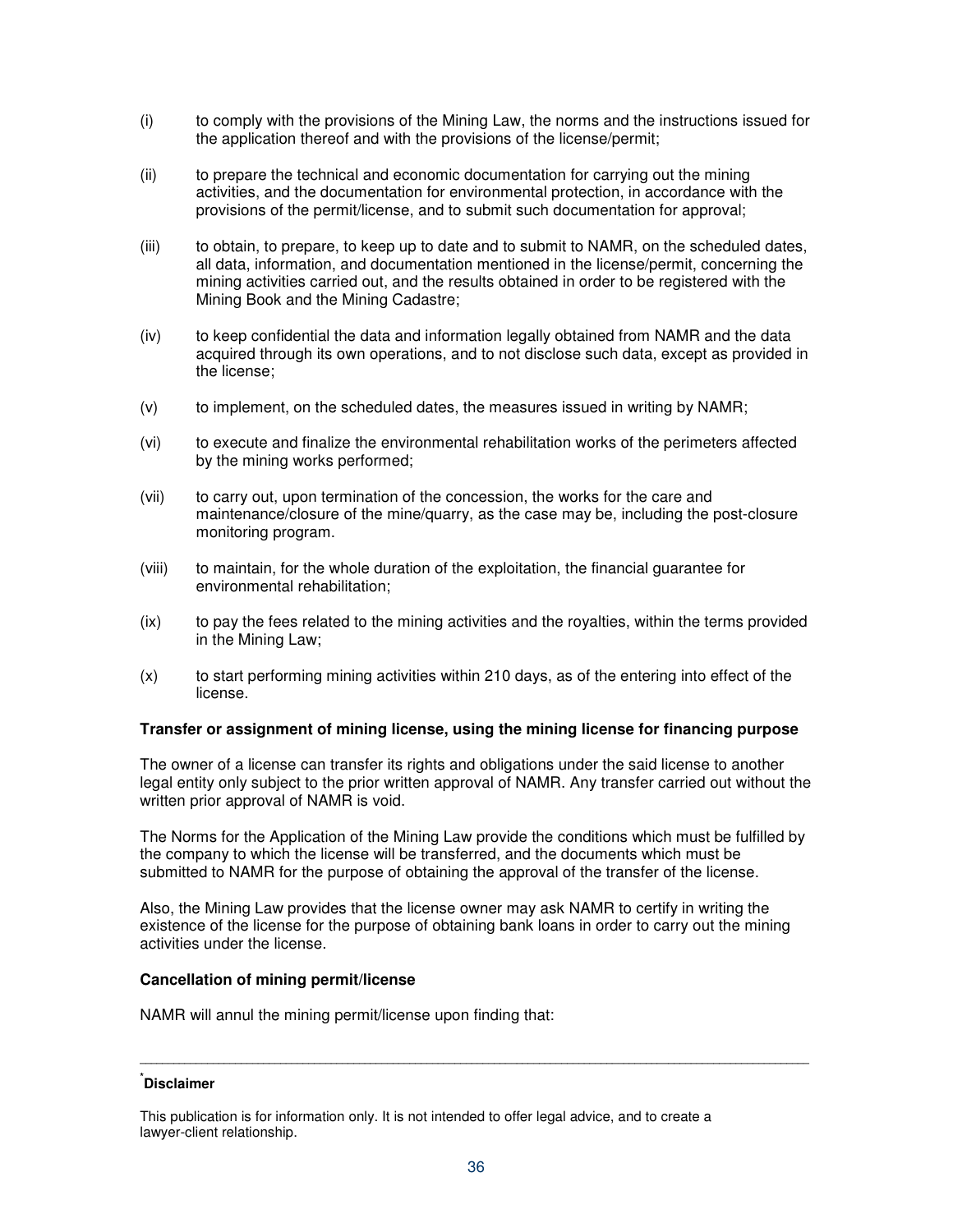- (i) the permit/license owner does not fulfill its obligations regarding the authorization, and the date of commencement of the mining activities;
- (ii) the operations are interrupted for a period of more than 60 days, without the agreement of the competent authority;
- (iii) the permit/license owner uses exploitation methods or technologies other than those provided in the development plan without NAMR's approval;
- (iv) the permit/license owner conducts mining activities without the annual approval of the works program;
- (v) the authorization of the permit/license owner regarding the protection of the environment and/or the labor safety was cancelled;
- (vi) the permit/license owner willfully provides the competent authority with false data and information regarding its mining activities, or violates the confidentiality requirements provided by the license;
- (vii) the permit/license owner does not pay the taxes and royalties owed to the Romanian State within six months from the due date;
- (viii) the permit/license owner fails to fulfill the conditions and the one-year term provided regarding the suspension of the license/permit as per the provisions of the Mining Law.

### **Easement for mining activities**

According to the Mining Law, the permit/license owner has a legal easement right over the land needed for mining exploration and production operations, and over the land needed to access the respective exploration and production sites. The duration of the legal easement right is for the entire term of the mining activities.

The permit/license owner must pay an annual rent to the owners of the land for exercising its easement right, and therefore must negotiate a lease agreement with the respective land owner.

### **Attestation and authorization of the technical competence**

According to NAMR Order no. 122 of 2006, the companies and the professionals working in the mining sector must obtain certificates of attestation of the technical competence. The certificates are issued by a Commission of Attestation set up by an order issued by NAMR. The above Order lists the documents which must be appended to the application for the issuance of the certificate of attestation. The documentation must include, a memorandum regarding the relevant mining operations carried within three years prior to the submission, documents attesting the technical qualifications of the personnel, and documents regarding the financial capacity of the applicant.

## **\* Disclaimer**

This publication is for information only. It is not intended to offer legal advice, and to create a lawyer-client relationship.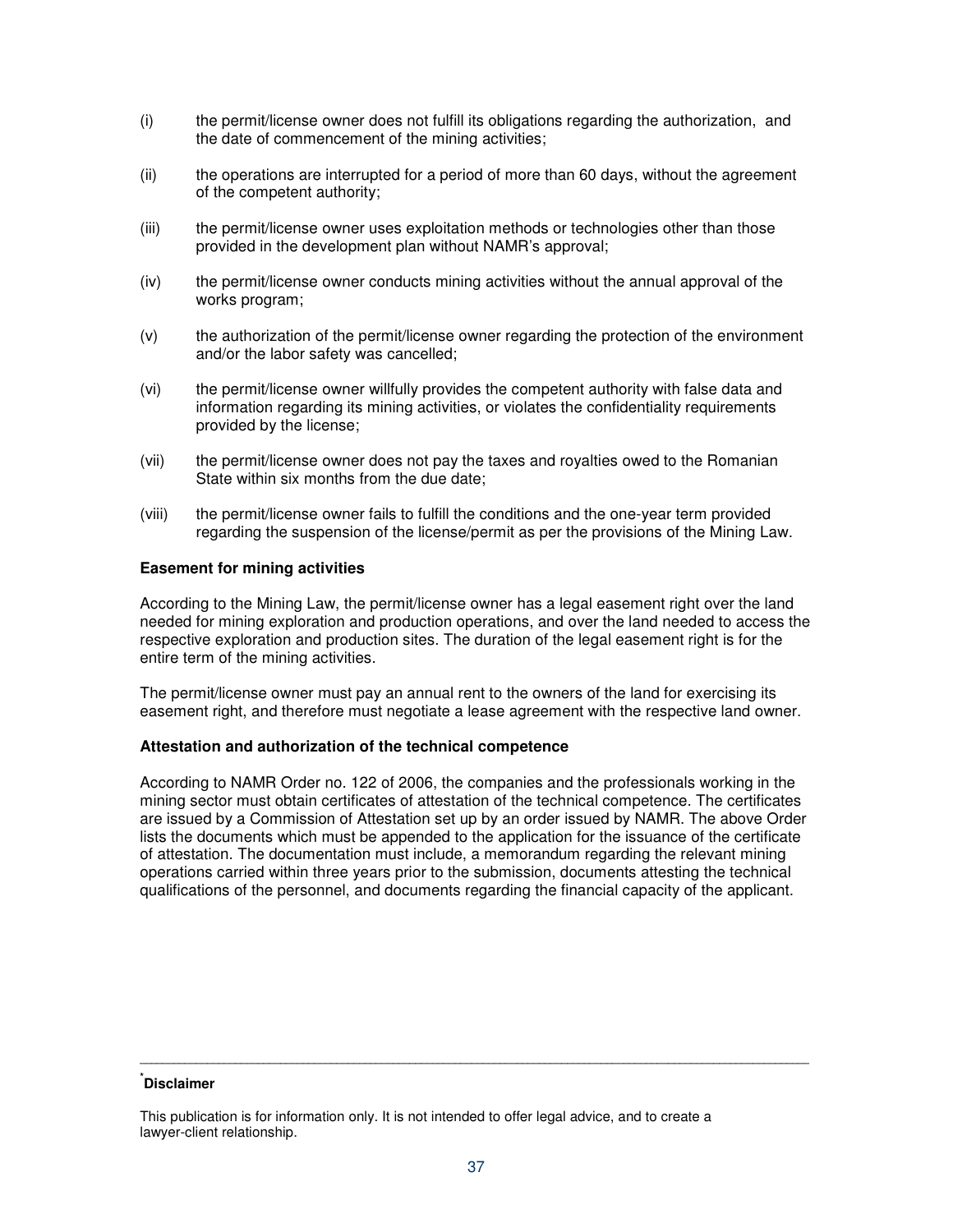### **Buzescu Ca>Romanian Business Law>Romanian Public Procurement Laws**

## **8. PUBLIC PROCUREMENT**

The relevant Romanian public procurement regulations are:

- $\checkmark$  Government Emergency Ordinance no. 34 of 2006 regarding the Award of Public Contracts, Public Works Concession Contracts and Services Concession Contracts, as further amended ("GEO no. 34")
- $\checkmark$  Law no. 337 of 2006 regarding the Approval of the GEO no. 34
- Government Decision no. 925 of 2006 approving the Methodological Norms of the Provisions regarding the Award of Public Procurement Contracts of GEO no. 34, as further amended
- $\checkmark$  Order no. 1517 of 2009 issued by the National Regulatory and Monitoring Authority for Public Procurement ("ANRMAP") Regarding the Approval of the Guide for the Implementation of the Concession Contracts for the Public Works and Services in Romania
- $\checkmark$  Order no. 107 of 2009 issued by the ANRMAP regarding the Approval of the Regulation on the Monitoring of the Award of the Public Procurement Contracts, Public Works Concession Contracts and Services Concession Contracts, as further amended
- $\checkmark$  The Regulation no. 1251 of 2011 of the European Commission Amending Directives 2004/17/EC, 2004/18/EC and 2009/81/EC of the European Parliament and of the Council in respect of their Application Thresholds for the Procedures for the Awards of Contract ("Regulation no. 1251")

### **Types of procedures for the award of the public procurement contracts**

GEO no. 34 incorporates the main provisions of the relevant EU Directives in the public procurement area.

GEO no. 34 regulates the specific procedures to be followed for the award of the procurement contracts, as follows:

- (i) Open Public Tender takes place in a single stage and any interested provider can submit a tender;
- (ii) Limited Public Tender consists of two stages, and only the bidders selected by the contracting authority in the first stage will be invited to submit bids in the second stage;
- (iii) Competitive Dialogue any interested provider can submit a bid; the contracting authority may perform the dialogue only with the accepted candidates and only the candidates selected by the contracting authority from the accepted candidates are invited to make the final offer;
- (iv) Negotiation the contracting authority discusses and negotiates the contractual clauses, including the price, with the candidates selected from suppliers, contractors and providers; the negotiation may be with or without the publication of a participation notice;

**\_\_\_\_\_\_\_\_\_\_\_\_\_\_\_\_\_\_\_\_\_\_\_\_\_\_\_\_\_\_\_\_\_\_\_\_\_\_\_\_\_\_\_\_\_\_\_\_\_\_\_\_\_\_\_\_\_\_\_\_\_\_\_\_\_\_\_\_\_\_\_\_\_\_\_\_\_\_\_\_\_\_\_\_\_\_\_\_\_\_\_\_\_\_\_\_\_\_\_\_\_\_\_\_\_\_\_\_\_\_\_\_\_\_\_\_\_\_\_** 

This publication is for information only. It is not intended to offer legal advice, and to create a lawyer-client relationship.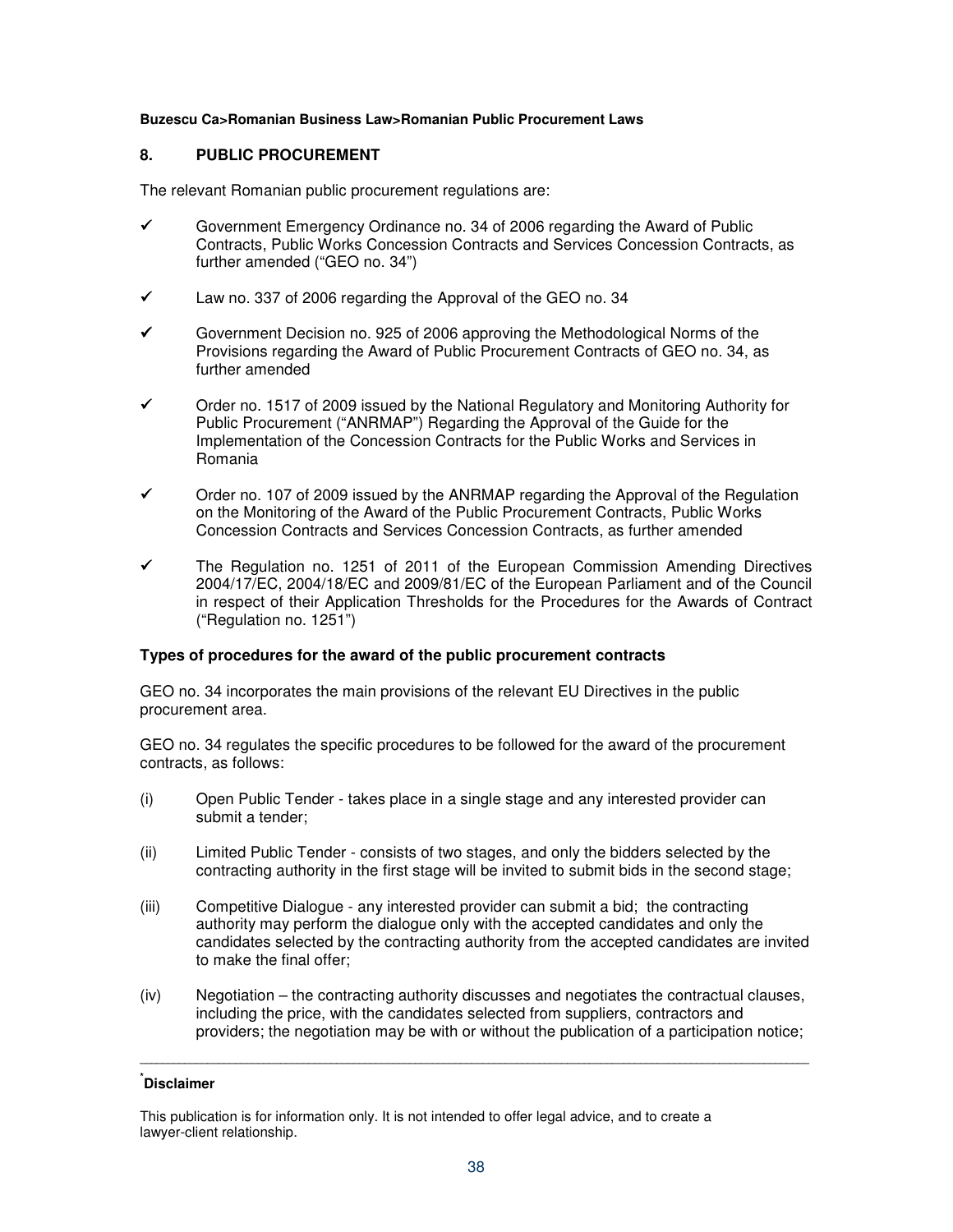- (v) Offer Request a simplified procedure according to which the contracting authority requests offers from several suppliers, contractors and providers;
- (vi) Solution Tender allows the contracting authority to obtain a plan or a project which was selected by a jury on a competitive basis, especially in the territorial planning, urban, and zoning sectors.

As a rule, a public procurement contract is awarded pursuant to an open or a limited public tender.

In case of contracts in the sectors of water, energy, transport, postal services or other relevant activities, as defined by GEO no. 34, as a rule, a public procurement contract is awarded pursuant to an open or limited public tender or negotiation after prior publication of a tender notice. In these sectors, the procedure of the competitive dialogue cannot be used by the contracting authorities when awarding a public procurement contract.

According to the provisions of GEO no. 34, the contracting authority is entitled to directly procure products, services or works, if the value of the acquisition does not exceed the Lei equivalent of EUR 15,000 for each acquisition. Therefore, the contracting authority must use the public procurement procedures for the awarding of a public procurement contract for any acquisition in excess of EUR 15,000.

The procedures to be used for the awarding of a public procurement contract also depend on the estimated value of the public procurement contract, i.e. the Offers Request may be used by the contracting party only in cases when the estimated value of the public procurement contract, exclusive of VAT, is less or equal to the Lei equivalent of EUR 125,000 for services or supply contracts, or EUR 4,845,000 for the construction works contracts.

The contracting authority is obliged to ensure the transparency of the public procurement process by publication of the Notices of Intent, the Participation Notices and the Award Notices according to GEO no. 34.

### **Notice of Intent**

The contracting authority has the obligation to submit for publication a Notice of Intent when it plans to shorten the period for the submission of the bids, and if:

- (i) the total estimated value of the contracts/framework agreements which are to be awarded/concluded within the following 12 (twelve) months with regard to the procurement of products of the same CPV (the "Common Procurement Vocabulary") group, is equal to or higher than the Lei equivalent of EUR 750,000;
- (ii) the total estimated value of the contracts/framework agreements which are to be awarded/concluded within the following 12 (twelve) months with regard to the procurement of services of the same CPV group is equal to or higher than the Lei equivalent of EUR 750,000;
- (iii) the total estimated value of the contracts/framework agreements which are to be awarded/concluded within the following 12 (twelve) months for the procurement of works, is equal or higher than the Lei equivalent of EUR 4,845,000.

**\_\_\_\_\_\_\_\_\_\_\_\_\_\_\_\_\_\_\_\_\_\_\_\_\_\_\_\_\_\_\_\_\_\_\_\_\_\_\_\_\_\_\_\_\_\_\_\_\_\_\_\_\_\_\_\_\_\_\_\_\_\_\_\_\_\_\_\_\_\_\_\_\_\_\_\_\_\_\_\_\_\_\_\_\_\_\_\_\_\_\_\_\_\_\_\_\_\_\_\_\_\_\_\_\_\_\_\_\_\_\_\_\_\_\_\_\_\_\_** 

This publication is for information only. It is not intended to offer legal advice, and to create a lawyer-client relationship.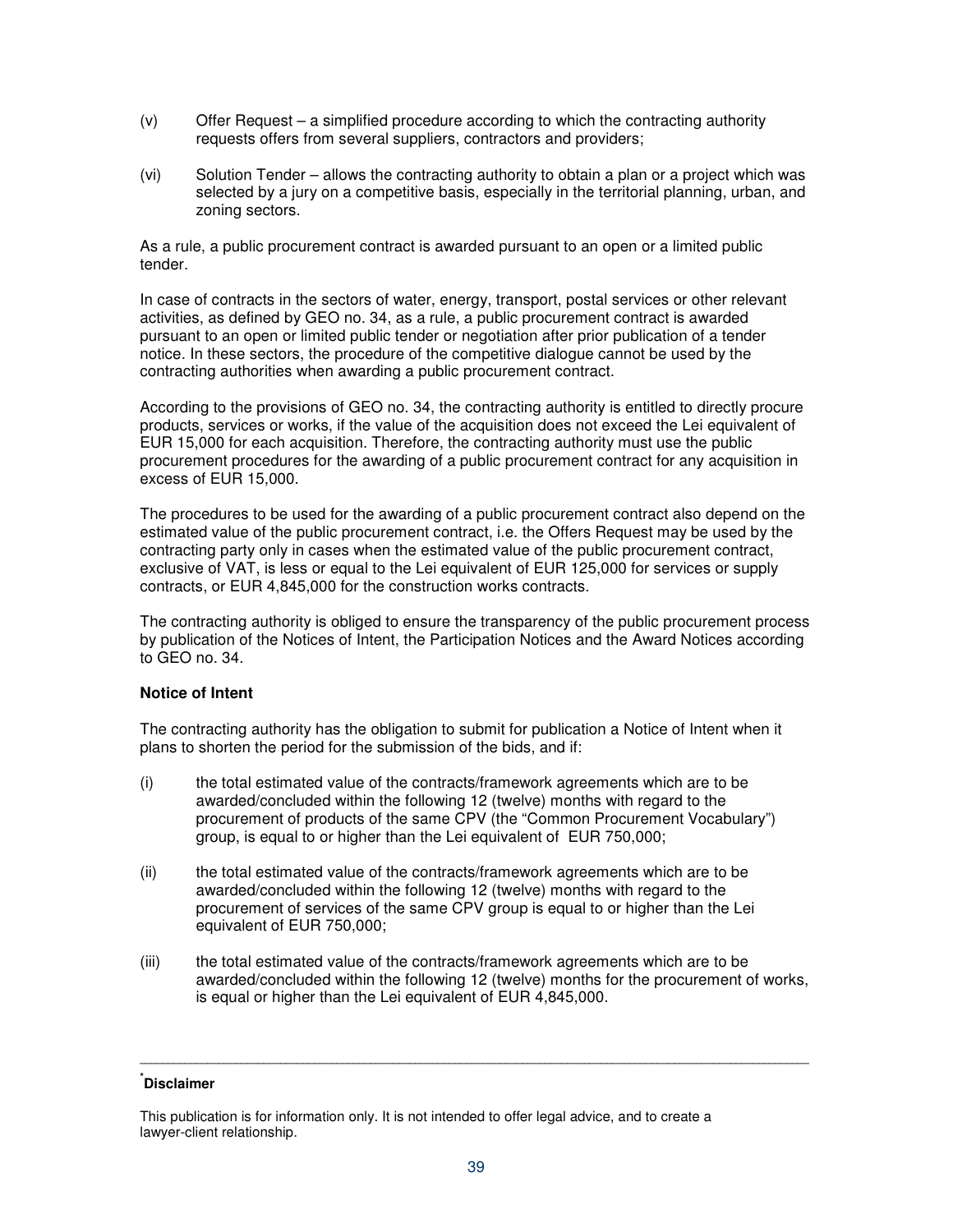As of January 1, 2012, the Regulation no. 1251 increased the threshold mentioned under item (iii) above from EUR 4,845,000 to EUR 5,000,000.

The Notice of Intent must be published either:

- (i) in the Official Journal of the European Union, and in the Electronic System of Public Procurement ("SEAP"); or
- (ii) only in SEAP, provided that, before publication, a prior simplified information notice was sent to the European Commission.

## **Participation Notice**

The contracting authority must publish a Participation Notice in the SEAP in the following cases:

- (i) procedures of Open, or Limited Public Tender, Competitive Dialogue or Negotiation with the prior publication of a Participation Notice are launched in order to conclude a public procurement contract or frame-agreement; or
- (ii) an electronic purchasing system is initiated, which means that the public procurement procedure is carried out electronically on SEAP and all the users registered with SEAP participate to such procedure; or
- (iii) a Tender for a Solution Project is organized.

GEO no. 34, as amended by the Regulation no. 1251 provides that the Participation Notice shall be published in the Official Journal of the European Union in case the value of the contract exceeds the Lei equivalent of:

- (i) EUR 130,000 for supply or services contracts granted by authorities and public institutions;
- (ii) EUR 400,000 for supply or services contracts granted by public companies or other entities performing relevant activities in one of the sectors of public utility – water, energy, transports and postal services;
- (iii) EUR 5,000,000 for contracts for works, and concession of public contracts.

### **Joint Offers**

Several economic operators are entitled to associate for the purpose of submitting their joint offer, without having the obligation to officially register their association.

The contracting authority is entitled to request that the association/joint venture shall be registered only in case the joint offer is declared as winner and only if such measure represents a condition necessary for the appropriate performance of the contract.

Without any derogation from its liability with regard to the manner of performance of the future public procurement contract, the bidder may include in the technical proposal the possibility to subcontract part of the works or services covered by the tendered contract.

## **\* Disclaimer**

This publication is for information only. It is not intended to offer legal advice, and to create a lawyer-client relationship.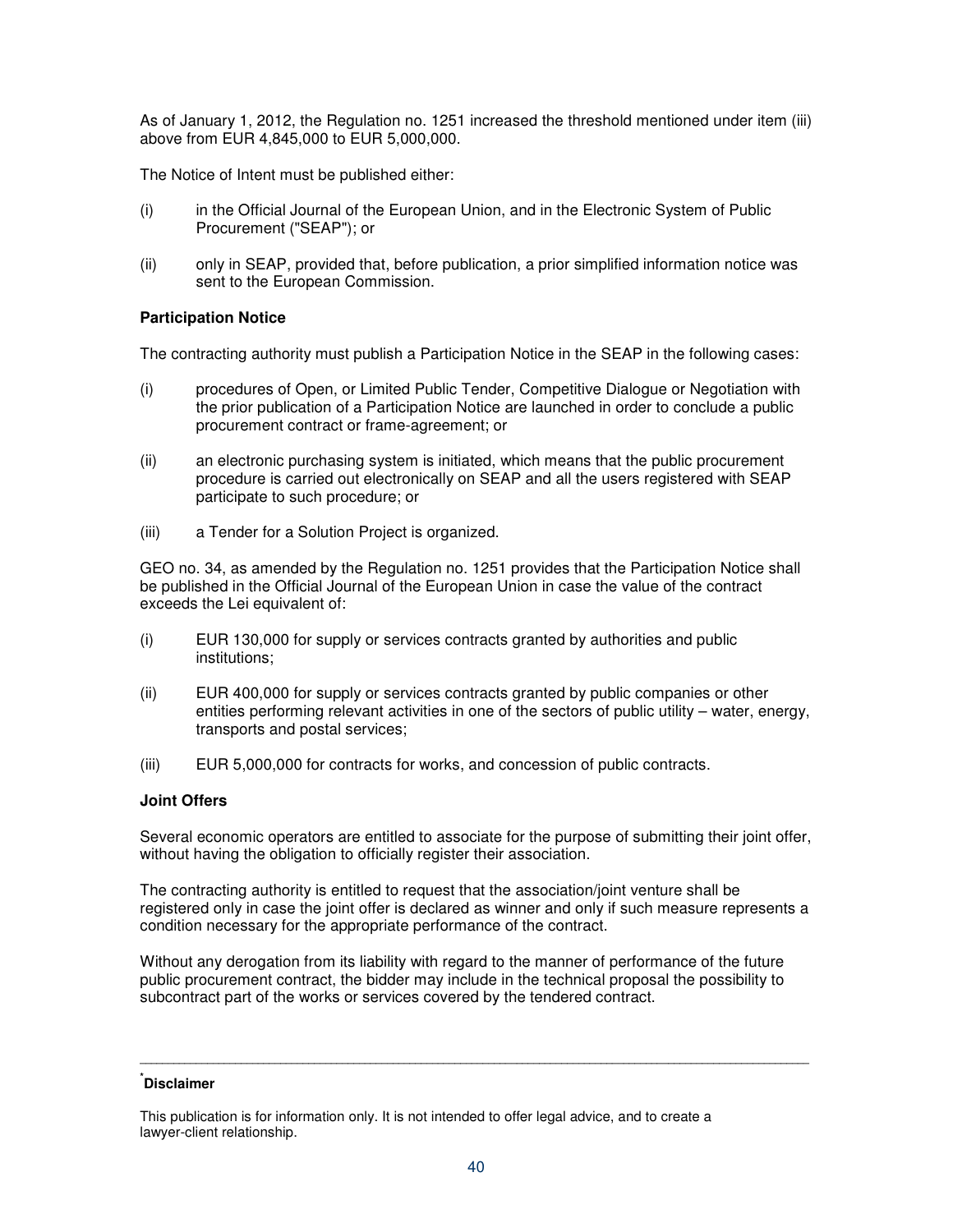At the request of the contracting authority, the bidder has the obligation to specify the works or services which will be subcontracted, and the contact details of the proposed subcontractors.

## **Foreign bidders**

The domestic and the foreign bidders are equally treated. The foreign bidders must submit the Romanian certified translation of the bidding documents.

In case that the documents to be submitted in a bid are issued or notarized in countries which did not conclude treaties with Romania for the waiving of the apostille formalities, such documents will also have to be apostilled.

## **Submission Deadlines**

GEO no. 34, as amended by the Regulation no. 1251, provides for the calculation methods of the deadlines for the submitting of the tenders for each procedure for the awarding of the public procurement contracts.

- A. Thus, in the case of Open Public Tenders when the estimated value of the contract exceeds the following thresholds:
- a) EUR 130,000 for services/products (the contracting authority complies with the provisions of Art. 8 (a) – (c) of GEO 34);
- b) EUR 400,000 for services/products (the contracting authority complies with the provisions of Art. 8 (d), (e) of GEO 34);
- c) EUR 5,000,000 for works,

as a rule, the Participation Notice must be published in the Official Journal of the European Union, 52 days prior to the deadline for the submission of the bid.

GEO no. 34 provides for certain exceptions from the above mentioned 52-day term if a Notice of Intent was published, or a Participation Notice was sent for publication in the Official Journal of the European Union.

B. In case of an Open Public Tender when the estimated value of the contract is under the thresholds mentioned above, i.e. (EUR 130,000, EUR 400,000, and respectively EUR 5,000,000), the rule is that there should be at least 20 days between the date of transmission of the Participation Notice for publication in the Official Journal of the European Union and the deadline for submitting the tenders.

However, if the award documentation is published by SEAP, the general term of 20 days is reduced by 5 days.

### **Selection Criteria**

The contracting authority is entitled to apply qualification and selection criteria only with regard to:

**\_\_\_\_\_\_\_\_\_\_\_\_\_\_\_\_\_\_\_\_\_\_\_\_\_\_\_\_\_\_\_\_\_\_\_\_\_\_\_\_\_\_\_\_\_\_\_\_\_\_\_\_\_\_\_\_\_\_\_\_\_\_\_\_\_\_\_\_\_\_\_\_\_\_\_\_\_\_\_\_\_\_\_\_\_\_\_\_\_\_\_\_\_\_\_\_\_\_\_\_\_\_\_\_\_\_\_\_\_\_\_\_\_\_\_\_\_\_\_** 

- (i) personal status of the candidate;
- (ii) capacity to carry out his/her business activity;

## **\* Disclaimer**

This publication is for information only. It is not intended to offer legal advice, and to create a lawyer-client relationship.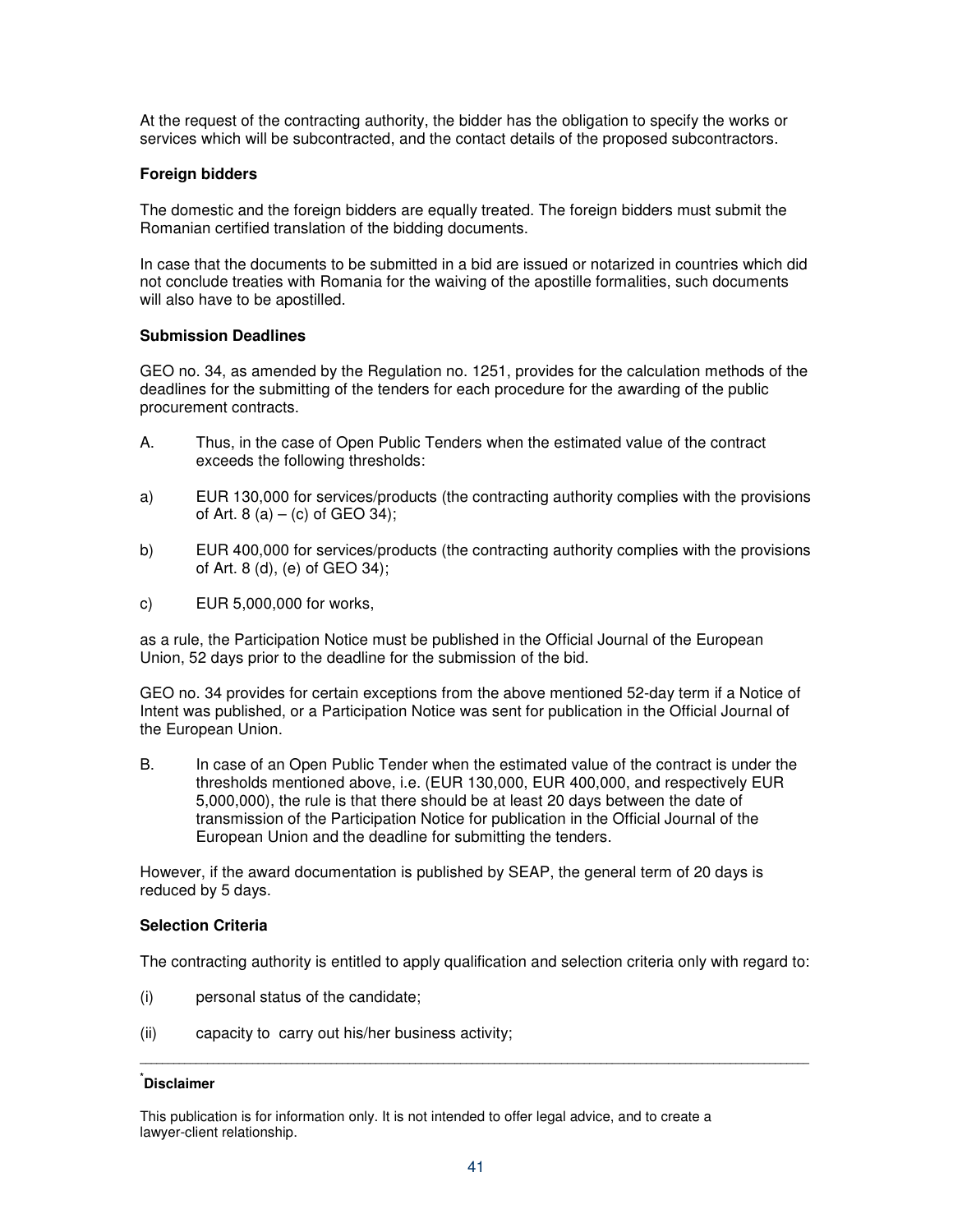- (iii) economic and financial status;
- (iv) technical and/or professional capacity;
- (v) quality assurance standards;
- (vi) standards regarding the environment protection, in certain cases mentioned by GEO no. 34.

The qualification and selection criteria mentioned by the award documentation must be those mentioned by the Notice of Intent/Participation Notice. Any amendment/supplementation of the qualification and selection criteria mentioned in these documents is a ground of annulment of the award procedure, except for the amendments caused by the decision of the National Council for Settlement of Contestations ("CNSC").

## **Award Notice**

The contracting authority shall submit an Award Notice to be published within 48 hours at the most, further to:

- (i) the completion of the tender procedure by the award of the public procurement agreement or the conclusion of the framework agreement in case of an Open Public Tender, Limited Open Public Tender, Competitive Dialogue, Negotiation with or without the Prior Publication of a Participation Notice, or an Offers Request;
- (ii) the completion of the tender procedure by the award of the public procurement agreement in case of a Tender for a Solution Project;
- (iii) the completion of the tender procedure by the award of a public procurement agreement in case of an electronic procurement procedure.

The Award Notice must be published in SEAP and, as the case may be, in the Official Journal of the European Union.

## **Conclusion of the Public Procurement Agreement**

The contracting authority has the obligation to conclude the public procurement agreement with the winning bidder based on the technical and financial proposals provided in the offer.

The public procurement agreement may be concluded by the contracting authority after the expiry of the deadlines mentioned below, which are calculated as of the date of the notification of the award of the public procurement agreement:

- a) 11 days in case the value of the agreement *exceeds* the RON equivalent of the following thresholds: (i) EUR 130,000 for services/products agreements in case of authorities and public institutions, (ii) EUR 400,000 for services/products agreements in case of public companies or companies operating in public utility sectors, and (iii) EUR 5,000,000 for works agreements.
- b) 6 days in case the value of the contract is less or equal to the RON equivalent of the following thresholds: (i) EUR 130,000 for services/products agreements in case of authorities and public institutions, (ii) EUR 400,000 for agreements for services/products

**\_\_\_\_\_\_\_\_\_\_\_\_\_\_\_\_\_\_\_\_\_\_\_\_\_\_\_\_\_\_\_\_\_\_\_\_\_\_\_\_\_\_\_\_\_\_\_\_\_\_\_\_\_\_\_\_\_\_\_\_\_\_\_\_\_\_\_\_\_\_\_\_\_\_\_\_\_\_\_\_\_\_\_\_\_\_\_\_\_\_\_\_\_\_\_\_\_\_\_\_\_\_\_\_\_\_\_\_\_\_\_\_\_\_\_\_\_\_\_** 

This publication is for information only. It is not intended to offer legal advice, and to create a lawyer-client relationship.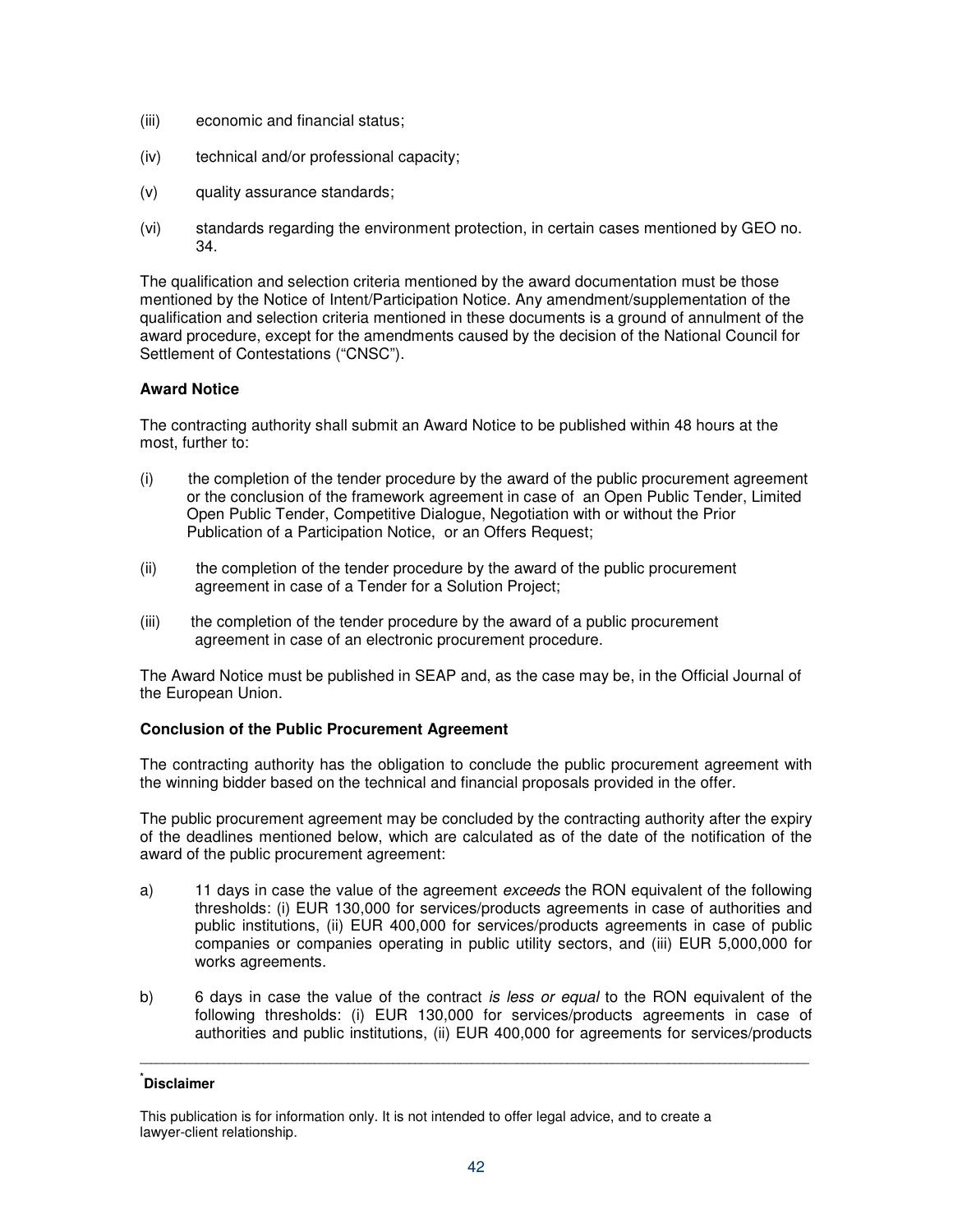in case of public companies or companies operating in public utility sectors, and (iii) EUR 5,000,000 for agreements for works.

Public procurement agreements concluded before the expiry of the above-mentioned deadlines are null and void.

According to the provisions of the Government Decision no. 219 of 2012, the contracting authority has the obligation to conclude the public procurement agreement/the framework agreement within 7 days at most as of the expiry of the above-mentioned deadlines.

The contracting authorities have to notify ANRMAP by electronic means, within 48 hours at most as of the data of conclusion of the public procurement agreement or a framework agreement.

### **Challenging of the award procedure**

Any competing bidder, including the foreign bidders, whose rights or interests were infringed by an action of a contracting authority, is entitled to challenge the respective action by filing a complaint with the CNSC. The procedure regarding this legal remedy is provided by GEO no. 34. In case that CNSC dismisses the complaint as unfounded, the contracting authority shall retain a percentage of the participation bond calculated function of the estimated value of the tendered contract.

CNSC is a special body created to review and take decisions with regard to any challenge brought against any deed issued with regard to an award procedure. The decisions of CNSC may be challenged before the Administrative Litigation Section of the Court of Appeals competent in the jurisdiction where the contracting authority is located. The court decision is final and irrevocable.

The claims for damages caused during the awarding procedure may be filed only with the courts, according to the rules provided by GEO no. 34, or by filing a separate legal action, according to the civil procedure.

The damages caused by (1) a decision of the contracting authority, (2) or by the failure to resolve in due course, i.e. within the time provided by the applicable law an application regarding the awarding procedure, (3) or by non-compliance with public procurement legal provisions, may be granted only after the annulment, or revocation of the decision of the contracting authority, or after the exhaustion of any other remediation measures taken by the contracting authority.

If the damages are claimed in relation to the costs/expenses for preparing the bid and attending the awarding procedure, the party which claims damages must prove the non-compliance of the contracting authority with the provisions of GEO 34, and the fact that it would have had a realistic chance to be awarded the contract, which was compromised because of such non-compliance.

The claims for damages are subject to a stamp fee ranging from Lei 400 to Lei 2,200, in accordance with the value of the claim.

A contract awarded in breach of the conditions set forth under public procurement legislation may be annulled. The ascertaining of the contraventions and the application of sanctions is carried out by ANRMAP. Any person is entitled to notify ANRMAP with respect to an alleged infringement of the provisions regarding public procurement contracts and to any procedural aspect regarding the award procedure.

**\_\_\_\_\_\_\_\_\_\_\_\_\_\_\_\_\_\_\_\_\_\_\_\_\_\_\_\_\_\_\_\_\_\_\_\_\_\_\_\_\_\_\_\_\_\_\_\_\_\_\_\_\_\_\_\_\_\_\_\_\_\_\_\_\_\_\_\_\_\_\_\_\_\_\_\_\_\_\_\_\_\_\_\_\_\_\_\_\_\_\_\_\_\_\_\_\_\_\_\_\_\_\_\_\_\_\_\_\_\_\_\_\_\_\_\_\_\_\_** 

This publication is for information only. It is not intended to offer legal advice, and to create a lawyer-client relationship.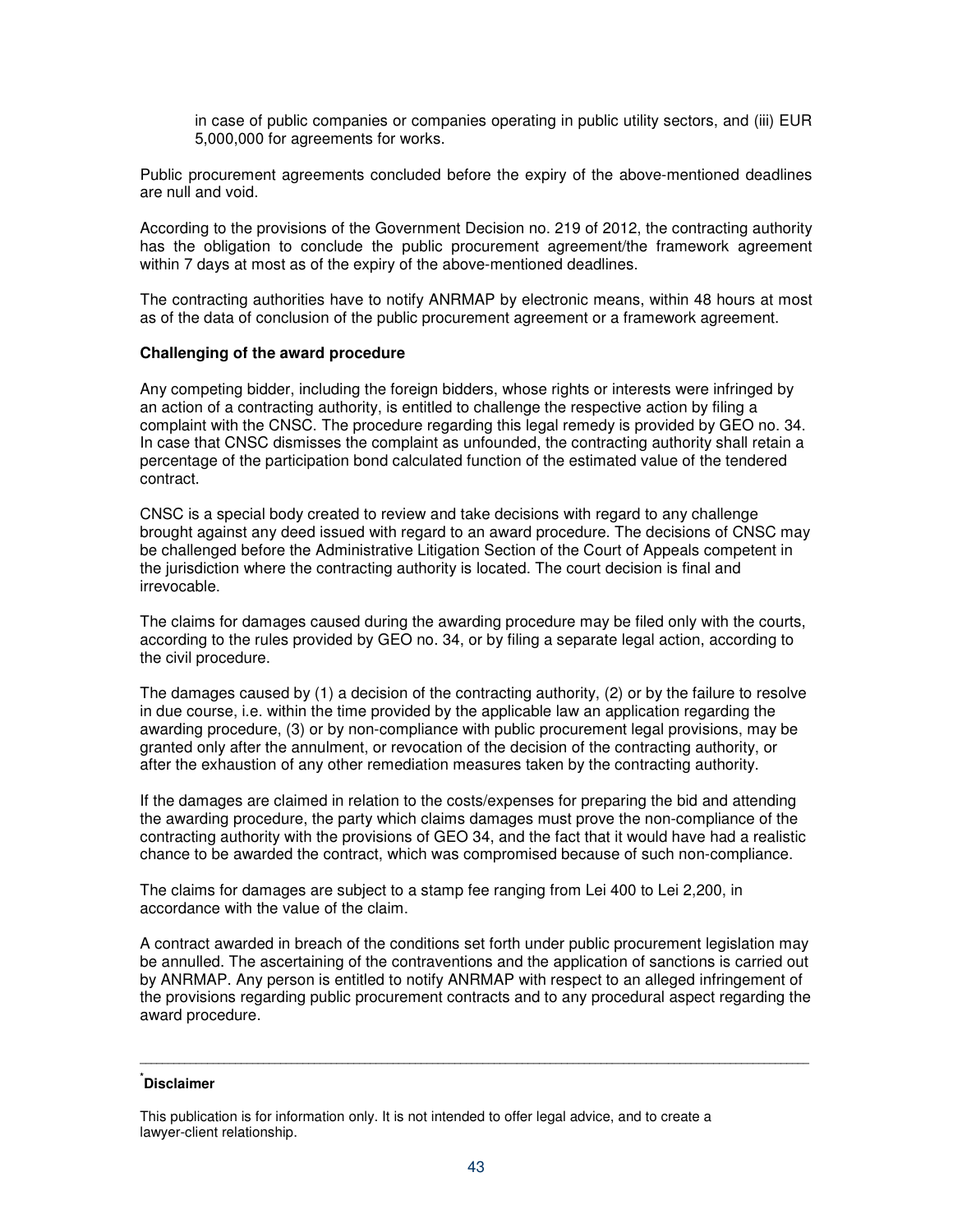In case of violation of the provisions of the public procurement legislation the court may order:

- (i) to limit the effects of the contract, by reducing the term for the performance of the contract; and/or
- (ii) to apply a fine to the contracting authority between 2% 15% of the value of the object of the contract, the amount of the fine being proportional to the reduction of the term for the performance of the contract if such measure was applied as well.

## **\* Disclaimer**

This publication is for information only. It is not intended to offer legal advice, and to create a lawyer-client relationship.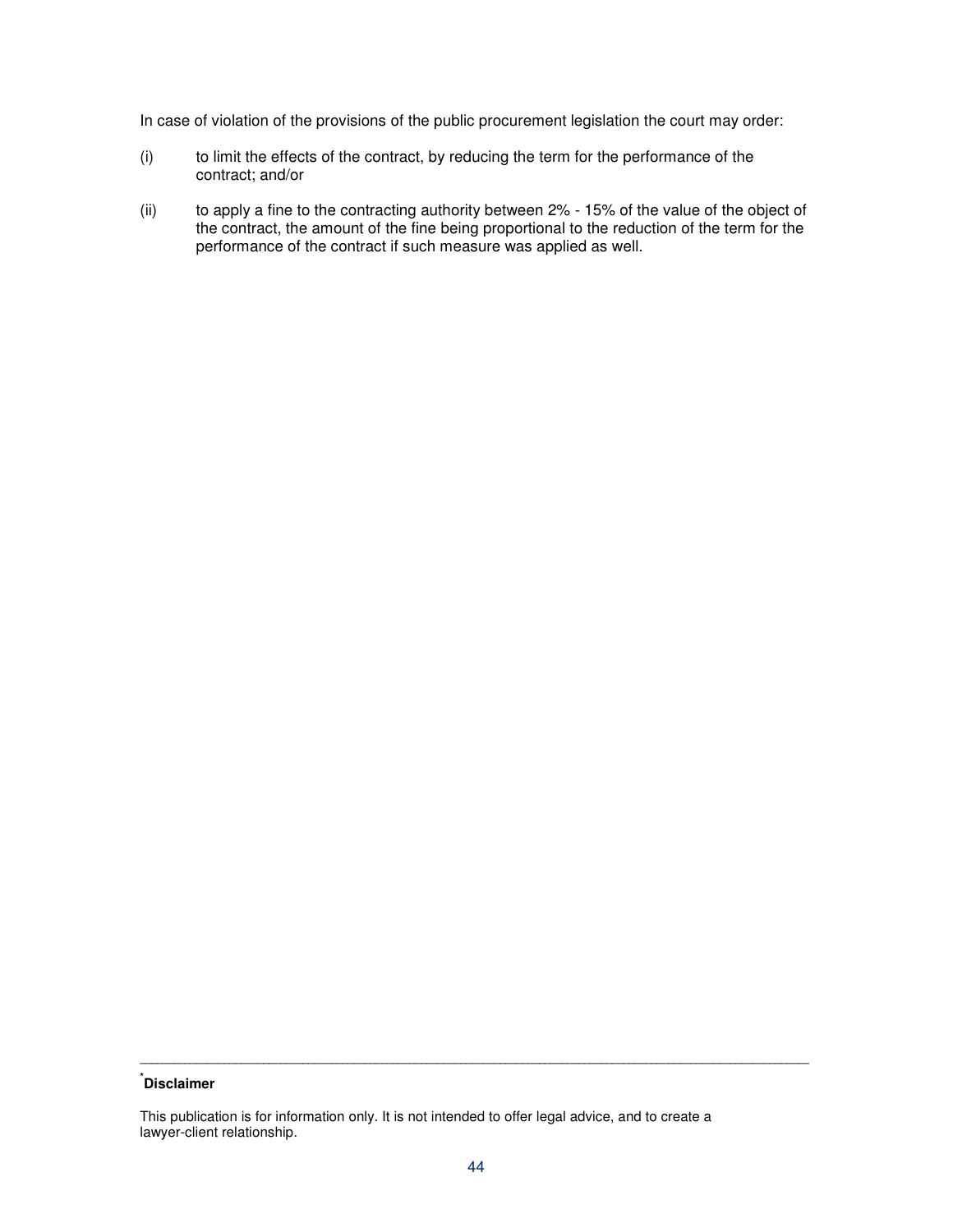### **Buzescu Ca>Romanian Business Law>Romanian Capital Markets Laws**

## **9. CAPITAL MARKETS**

The relevant **Romanian capital markets laws** and regulations are:

- $\checkmark$  Law no. 297 of 2004 regarding the Capital Market, as amended ("Capital Market Law");
- $\checkmark$  Emergency Government Ordinance no. 25 of 2002 regarding the approval of the Statutes of the National Securities Commission as amended;
- $\checkmark$  Regulation no. 15 of 2004 issued by the National Securities Commission ("Securities Commission") regarding the Authorization and Functioning of Investment Management Firms, Collective Investment Undertaking and Depositories;
- $\checkmark$  Regulation no. 13 of 2005 issued by the Securities Commission on the Authorization and Functioning of the Central Depository, the Clearing Houses and Central Counterparties as amended;
- Regulation no. 01 of 2006 issued by the Securities Commission on Issuers and Operations with Securities as amended;
- $\checkmark$  Regulation no. 02 of 2006 issued by the Securities Commission on Regulated Markets and Alternative Trading Systems;
- Regulation no. 14 of 2006 issued by the Securities Commission modifying Regulation no. 2 of 2006 on Regulated Markets and Alternative Trading Systems;
- $\checkmark$  Regulation no. 31 of 2006 issued by the Securities Commission amending the Securities Commission Regulations by Implementing Certain Provisions of European Directives as amended;
- $\checkmark$  Regulation no. 32 of 2006 issued by the Securities Commission on Investment Services as amended.

### **KEY INSTITUTIONS**

### **National Securities Commission**

The National Securities Commission ("Securities Commission") established in 1994 is the regulatory authority of Romanian capital markets, Bucharest, and Sibiu.

In cases of breaches of the securities laws, the Securities Commission has the power to apply fines, and to suspend trading of the stock of the companies affected by the respective breaches.

Derivatives are effectively traded on two regulated markets, one operated by the BSE and one by the Sibiu Monetary - Financial and Commodities Exchange ("Sibex").

### **Bucharest Stock Exchange ("BSE")**

BSE was created in 1995. This is the main stock exchange in Romania.

## **\* Disclaimer**

This publication is for information only. It is not intended to offer legal advice, and to create a lawyer-client relationship.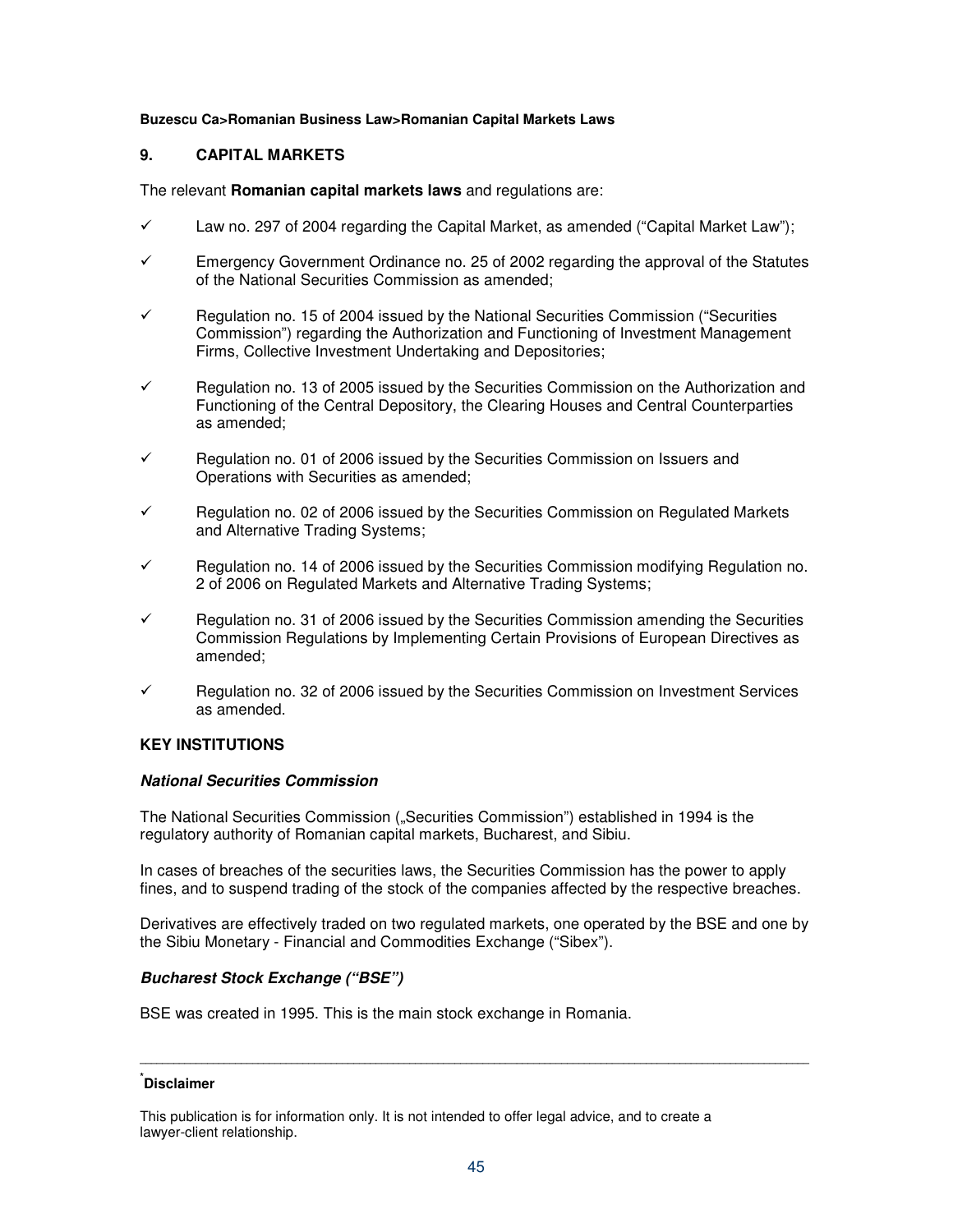BSE is a joint-stock company under the supervision of the Securities Commission, being able to adopt its own set of regulations.

## **RASDAQ**

RASDAQ was established as an electronic over-the-counter market based on negotiation between dealers similar to NASDAQ. Initially, the companies subject to the mass privatization process were listed on RASDAQ. At the end of 2005, RASDAQ and BSE merged under the BSE authority. Although united under a sole management, RASDAQ remained independent from the point of view of the traded securities, as a secondary stock exchange market of BSE. Since the merger of the two markets, several companies which were listed on RASDAQ were transferred to BSE.

## **Sibiu Monetary Financial and Commodities Exchange ("SIBEX")**

Sibex was authorized by the Securities Commission and was set up in 2006.

Sibex launched several derivative financial instruments.

## **The Central Depository**

The Central Depository is a legal entity established as a joint-stock company, authorized and supervised by the Securities Commission. The clearing-settlement operations are carried out through the Central Depository.

The members of the Central Depository's Board must be individually validated by the Securities Commission before exercising their mandates. The shareholders are not allowed to hold more than 5% each of the voting rights, except for the market operators which are entitled to 75% of the voting rights subject to the prior approval from the Securities Commission.

The operations carried out by the Central Depository are supervised by the Securities Commission.

### **Clearing Houses**

The Clearing Houses are the entities responsible for ensuring the clearing and settlement of transactions with derivatives and act under the supervision of the Securities Commission. The Clearing Houses are registered as joint-stock companies and require a prior authorization issued by the Securities Commission.

The transactions carried out on SIBEX are settled through the Sibiu Clearing House, while the transactions carried out on BSE are settled through the Bucharest Clearing House.

### **Investors' Compensation Fund**

The Investors' Compensation Fund ("Fund") is established as a joint-stock company approved by the Securities Commission. The intermediaries and the management companies whose object of activity is the management of individual investment portfolios are the shareholders of the Fund.

The intermediaries authorized to provide investment services and management companies, which manage individual investment portfolios, have to be members of the Fund. The Fund's major role is to compensate the investors in case that the Fund members fail to reimburse the

**\_\_\_\_\_\_\_\_\_\_\_\_\_\_\_\_\_\_\_\_\_\_\_\_\_\_\_\_\_\_\_\_\_\_\_\_\_\_\_\_\_\_\_\_\_\_\_\_\_\_\_\_\_\_\_\_\_\_\_\_\_\_\_\_\_\_\_\_\_\_\_\_\_\_\_\_\_\_\_\_\_\_\_\_\_\_\_\_\_\_\_\_\_\_\_\_\_\_\_\_\_\_\_\_\_\_\_\_\_\_\_\_\_\_\_\_\_\_\_** 

This publication is for information only. It is not intended to offer legal advice, and to create a lawyer-client relationship.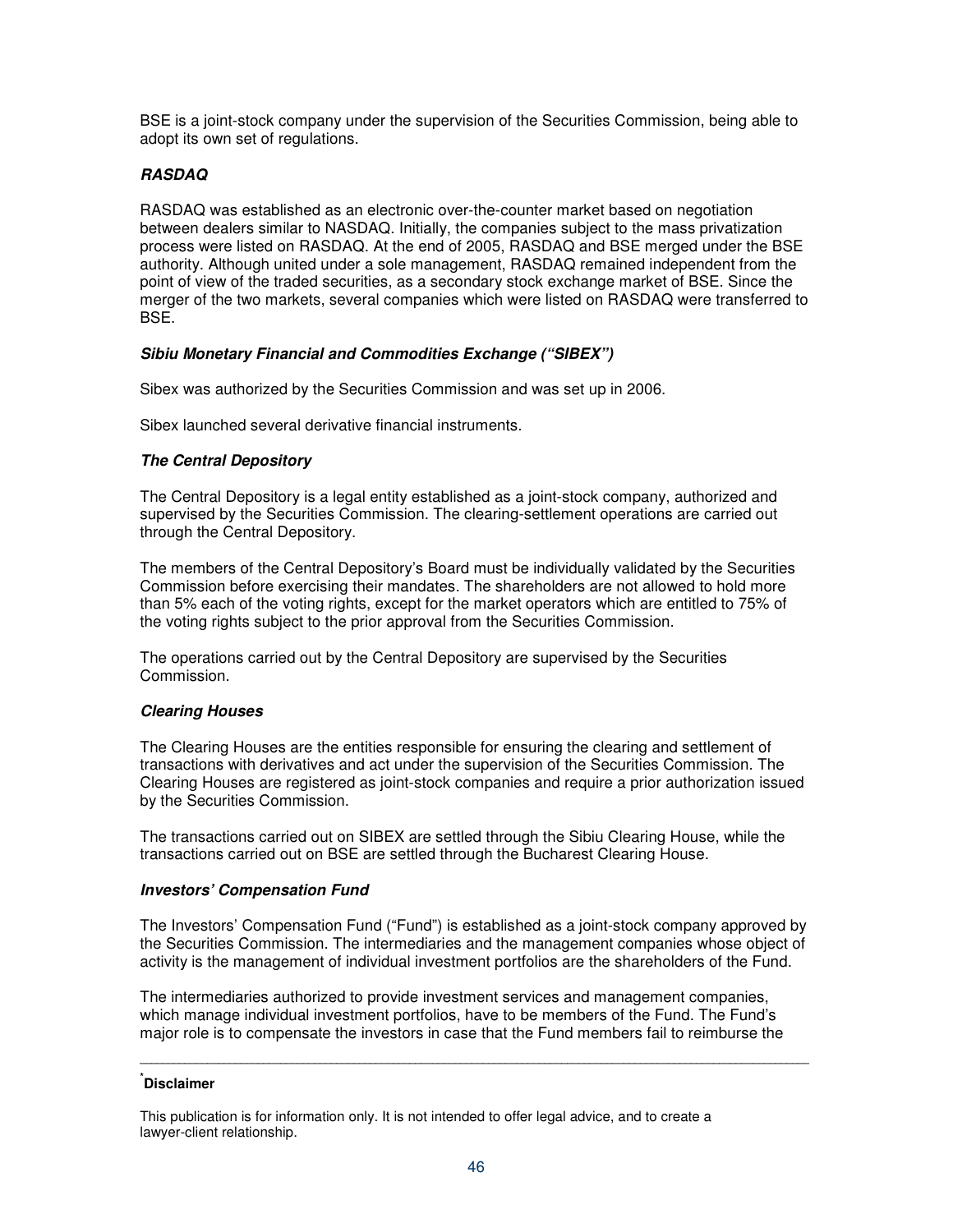money or the financial instruments held on their behalf. The Fund compensates the investors within the limits established by the President of Securities Commission on an annual basis.

## **KEY PLAYERS**

### **Financial Investment Services Companies**

The intermediaries which provide investment services in Romania are the financial investment services companies authorized by the Securities Commission, the credit institutions authorized by the National Bank of Romania, as well as the equivalent of such entities that have been authorized by the competent authorities of the relevant Member States of the European Union ("EU").

Financial Investment Services Companies (S.S.I.F.) are legal entities, established as joint-stock companies, authorized by the Securities Commission to provide investment services. Such authorization provides what type of investments services the respective Financial Investment Services Company is entitled to perform.

The principal financial investment services are related to the sale and purchase of financial instruments on behalf of investors or on their own account, the management of investment portfolios within the limits of their mandates and the placement of financial instruments.

Other related services include the administration of financial instruments, the safe custody services, the granting of credits to investors, and providing investment advice concerning financial instruments.

The initial registered capital of a Financial Investment Services Company is to be determined according to the Securities Commission regulations which provide certain thresholds for such capital depending on the type of investment services provided by the respective company. A Financial Investment Services Company has to comply with the authorization conditions, prudential and capital requirements as required by the Securities Commission.

The Financial Investment Services Company has to notify any change in its organization and operation to the Securities Commission.

The Securities Commission has to be notified in case any person intends to acquire directly or indirectly the shares of a Financial Investment Services Company, thus becoming a significant shareholder, or intends to dispose, directly or indirectly of such position held in a Financial Investment Services Company.

Also, any significant shareholder which proposes to increase or decrease its holding, so that the proportion of the voting rights or of the share capital would reach, exceed, or fall below 20%, 33% or 50% has to notify the Securities Commission first.

#### Agents of Financial Investment Services Company

Investment services are provided by agents of Financial Investment Services Companies registered with the Securities Commission Register.

## **\* Disclaimer**

This publication is for information only. It is not intended to offer legal advice, and to create a lawyer-client relationship.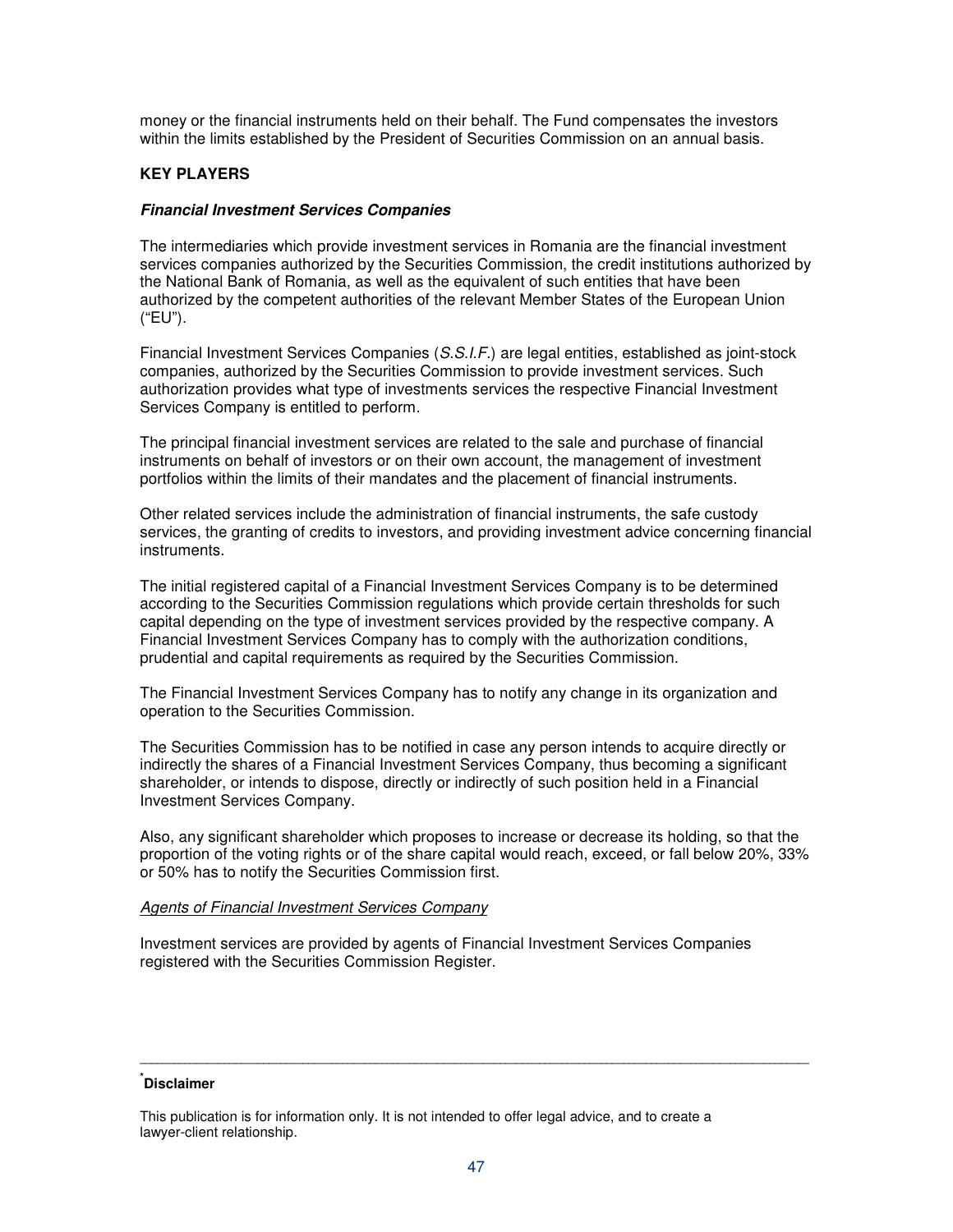## Foreign intermediaries

With regard to foreign intermediaries, their ability to operate in Romania depends on whether they are domiciled in a Member State of EU or in a non-member State. If the Financial Investment Services Company is authorized by the competent authority in a Member State, it may provide, on the Romanian territory, investment services either directly or via a branch. In case of Financial Investment Services Company domiciled in countries which are not members of EU, such companies can carry out financial investment services by setting up branches in Romania, which must be authorized by the Securities Commission.

### **Traders**

Traders are legal entities which carry out transactions with derivatives such as futures and options contracts in their own name only. Such entities must be authorized by the Securities Commission, and registered in the Securities Commission Register. The clearing and settlement of the transactions concluded by the traders have to be carried out only through intermediaries.

#### Investment Consultants

The investment consulting services regarding financial instruments may be provided by Investment Consultants, natural or legal persons, which are registered with the Securities Commission Register.

### Rating Agencies

The Securities Commission issues regulations regarding the selection criteria for Rating Agencies which evaluate and rank the listed companies and the financial instruments traded on the stock exchanges.

### Management Companies

The management companies (S.A.I.) are legal entities registered as joint-stock companies, and authorized by the Securities Commission.

The main object of activity of such companies is the management of undertakings for collective investment in securities. The initial registered capital of management companies has to be of at least the Lei equivalent of EUR 125,000.

### **Depository**

The Depository is considered to be a credit institution authorized by the National Bank of Romania or a Romanian branch of a credit institution authorized in a Member State which is entrusted for safekeeping of all the assets of an undertaking for collective investment in transferable securities.

### Undertakings for collective investment (Rom. - Organism de Plasament Colectiv)

The Undertakings for Collective Investment in securities are either open-ended investment funds set up under civil contracts, or closed-end investment funds. Each such undertaking:

**\_\_\_\_\_\_\_\_\_\_\_\_\_\_\_\_\_\_\_\_\_\_\_\_\_\_\_\_\_\_\_\_\_\_\_\_\_\_\_\_\_\_\_\_\_\_\_\_\_\_\_\_\_\_\_\_\_\_\_\_\_\_\_\_\_\_\_\_\_\_\_\_\_\_\_\_\_\_\_\_\_\_\_\_\_\_\_\_\_\_\_\_\_\_\_\_\_\_\_\_\_\_\_\_\_\_\_\_\_\_\_\_\_\_\_\_\_\_\_** 

(i) performs collective investment services;

## **\* Disclaimer**

This publication is for information only. It is not intended to offer legal advice, and to create a lawyer-client relationship.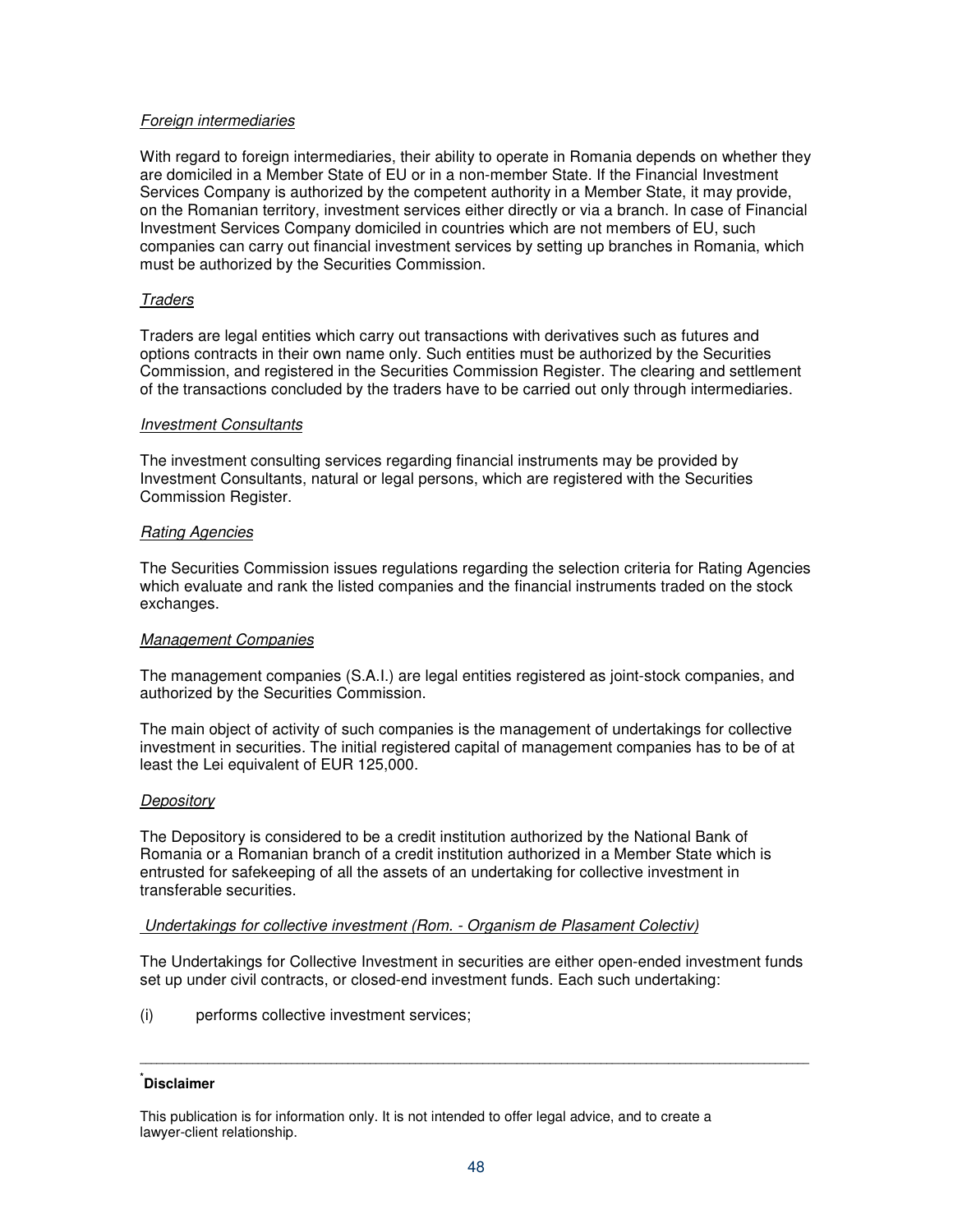(ii) at the holders' request must ensure the redemption of the units.

The Undertakings for Collective Investment are undertakings authorized by the Securities Commission whose object of activity is the collection of financial resources in order to perform collective investments by investing cash resources in liquid financial instruments.

## Open-Ended Investment Funds

This is a fund whose units are traded on the stock exchange. Such fund units have to be of a single type, fully paid at the time of their subscription and shall confer equal rights to their holders.

Apart from these units, the fund cannot issue any other financial instruments. The price of such units is established according to the net asset value effective on the purchase date. The price of redemption of such fund units is determined according to the net asset value certified by a Depository which is effective on the redemption date.

### Close-end funds

This is a fund which is set up as a joint-stock company, and may only manage assets of its own portfolio. Such companies are not allowed under any circumstances to manage assets on behalf of third parties even if they are given a mandate in this respect.

## **CAPITAL MARKET LISTING REQUIREMENTS**

In order to be eligible for listing on a stock exchange, the Capital Market Law stipulates certain requirements regarding both the issuer company and its shares.

The listing on the stock exchange of certain shares requires the prior publication of a Prospectus approved by the Securities Commission. The Prospectus must comply with the requirements of the Securities Commission.

The company which applies for the listing must be registered for at least three years prior to the request for listing on the stock exchange. Further, the company must have an estimated net worth of at least EUR 1 million. If such a valuation is not available, the company must have a share capital plus the reserves (including the profit or loss of the last financial period) worth at least EUR 1 million.

The shares of the company applying for listing on the stock exchange must be negotiable and fully paid for. In addition, the company applying for listing must ensure a free float of 25% of its outstanding shares for the public, or a lower float if a large number of shares are distributed among investors.

## **MANDATORY CORPORATE DISCLOSURE**

In order to ensure a fair and equal treatment to all investors as well as the transparency of the market, the Securities Commission may request the publicly traded issuers to provide all necessary information regarding their activity on a regulated market.

The disclosure of the initial information is made through the Prospectus.

Furthermore, the listed company must inform the market about any material event that may influence the price of its shares within 48 hours from such occurrence.

## **\* Disclaimer**

This publication is for information only. It is not intended to offer legal advice, and to create a lawyer-client relationship.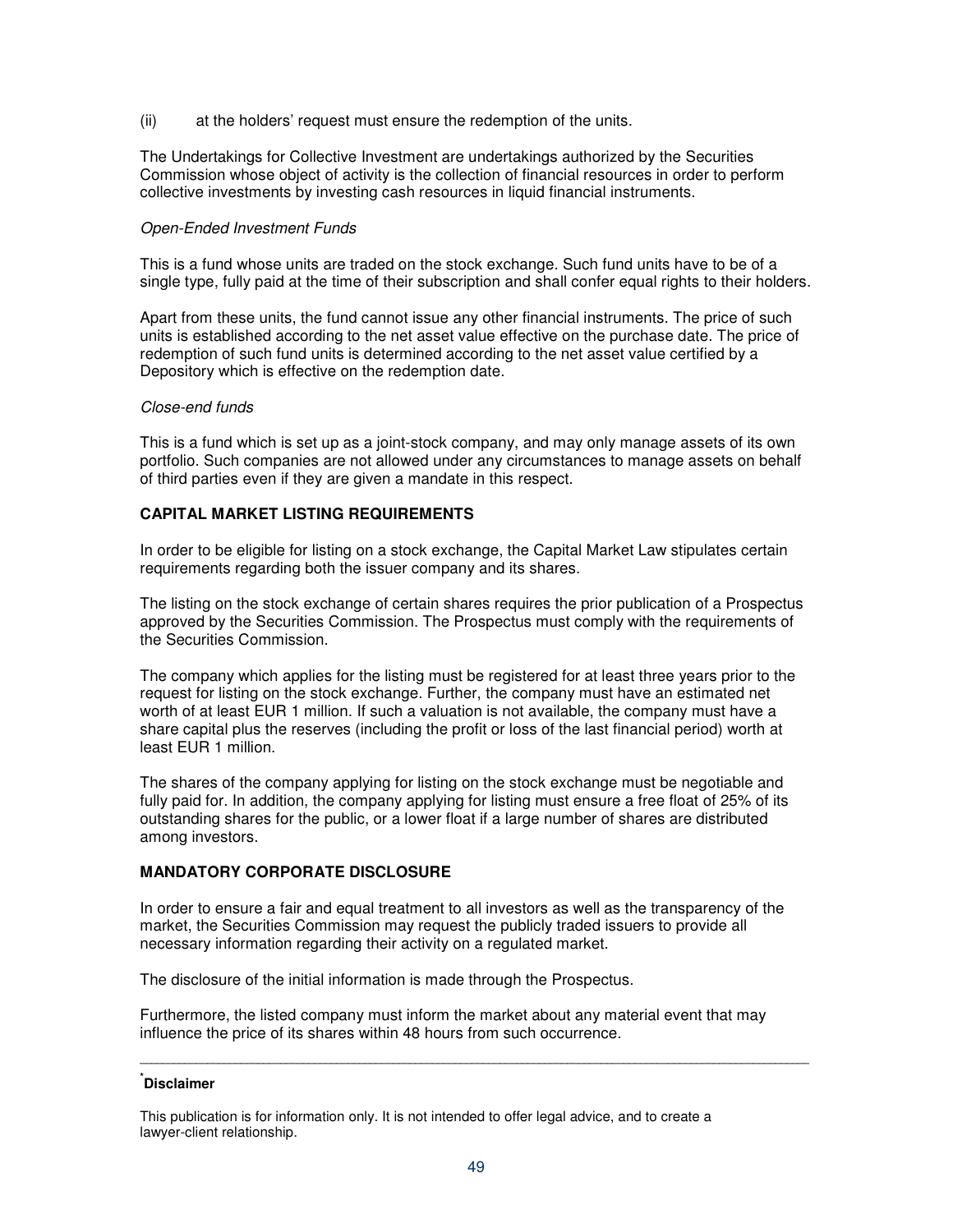Moreover, the listed company is required to provide information enabling the shareholders to exercise their rights with respect to the general meetings and voting rights, the payment of dividends, the issuance of new shares, and the capital increases.

Any listed company has reporting obligations to the Securities Commission and the stock exchange regarding the financial status at the end of the fiscal year including any significant information enabling the investors to evaluate the activity of the company, including profit and losses. The listed company:

- (i) must file quarter, half-year and annual reports, which must be also published within maximum 5 days from their approval;
- (ii) must also disclose the audited results at the end of the fiscal year.

The listed company has to inform the public, as well as the Securities Commission with regard to any inside information which directly concerns the said listed company. Any delay in such disclosure must be notified to the Securities Commission, which may require the listed company to immediately disclose the information in order to ensure the transparency and the integrity of the market.

A listed company whose shares are admitted to trading on a stock exchange in Romania or on the stock exchange of a Member State must ensure that similar information is made available to each of these exchanges.

When, as a result of a sale or a purchase of shares issued by a listed company, the voting right percentage of an investor exceeds or falls below 5%, 10%, 20%, 33%, 50%, 75% or 90% of the voting rights, that investor has to notify such positions to the issuer, the Securities Commission, as well as to the stock exchange within maximum three business days.

# **SPECIAL PROVISIONS REGARDING LISTED COMPANIES**

The cumulative voting method is a procedure used in the election of the Board of Directors of a listed company if the number of Board Members is at least 5, or is requested by a significant shareholder. The significant shareholder is a shareholder who owns at least 10% of the issued capital of the company.

The extraordinary general meeting of shareholders of a listed company has the prerogative to decide upon any share capital increase. The share capital increase, in cash or in kind, must be approved at an extraordinary general meeting attended by at least 3/4 of the total number of the shareholders, by a vote of at least 75% of the voting rights.

Any sale, purchase, exchange, or guarantees involving fixed assets, which have a value exceeding 20% of the total of the fixed assets less receivables, or joint ventures with a duration of more than one year which involve fixed assets, which have a value exceeding 20% of the total of the fixed assets may be concluded by the company's Administrators or Directors only with the prior approval of the extraordinary general meeting of the shareholders.

By way of derogation from the provisions of Companies Law no. 31/1990, the identification of the shareholders entitled to receive dividends will be determined by the listed company within 10 business days after the general meeting of shareholders which approved the distribution of dividends. The respective general meeting must also set the payment date which should not exceed 6 months as of the date of the meeting which approved the distribution of dividends.

**\_\_\_\_\_\_\_\_\_\_\_\_\_\_\_\_\_\_\_\_\_\_\_\_\_\_\_\_\_\_\_\_\_\_\_\_\_\_\_\_\_\_\_\_\_\_\_\_\_\_\_\_\_\_\_\_\_\_\_\_\_\_\_\_\_\_\_\_\_\_\_\_\_\_\_\_\_\_\_\_\_\_\_\_\_\_\_\_\_\_\_\_\_\_\_\_\_\_\_\_\_\_\_\_\_\_\_\_\_\_\_\_\_\_\_\_\_\_\_** 

This publication is for information only. It is not intended to offer legal advice, and to create a lawyer-client relationship.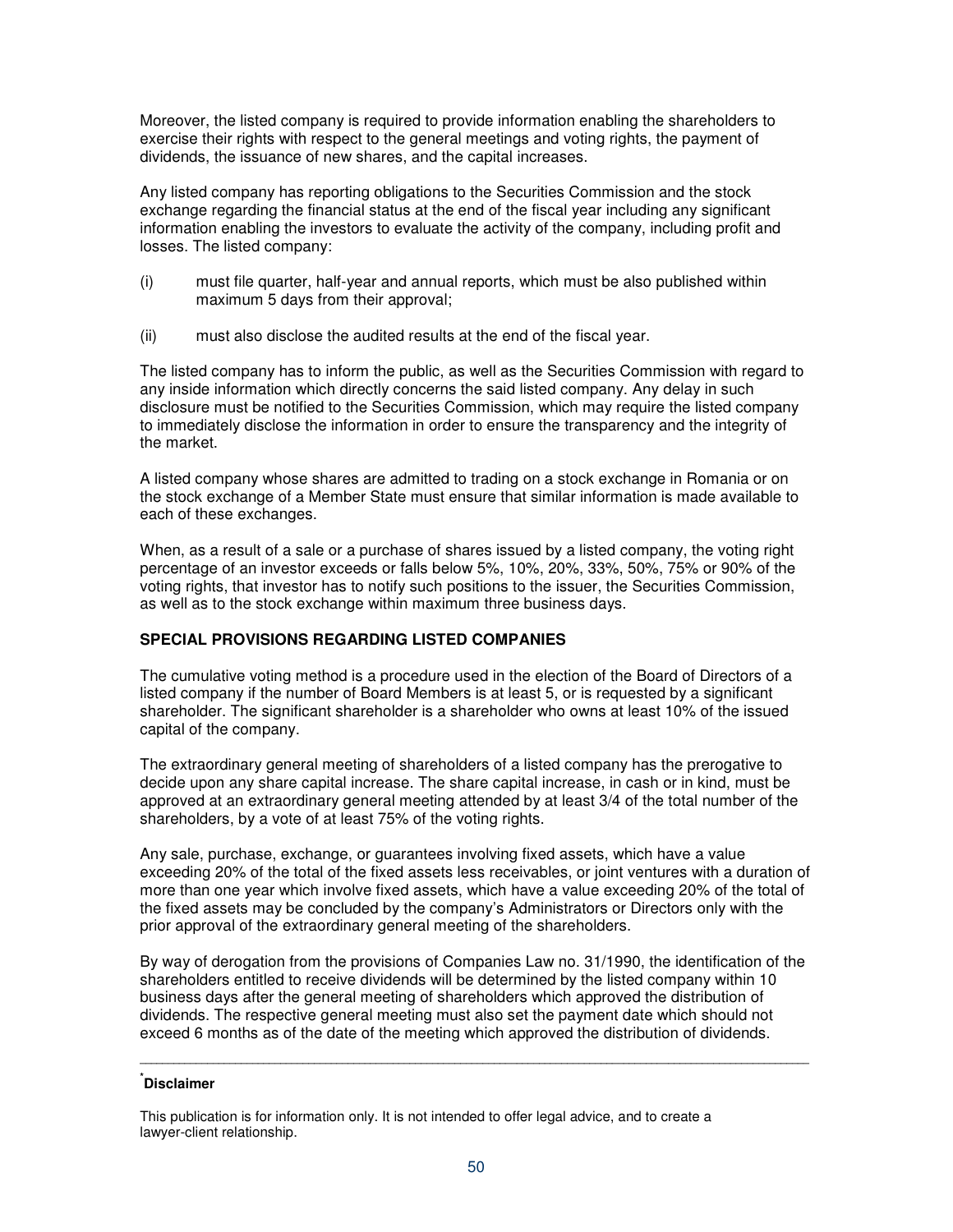## **PUBLIC OFFERINGS**

Public offerings are regulated by the Capital Market Law as well as by rules provided by the Securities Commission. All types of public offerings require prior authorization given by the Securities Commission. Therefore, any advertising of such offerings before obtaining the above mentioned authorization is prohibited.

Here are the main requirements concerning the Public Sale Offers, and the Public Purchase Offers.

- (i) The Public Sale Offer must be made through an intermediary authorized to provide investment services with prior publication of a prospectus approved by the Securities Commission. The Public Purchase Offer is the offer to buy securities addressed to all holders by mass media or other means and it must also be made through an intermediary authorized to provide investment services.
- (ii) The application for authorization must be accompanied by a Prospectus in case of a Public Sale Offer, or by a Purchase Offer in the case of a Public Purchase Offer. The above documents must provide information regarding the listed company, and the conditions of the offer.
- (iii) The Prospectus shall contain all information enabling investors to correctly asses the assets, liabilities, financial position, profit and loss as well as the provided guarantees. The Prospectus and the Purchase Offer must comply with the requirements of the Securities Commission.
- (iv) The Prospectus, or the Purchase Offer must be approved by the Securities Commission in maximum 10 days as of the date of their submission, although any amendment of the initial information will extend this term.
- (v) Failure to obtain the approval of the Prospectus or of the Purchase Offer, or to comply with the conditions set forth in the approval decision renders the public offer void.
- (vi) The Prospectus for a Sale Public Offer is valid 12 month as of the date of publication, while the Purchase Offer is available only for the approved period. However if the offering announcement is not made within 10 business days as of the Securities Commission approval, the Purchase Offer is cancelled.
- (vii) Once the announcement is published, the Offer becomes mandatory and it has to be made available to the public in the form and content approved by the Securities Commission. The Sale or Purchase Offer is valid throughout the period set out in the announcement, but it may not exceed the time limit set out by the Securities Commission.
- (viii) The Public Sale Offer may be valid for a period of minimum 5 business days and maximum 12 months, while the Purchase Offer may be valid for minimum 15 business days and maximum 50 business days, as determined by the Securities Commission.
- (ix) Any significant new event or the modification of the original information in the prospectus or offer document that occur during the validity term of the offering and affecting the investment decision has to be included in a supplement.

**\_\_\_\_\_\_\_\_\_\_\_\_\_\_\_\_\_\_\_\_\_\_\_\_\_\_\_\_\_\_\_\_\_\_\_\_\_\_\_\_\_\_\_\_\_\_\_\_\_\_\_\_\_\_\_\_\_\_\_\_\_\_\_\_\_\_\_\_\_\_\_\_\_\_\_\_\_\_\_\_\_\_\_\_\_\_\_\_\_\_\_\_\_\_\_\_\_\_\_\_\_\_\_\_\_\_\_\_\_\_\_\_\_\_\_\_\_\_\_** 

This publication is for information only. It is not intended to offer legal advice, and to create a lawyer-client relationship.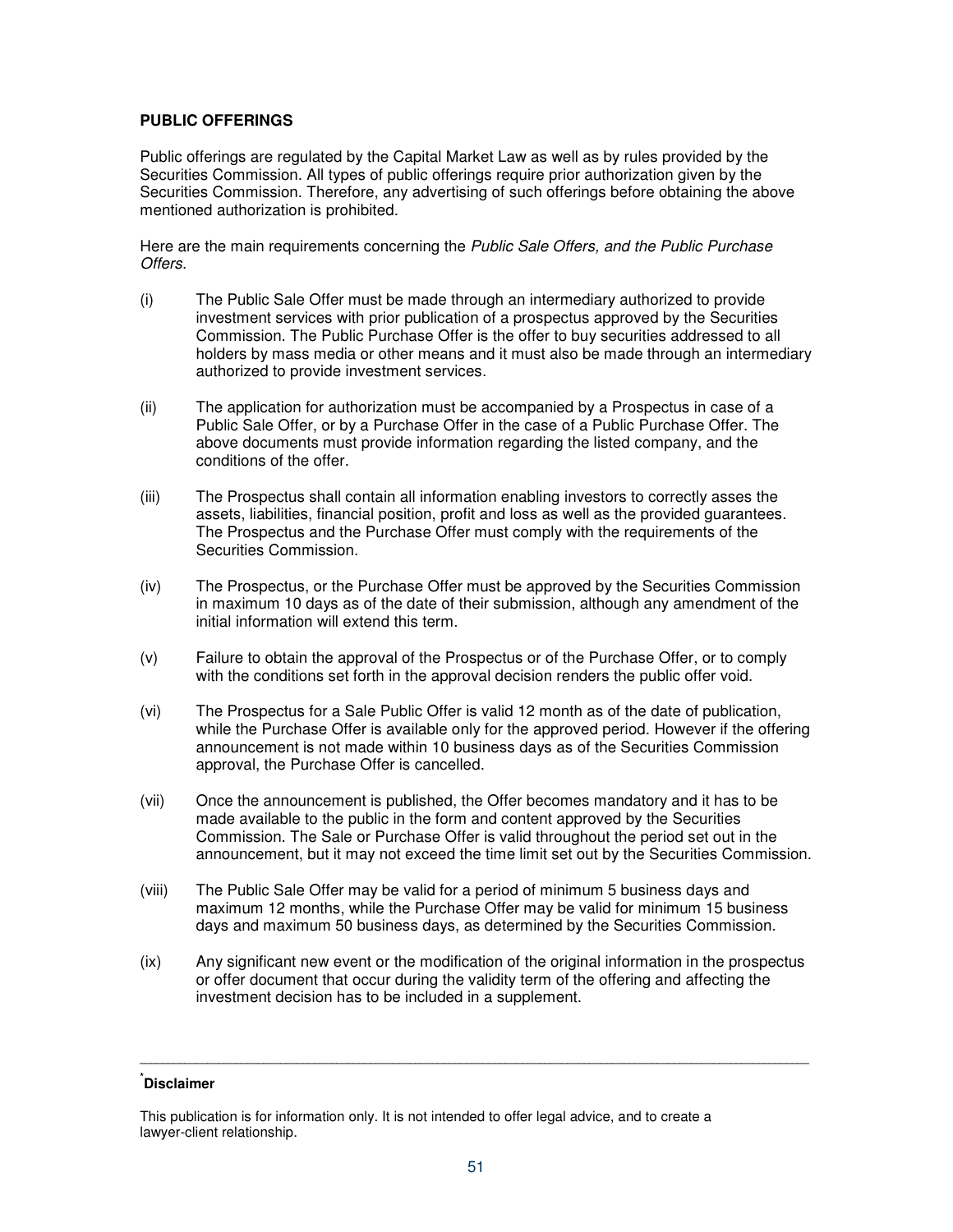### Voluntary Takeover Offer

The Voluntary Takeover Offer represents a purchase offer directed to all shareholders of a company by a person, who, together with his/her affiliates intends to acquire more than 33% of a listed company.

In respect thereof, the offeror has to send the Securities Commission a preliminary announcement. After obtaining the approval from the Securities Commission, the offeror must make the offer public by sending it to the subject of the takeover and publish it in one central and one local daily newspaper.

Within five days as of receiving the preliminary announcement of the Voluntary Takeover, the Board of Directors of the listed company must inform the Securities Commission, and the stock exchange regarding their position. The Board of Director of the listed company may also convene an extraordinary general meeting of the shareholders in order to inform them of the management position regarding the takeover offer.

After the receipt of the preliminary announcement, during the term of the offer, the Board of the listed company shall inform both the Securities Commission and the stock exchange of all the transactions carried out by its members, and the executive management regarding the securities subject to the Voluntary Takeover Offer.

Moreover, during the term of the offer, it is prohibited to enter into transactions, or take any measures which could affect the assets of the company, except for the current management activities.

Operations considered to affect the company's assets may include share capital increases, issuance of securities which grant subscription rights, transfer of assets representing at least one third of the net assets according to the yearly financial balance sheet, and measures which may affect the status of the classes of shares of the listed company.

The minimum price for the takeover offering is supposed to be at least the highest price among the following:

- (i) the highest price paid within 12 month prior to the voluntary takeover offer by the same offeror for shares of the same issuer;
- (ii) the weighted average market price for the said shares computed for the last 12 month prior to the offer, or
- (iii) at least the net asset value per share following the latest financial balance sheet.

The offeror cannot launch another offer for the shares of the listed company within one year from the closing of the takeover offering.

### Mandatory Takeover Offer

The Capital Market Law also provides that the shareholder holding alone or together with other affiliates more than 33% of the voting rights of a company listed on the stock exchange must launch a Mandatory Takeover Offer. The Mandatory Takeover Offer must be made as soon as possible, without exceeding a 2-month term from reaching the 33% threshold.

## **\* Disclaimer**

This publication is for information only. It is not intended to offer legal advice, and to create a lawyer-client relationship.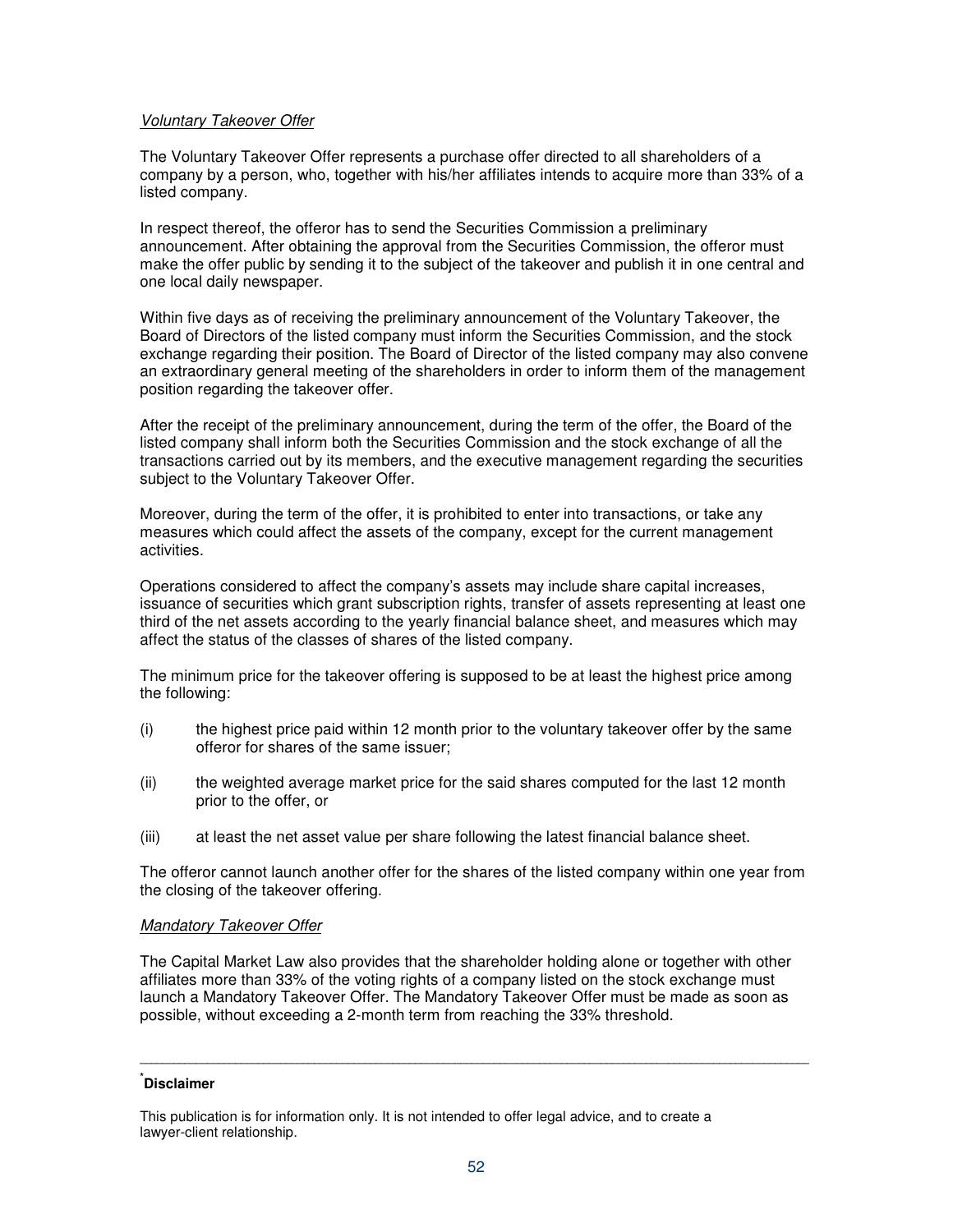Until the Mandatory Public Offer is made, all voting rights exceeding 33% are suspended, and the offeror cannot acquire any additional shares of the same company.

The minimum price offered has to be at least equal to the highest price paid by the offeror for the same shares within the 12 months prior to the launching of such offer.

In case such price calculation method cannot be applied, the minimum price for the Takeover Offer is supposed to be at least the highest price among the following:

- (i) the weighted average trading price in the last 12 months prior to the offer;
- (ii) the value of the company's net assets according to the last financial balance sheet;
- (iii) the value of the shares, following an expert report prepared by an independent auditor.

The public offer is no longer mandatory if the percent exceeding 33% of the voting rights is acquired as a result of an excepted transaction, such as a privatization process, share acquisition from the Ministry of Public Finance or from other entities, share transfer between the parent company and its subsidiaries, or between the subsidiaries of the same parent company, or a Voluntary Takeover Offer directed to all shareholders for all the shares of the listed company.

### **Counteroffer**

Any counteroffer may be launched within 10 business days as of the publication of the announcement of the initial offer and it has to refer to the same amount of shares and target the same share capital. The price of the counter offer must be at least 5% higher than the price of the initial offer.

The Securities Commission determines the criteria for selecting the winning bid. A tender is conducted by the Securities Commission in order to select the winning offer. The price is increased with at least 5% over the highest price offered in a previous round until no other price increase offer is submitted.

If the majority shareholder holds more than 95% of the share capital or has acquired more than 90% of the shares targeted by the public purchase offer, it is entitled to ask the minority shareholders to sell their shares at a fair price.

On the other hand, a minority shareholder has the right to request the majority shareholder which has over 95% of the shares to buy its remaining shares at a fair price.

The fair price is considered to be the price offered in the voluntary or mandatory takeover offering, only if the offeror has exercised its right within 3 months from the closing of the said offer. Otherwise, the price shall be established by an independent expert in accordance with international valuation standards.

## **GREENHOUSE GAS EMISSION CERTIFICATES**

At the beginning of 2010, the Securities Commission published the Approval Notice no. 10 of February 22, 2010 whereby it provided that the "greenhouse gas emission certificates" qualify as securities. Consequently, the trading of such certificates was regulated by the capital markets legislation. However, the said Approval Notice no. 10 of 2010 was suspended by the Bucharest Court of Appeals shortly after the issuance thereof, pursuant to a motion to suspend filed by one

**\_\_\_\_\_\_\_\_\_\_\_\_\_\_\_\_\_\_\_\_\_\_\_\_\_\_\_\_\_\_\_\_\_\_\_\_\_\_\_\_\_\_\_\_\_\_\_\_\_\_\_\_\_\_\_\_\_\_\_\_\_\_\_\_\_\_\_\_\_\_\_\_\_\_\_\_\_\_\_\_\_\_\_\_\_\_\_\_\_\_\_\_\_\_\_\_\_\_\_\_\_\_\_\_\_\_\_\_\_\_\_\_\_\_\_\_\_\_\_** 

## **\* Disclaimer**

This publication is for information only. It is not intended to offer legal advice, and to create a lawyer-client relationship.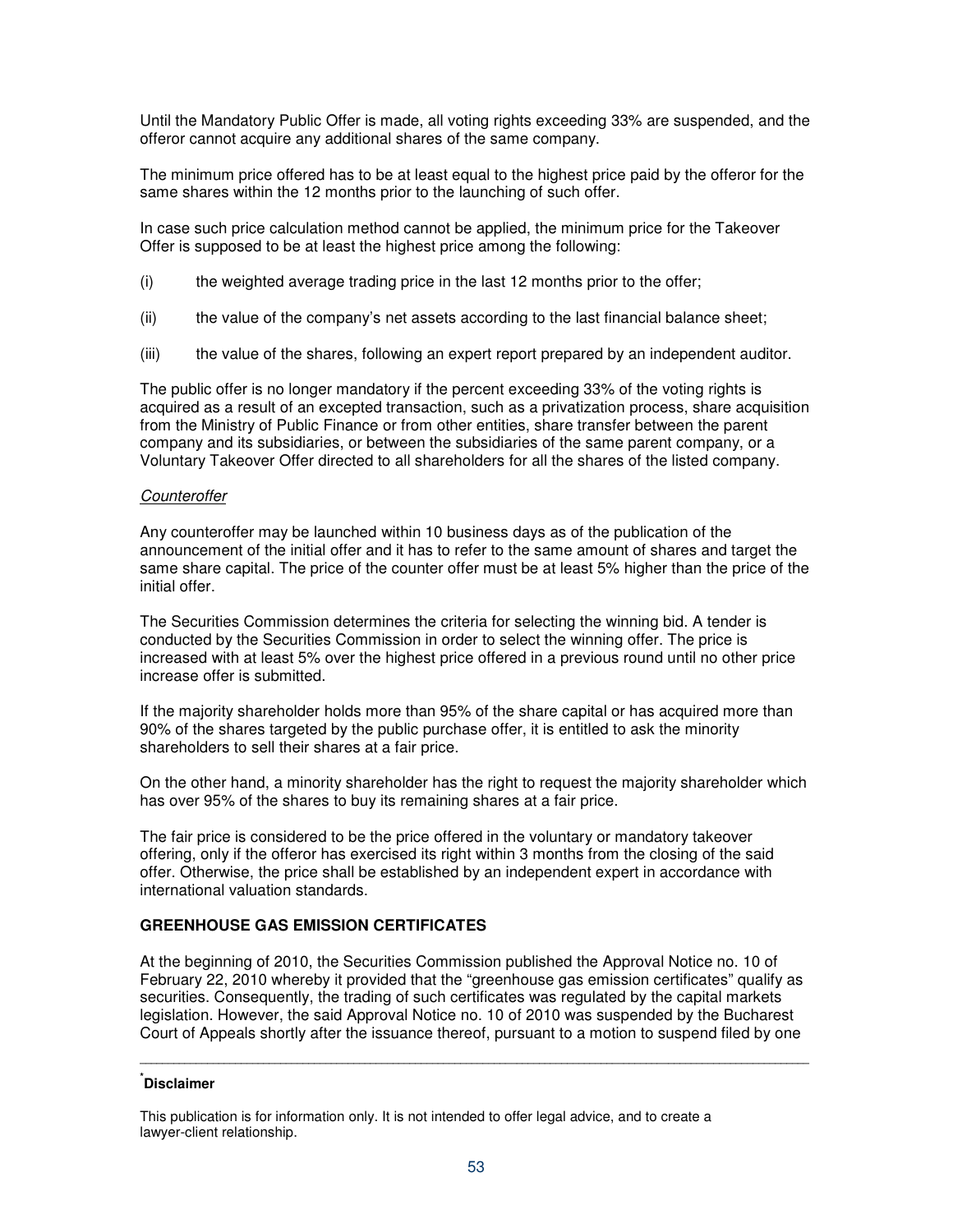of the securities brokerage companies. Further on, the Bucharest Court of Appeals cancelled the said Approval Notice no. 10 of 2010, pursuant to an action for annulment filed by the same securities brokerage company.

The National Securities Commission challenged this decision of the Bucharest Court of Appeals, by filing a recourse with the High Court of Cassation and Justice, on the docket of which the recourse case is currently pending.

Consequently, currently the greenhouse gas emission certificates are not considered as being securities. Therefore, they are traded as commodities, VAT being applicable to the transactions.

The greenhouse gas emission certificate is the title which confers the right to issue a ton of carbon dioxide equivalent during a defined period, according to the Government Decision no. 780 of 2006 regarding the Approval of the Trading Scheme of the Certificates for GHG Emission Allowances.

The transactions with greenhouse gas emission certificates, which are carried out by entities which are not operators of the installations, have to be performed through authorized brokers.

In order to trade such greenhouse gas emission certificates, all the parties involved in the transaction have to be registered with the Romanian Register of Greenhouse Gas Emission Certificates.

## **\* Disclaimer**

This publication is for information only. It is not intended to offer legal advice, and to create a lawyer-client relationship.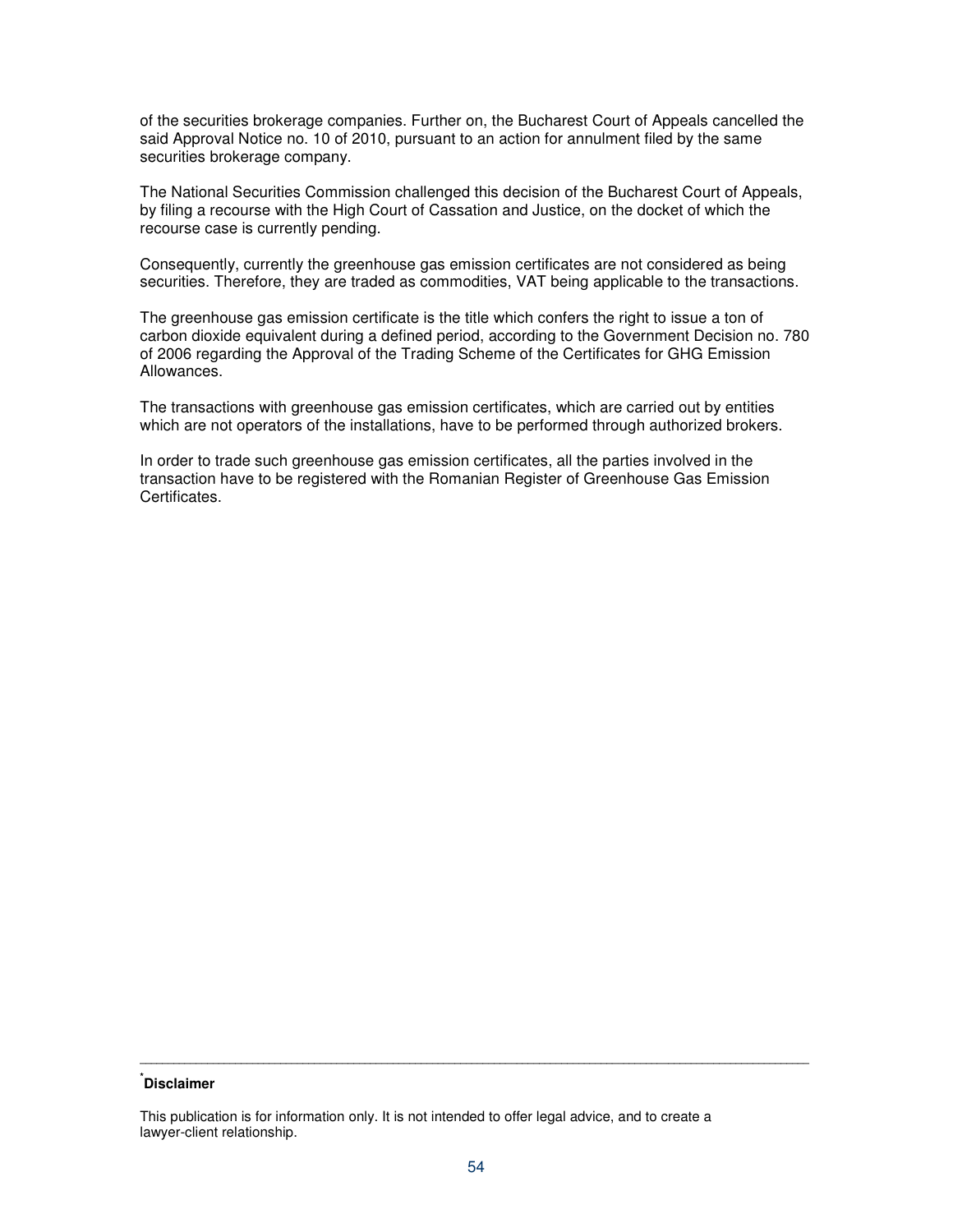### **Buzescu Ca>Romanian Business Law>Romanian Competition Laws**

# **10. COMPETITION – Economic Concentration**

The relevant **Romanian competition laws and regulations** regarding economic concentrations are:

- $\checkmark$  Competition Law No. 21 of 1996, as amended (the "Competition Law")
- $\checkmark$  Order no. 385 of 2010 Regarding the Approval of the Application of the Regulation Regarding the Economic Concentrations ("Regulation")
- ✓ Order no. 386 of 2010 Regarding the Guidelines on the concepts of economic concentration, undertakings concerned, full-function joint-ventures and calculation of turnover
- ✓ European Union Council Regulation no. 139 of 2004 on the Control of Concentrations between Undertakings ("Merger Regulation")

## **Types of transactions considered as economic concentrations**

As provided by the Competition Law, an economic concentration is realized by the merger of two or more companies or by a company taking over the control of another independent company.

The authority controlling the economic concentration at the national level is the Competition Council. Its goal is to prevent the establishing of monopolies or companies/joint ventures with a dominant position on a certain market which can lead to a significant restriction, prevention, and distortion of the competition.

## **Turnover thresholds**

The Competition Law provides that a merger notice has to be filed with the Competition Council if the following requirements regarding turnover values in the calendar year preceding the transaction are cumulatively met:

- i) the combined turnover of the companies involved in the transaction exceeds the Lei equivalent of 10,000,000 EUR, and
- ii) each of the companies involved in the transaction has a turnover in Romania in excess of the Lei equivalent of 4,000,000 EUR.

### **Note**:

The turnover thresholds mentioned above are calculated by taking into account the combined turnover of the entire group.

The turnover threshold should be calculated by taking into consideration the value of the revenue obtained by all companies of the group on the relevant market less the value of the sales and/or services on the relevant market traded within the group and for the group's internal needs.

**\_\_\_\_\_\_\_\_\_\_\_\_\_\_\_\_\_\_\_\_\_\_\_\_\_\_\_\_\_\_\_\_\_\_\_\_\_\_\_\_\_\_\_\_\_\_\_\_\_\_\_\_\_\_\_\_\_\_\_\_\_\_\_\_\_\_\_\_\_\_\_\_\_\_\_\_\_\_\_\_\_\_\_\_\_\_\_\_\_\_\_\_\_\_\_\_\_\_\_\_\_\_\_\_\_\_\_\_\_\_\_\_\_\_\_\_\_\_\_** 

This publication is for information only. It is not intended to offer legal advice, and to create a lawyer-client relationship.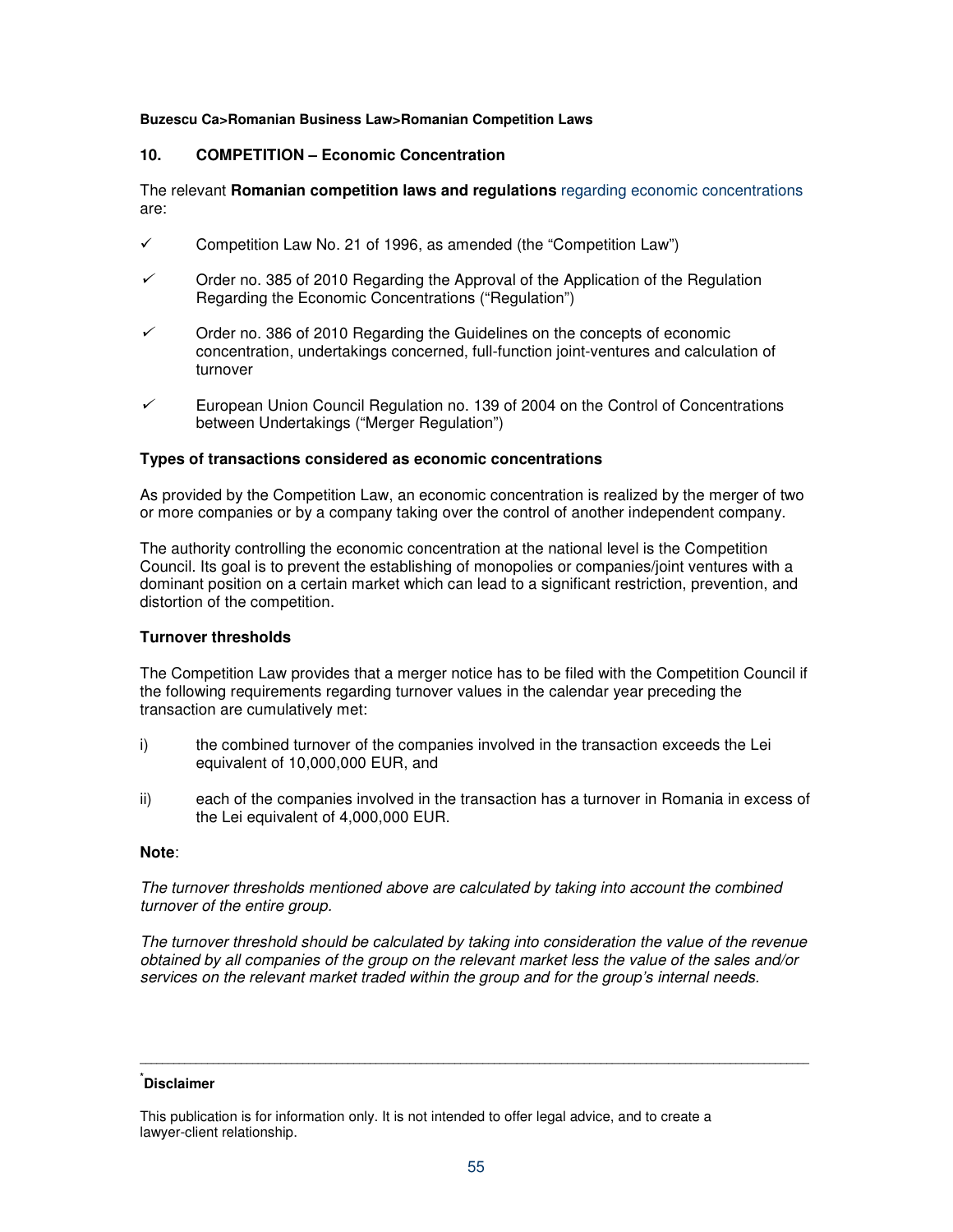## **Notification of the Competition Council**

If the above thresholds are met, a Notification and supporting documentation must be filed prior to implementing the concentration.

The preparation of the Notification and related documentation is a laborious process, involving information and documentation from the parties involved in the transactions.

#### **Decisions issued by the Competition Council**

Within forty-five (45) days from the date the Notification becomes effective, i.e. the application together with all the supporting documents are filed with the Competition Council, the said authority may issue the following decisions:

- a) a decision of non-objection, if, although the transaction represents an economic concentration, there are no reasons for non-authorization, or
- b) a decision to start an investigation, if the transaction represents an economic concentration and there are doubts regarding the compatibility with a normal competitive environment. Within five (5) months as of the start of the investigation, the Competition Council may issue:
- (i) a decision of refusal of the authorization of the economic concentration;
- (ii) a decision for the authorization of the economic concentration;
- (iii) a decision for conditional authorization of the economic concentration which will include certain conditions in order to ensure the compatibility of the economic concentration with a normal competitive environment.

If the Competition Council will consider that the economic concentration does not meet the legal requirements, it will issue a letter in respect thereof within thirty (30) days from the date when the Notification became effective.

According to the Regulation, until the Competition Council issues a decision related to the approval of the economic concentration, the following actions cannot be implemented:

- (i) the entering of the acquired legal entity on another/new market;
- (ii) the exiting of the acquired legal entity from the market where it carried out its operations;
- (iii) the changing of the scope of activity of the acquired legal entity;
- (iv) the exercising of the voting rights for the appointment of members in the executive management of the acquired legal entity;
- (v) the exercising of the voting rights for the approval of the income and expenses budget of the acquired legal entity;
- (vi) the exercising of the voting rights for the approval of the business plan of the acquired legal entity;

**\_\_\_\_\_\_\_\_\_\_\_\_\_\_\_\_\_\_\_\_\_\_\_\_\_\_\_\_\_\_\_\_\_\_\_\_\_\_\_\_\_\_\_\_\_\_\_\_\_\_\_\_\_\_\_\_\_\_\_\_\_\_\_\_\_\_\_\_\_\_\_\_\_\_\_\_\_\_\_\_\_\_\_\_\_\_\_\_\_\_\_\_\_\_\_\_\_\_\_\_\_\_\_\_\_\_\_\_\_\_\_\_\_\_\_\_\_\_\_** 

## **\* Disclaimer**

This publication is for information only. It is not intended to offer legal advice, and to create a lawyer-client relationship.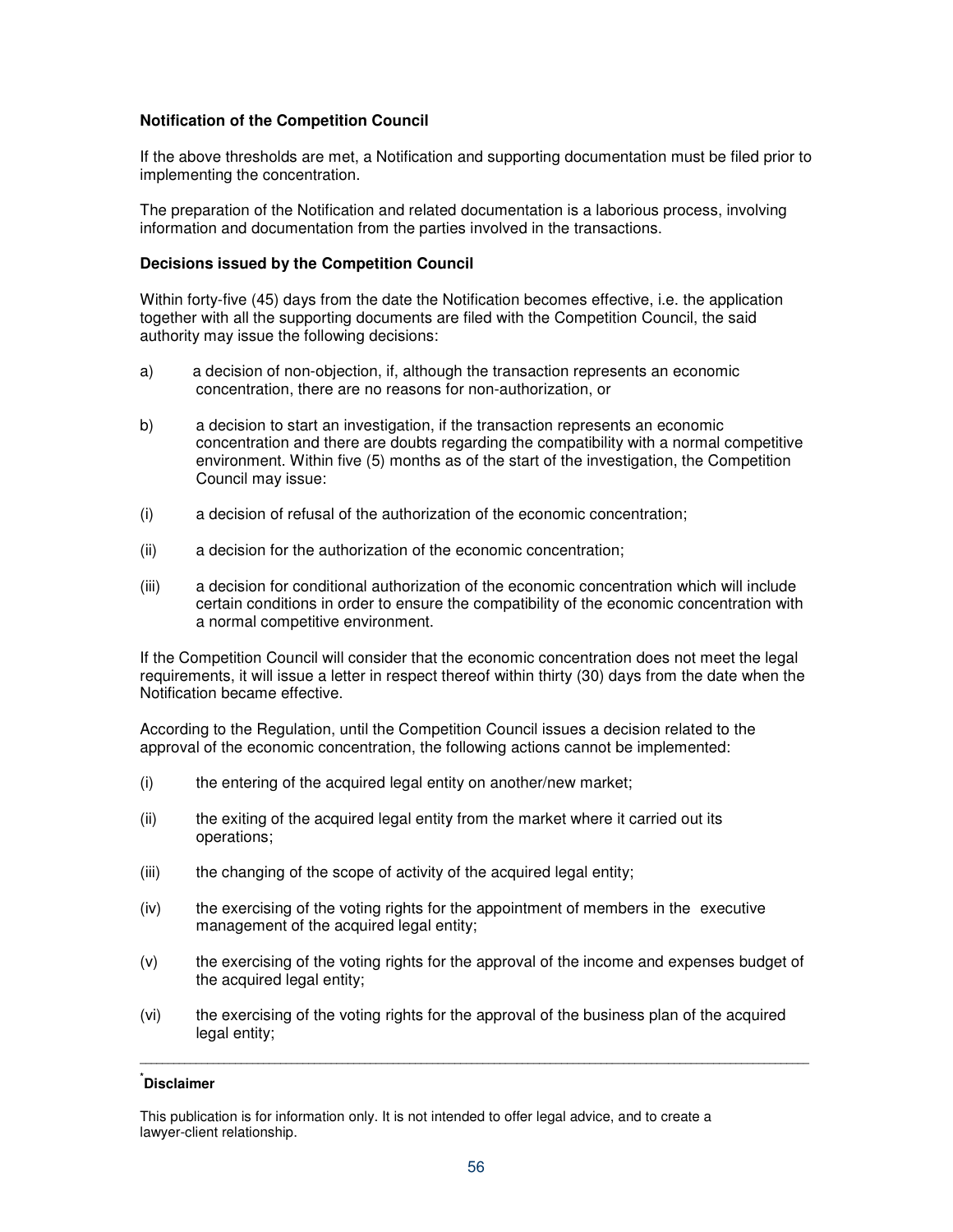- (vii) the exercising of the voting rights for the approval of the investment plan of the acquired legal entity;
- (viii) the changing of the name of the acquired legal entity;
- (ix) the restructuring, closing, or splitting up of the acquired legal entity;
- $(x)$  the selling of the assets of the acquired legal entity;
- (xi) the dismissal of the employees of the acquired legal entity;
- (xii) the termination or cancellation of long term contracts or other important agreements signed with third parties;
- (xiii) the listing of the acquired legal entity on the stock market.

However, the law provides that by filing an application with the Competition Council, the parties may apply for derogation from the above rules. When granting the derogations, the Competition Council must take into consideration the effects of the suspension of the economic concentration, upon one or several of the economic agents involved in the operation, or upon third parties, or upon competitors.

### **Violations of the antitrust legal norms**

The breaching of the provisions of the Competition Law regarding:

- (i) the filing of the Notifications;
- (ii) the actions which cannot be taken prior to the issuance of a Decision by the Competition Council regarding approval of the economic concentration; and
- (iii) the non-compliance with an obligation or a condition imposed by a Decision of the Competition Council in accordance with the law,

is punishable with a fine ranging from 0.5% to 10% of the turnover registered during the fiscal year prior to the transaction.

### **Economic Concentration on the European Union Community Market**

According to the Merger Regulation, an economic concentration has a Community dimension where:

- (i) the combined aggregate worldwide turnover of all the undertakings concerned is more than EUR 5,000 million, and
- (ii) the aggregate Community-wide turnover of each of at least two of the undertakings concerned is more than EUR 250 million,

unless each of the undertakings concerned achieves more than two-thirds of its aggregate Community-wide turnover within one and the same Member State. The above conditions are cumulative.

## **\* Disclaimer**

This publication is for information only. It is not intended to offer legal advice, and to create a lawyer-client relationship.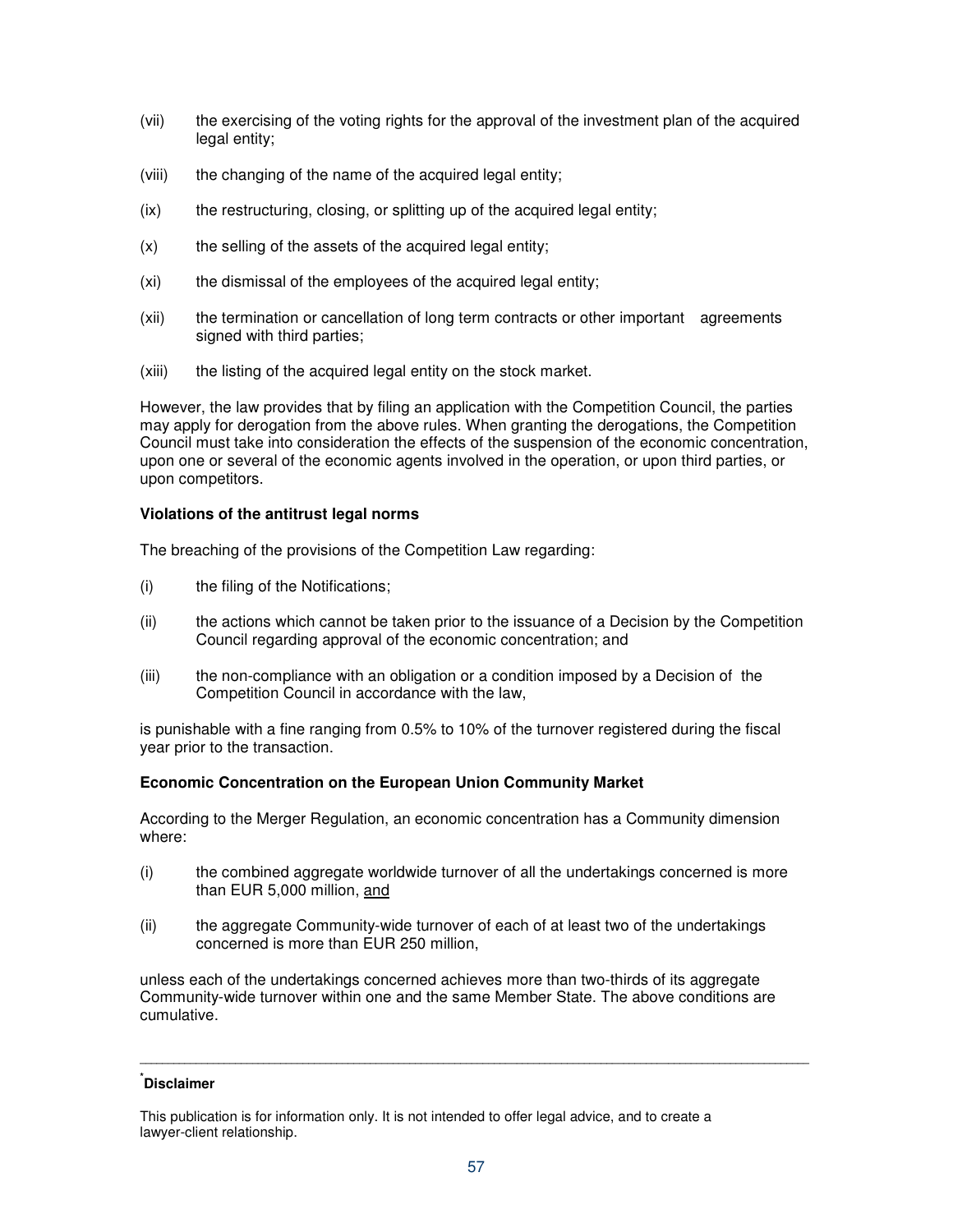A concentration that does not meet the above-mentioned thresholds has a Community dimension where:

- (i) the combined aggregate worldwide turnover of all the undertakings concerned is more than EUR 2,500 million;
- (ii) in each of at least three Member States, the combined aggregate turnover of all the undertakings concerned is more than EUR 100 million;
- (iii) in each of at least three Member States included for the purpose of item (ii), the aggregate turnover of each of at least two of the undertakings concerned is more than EUR 25 million; and
- (iv) the aggregate Community-wide turnover of each of at least two of the undertakings concerned is more than EUR 100 million,

unless each of the undertakings concerned achieves more than two-thirds of its aggregate Community-wide turnover within one and the same Member State. Also, in this second scenario, the above conditions are cumulative.

It is considered that an economic concentration exists regardless of the fact that the companies involved in the concentration have or do not have their registered offices or their main activity fields within the Community, provided that they conduct significant operations within the Community.

If the annual turnover of the combined businesses exceeds the specified thresholds mentioned above in terms of global and European Union sales, the proposed transaction must be notified for review to the European Union Commission ("EU Commission").

The EU Commission may also examine mergers which are referred to by the national competition authorities of the Member States. This may take place upon a request of the national competition authority of a Member State, or of the merging companies. Under certain circumstances, the EU Commission may also refer a case to the national competition authority of a Member State.

## **\* Disclaimer**

This publication is for information only. It is not intended to offer legal advice, and to create a lawyer-client relationship.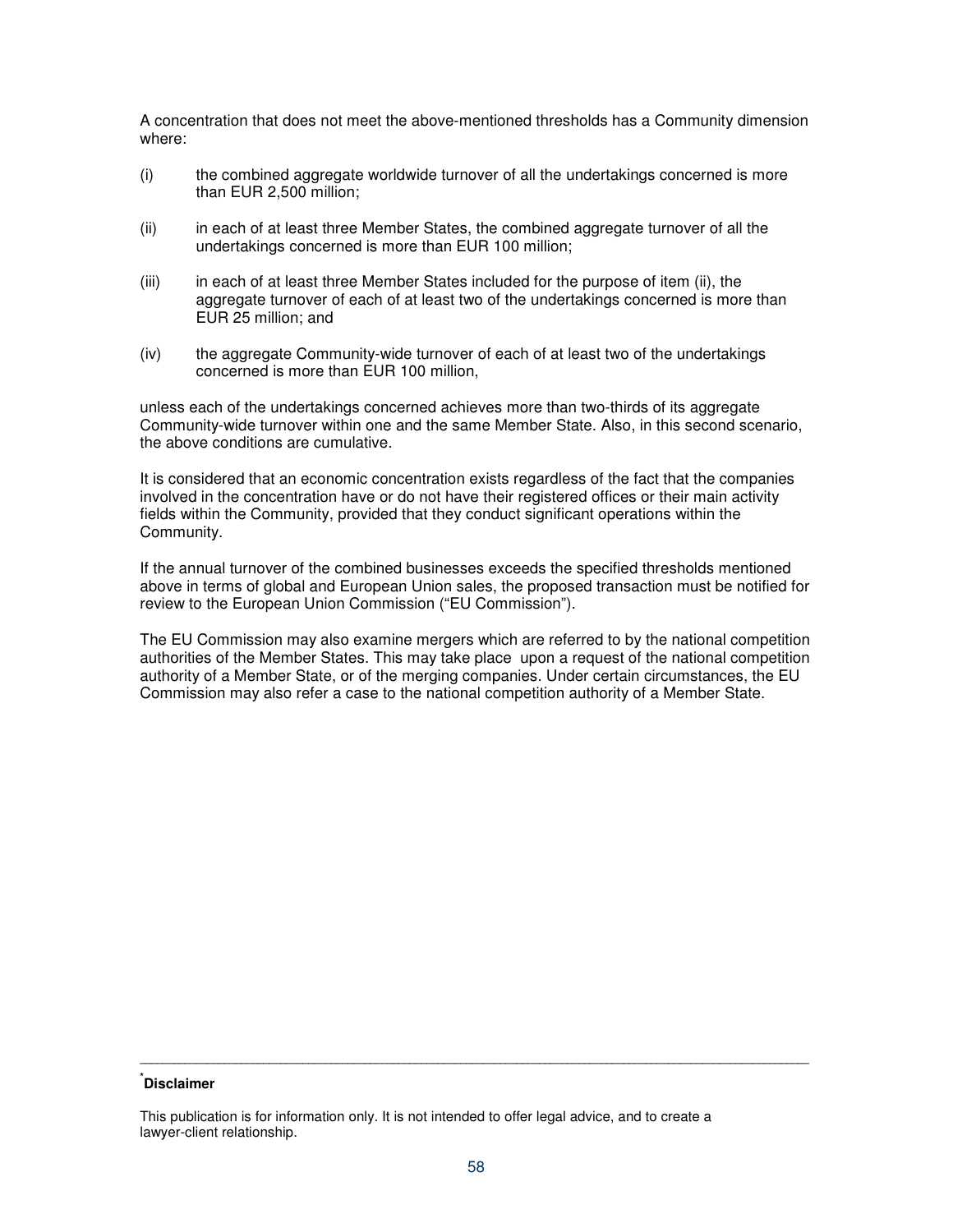### **Buzescu Ca>Romanian Business Law>Romanian Labour Law**

## **11. ROMANIAN LABOUR LAWS**

#### The relevant **Romanian labour laws** are:

- **Labour Code**, approved by the Law no. 53 of 2003 ("Labor Code")
- $\checkmark$  Law no. 62 of 2011 Regarding the Social Dialogue ("Law no. 62")
- $\checkmark$  Law no. 67 of 2006 Regarding the Employees' Protection in case of the transfer of Undertakings ("TUPE Law")

## **General Terms and Conditions of the Employment**

The standard terms of the employment are provided by the Labour Code.

The **Romanian labour laws** require the mandatory filing with the Employees' Registry, i.e. REVISAL of a Standard Employment Agreement in Romanian language. This is a 3-page form issued by the Ministry of Labour.

In practice, the employers supplement the provisions of the Standard Employment Agreement with an Annex. Such Annex includes detailed rights and obligations of the parties to the employment agreement.

A Job Description must be appended to the Standard Employment Agreement as well.

The Standard Employment Agreement has to be registered with the Employees' Registry, a day prior to the starting date of the execution of the employment agreement.

The Labour Code provides that the employment agreement shall not include provisions which would diminish the employee's rights below the minimum levels established by the relevant legislation.

Any document regarding the execution, amendment or termination of an employment agreement has to be registered with the Employees' Register within one day as of the execution of such document.

An employment agreement shall be concluded after a prior verification of the professional and personal skills of the person applying for employment. Also, a person may only be employed on the basis of a medical certificate, attesting that the concerned person is able to perform the respective activity.

### **Types of employment agreements**

Usually, the employer and the employee conclude an employment agreement for an undetermined period of time.

However, the Labour Code also provides for other types of employment agreements, such as:

a. The employment agreement for a determined period of time

## **\* Disclaimer**

This publication is for information only. It is not intended to offer legal advice, and to create a lawyer-client relationship.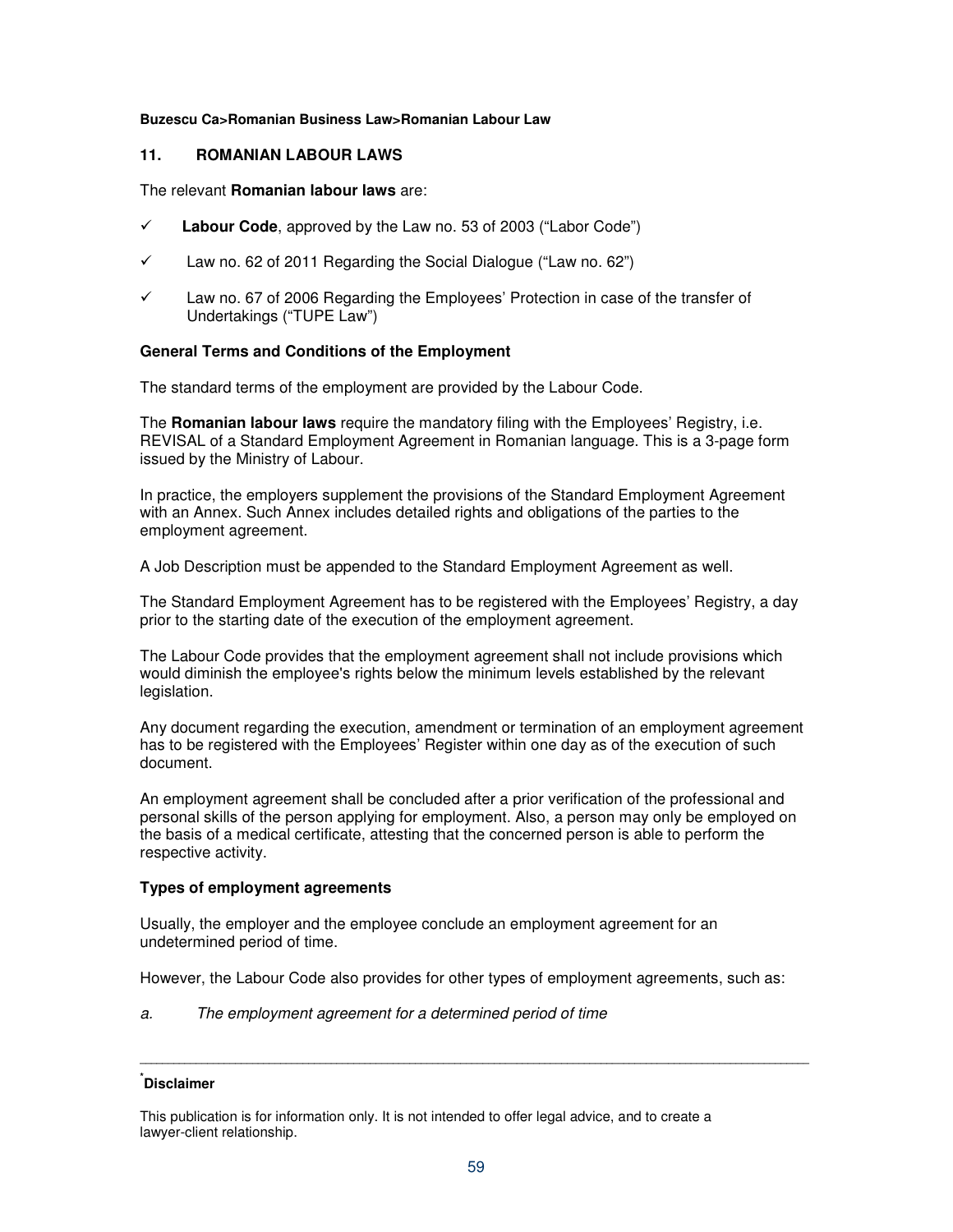This type of agreement is an exception and is concluded in the specific situations expressly provided by the Labour Code. An employment agreement for a limited duration may not be concluded for a period exceeding 36 months

b. The part - time employment agreement

The part - time employment agreement must provide for:

- (i) the working hours schedule, which must be shorter than the regular working schedule of 8 hours/day and 40 hours/week;
- (ii) the conditions under which the working schedule can be amended;
- (iii) the prohibition to work overtime.
- c. The temporary employment agreement

This type of employment agreement is concluded between the temporary employment agent and the employee, for one or more employment missions which will be performed by such employee for a beneficiary. Usually, the companies providing Human Resources services are also authorized as temporary employment agents.

The temporary employment agreement states the conditions under which the employment mission is to be carried out, the duration of the mission, the identity and offices of the beneficiary, as well as the remuneration methods for the temporary employee.

## **Trial period**

The parties may also agree with regard to a trial period of maximum 90 calendar days for regular employees, and 120 calendar days for management employees.

However, such a trial period is not mandatory, but in case the parties agree upon it, only 1 (one) trial period can be established.

Throughout the trial period or at the end of it, the employment agreement may be terminated, based on a written notice at the initiative of either party.

### **Working hours and working time schedule**

The regular working schedule is of 8 hours/day and 40 hours/week. Usually, the working hours are distributed uniformly, 8 hours/day, 5 days a week with 2 rest days.

The maximum legal duration of the working time cannot exceed 48 hours per week, including overtime.

By way of exception, the duration of the working time including overtime can be extended over 48 hours per week, provided that the average of the number of working hours, calculated for a reference period of 4 calendar months, shall not exceed 48 hours per week. The former regulations provided for a reference period of 3 calendar months.

Also, with regard to certain activities or professions established by the applicable collective employment agreement, reference periods exceeding 4 months can be negotiated by the said

**\_\_\_\_\_\_\_\_\_\_\_\_\_\_\_\_\_\_\_\_\_\_\_\_\_\_\_\_\_\_\_\_\_\_\_\_\_\_\_\_\_\_\_\_\_\_\_\_\_\_\_\_\_\_\_\_\_\_\_\_\_\_\_\_\_\_\_\_\_\_\_\_\_\_\_\_\_\_\_\_\_\_\_\_\_\_\_\_\_\_\_\_\_\_\_\_\_\_\_\_\_\_\_\_\_\_\_\_\_\_\_\_\_\_\_\_\_\_\_** 

## **\* Disclaimer**

This publication is for information only. It is not intended to offer legal advice, and to create a lawyer-client relationship.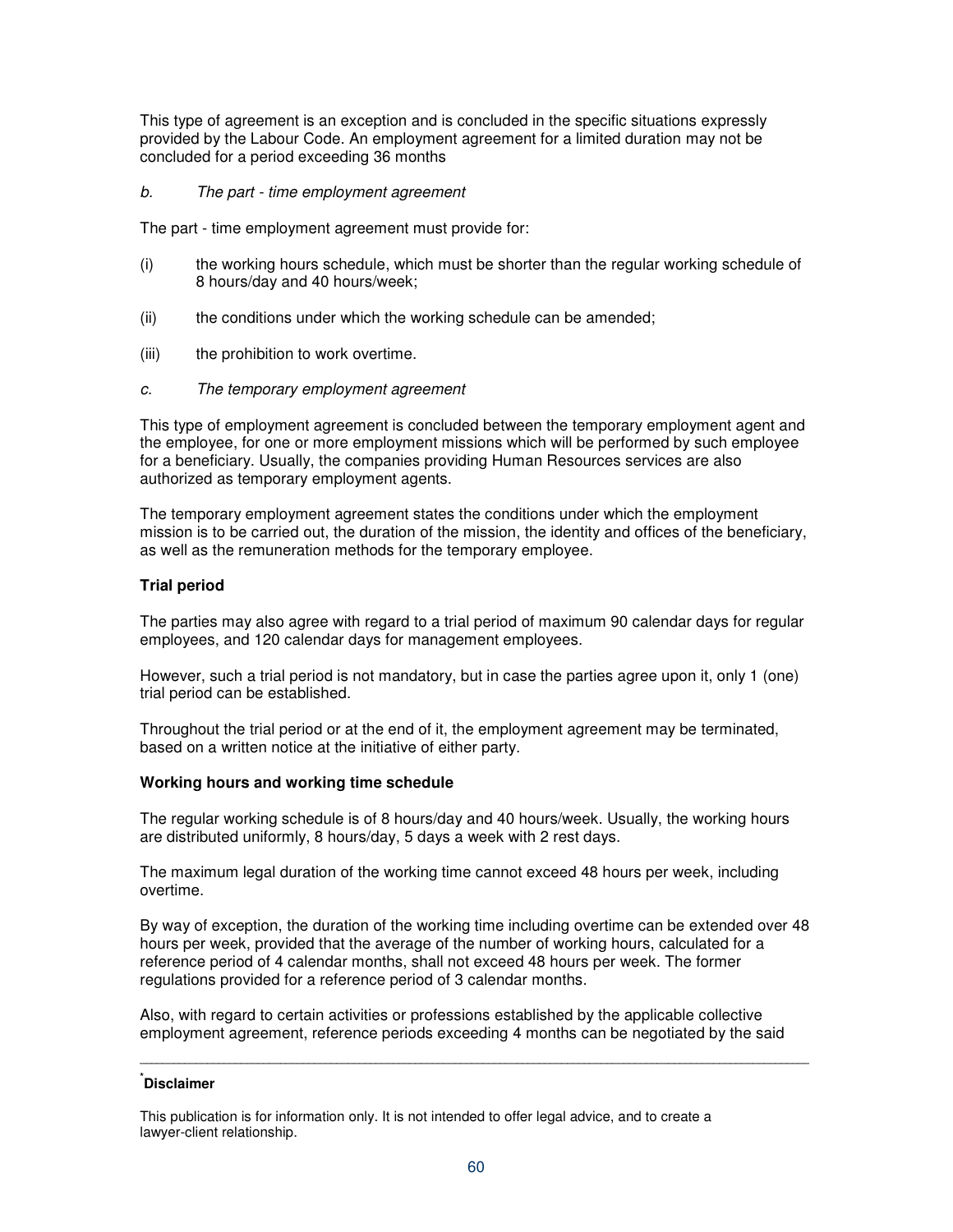collective employment agreement, but these periods cannot exceed 6 months. The former regulations provided for the possibility to establish reference periods exceeding 3 calendar months, but which could not exceed 12 months.

Subject to the compliance with the regulations regarding the labour health and safety protection of the employees, in cases of objective, technical or operational reasons, the collective employment agreements can provide for exceptions from the duration of the reference periods established above, but such exceptional reference periods cannot exceed 12 months.

## **Salary and any extra earnings**

The salary is freely negotiated between the employer and the employee, and includes the basic salary, indemnifications, bonuses, as well as other additional payments.

The salary level is based on individual or collective negotiations and the employer may not negotiate and establish the minimum salary level below the minimum national gross salary.

The minimum gross salary is provided by Government Decision and it is of mandatory application at national level.

According to the provisions of the Labour Code, the employees shall receive indemnities for overtime, night work, bonuses for non-compete and mobility clause and allowances for domestic or foreign business trips.

Besides bonuses, indemnities and allowances established by the relevant legal norms, the employers may grant additional payments for exceptional results on specific projects.

## **Termination of the Employment Agreements**

The termination of the employment agreements may occur for reasons pertaining to the employee's fault or for reasons independent of such fault.

### a. Termination due to employee's fault

The employer may decide the employee's dismissal for reasons imputable to the employee in the following cases:

(i) If the employee committed a severe violation or repeated violations of the Labour discipline, or of the rules established by the employment agreement, the CEA or the internal regulations, such as the Code of Internal Conduct.

According to the Labour Code, the employer must issue the Code of Internal Conduct. The Labour Code further provides that such Code should include rules applicable to all employees regarding work safety, non-discrimination, proper behavior at the work place, procedures re employees' requests and complaints, work discipline, violations and sanctions, disciplinary procedure, and rules related to the rights and obligations of the employer and employees, or other specific legal or contractual matters.

In case of disciplinary dismissal, the employee may be dismissed only after a prior disciplinary inquiry carried out in accordance with the provisions of the Labour Code.

## **\* Disclaimer**

This publication is for information only. It is not intended to offer legal advice, and to create a lawyer-client relationship.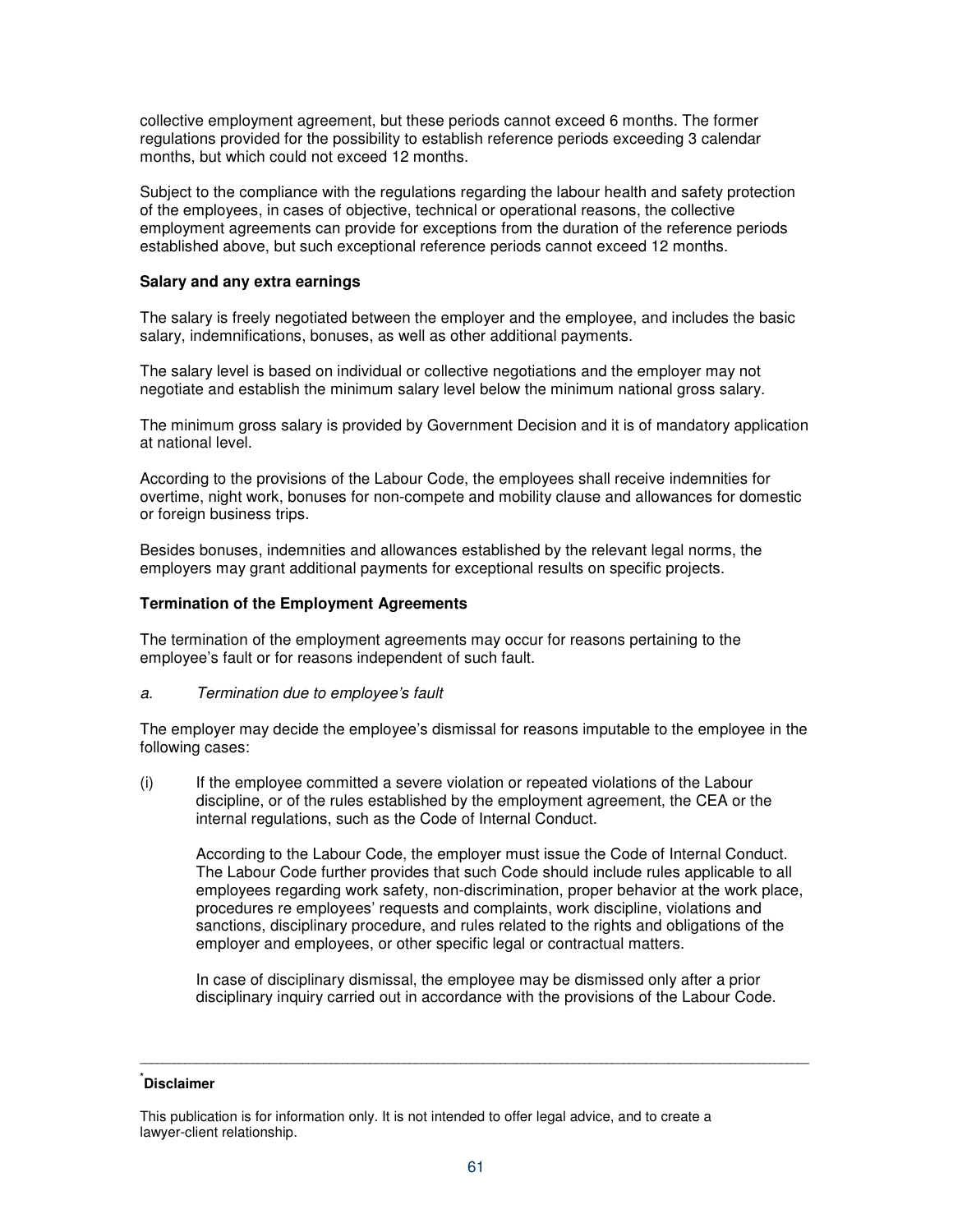Failure to conduct the disciplinary inquiry in compliance with the provisions of the Labour Code will result in the annulment by the court of the decision of termination of the employment agreement.

- (ii) If the employee is in police custody for more than 30 days.
- (iii) If the employee has a physical or psychological disability confirmed by a certificate issued by the relevant authorities.
- (iv) If the employee is professionally unfit for the job.
- (v) If the employee fulfills the legal requirements, and the employee did not apply for retirement.
- b. Termination due to reasons independent of the employees' fault

Usually, this type of termination is caused by the elimination of the employee's position due to reason(s) which does/do not pertain to employee's fault.

Such reasons may be:

- economical difficulties;
- technological changes; or
- reorganization of the employer's activities.

This procedure requires the preparation by the management of an adequate documentation in support of the decision for the termination of the employment agreement.

### Prior Notices

The dismissed employees will receive, as a rule, a prior dismissal notice of minimum 20 business days.

In case of disciplinary termination or in case the employees are on trial, the employers do not have to issue a 20-day prior notice regarding the termination.

The employees in management positions usually negotiate a longer prior notice term in the employment agreement.

### Severance Payment

The employees dismissed due to the reasons not pertaining to the employees' fault are entitled to the payment of a severance payment, as per the provisions of the collective employment agreement applicable at the company level, if the case may be.

The employees in management positions usually negotiate severance packages when concluding individual employment agreements.

**\_\_\_\_\_\_\_\_\_\_\_\_\_\_\_\_\_\_\_\_\_\_\_\_\_\_\_\_\_\_\_\_\_\_\_\_\_\_\_\_\_\_\_\_\_\_\_\_\_\_\_\_\_\_\_\_\_\_\_\_\_\_\_\_\_\_\_\_\_\_\_\_\_\_\_\_\_\_\_\_\_\_\_\_\_\_\_\_\_\_\_\_\_\_\_\_\_\_\_\_\_\_\_\_\_\_\_\_\_\_\_\_\_\_\_\_\_\_\_** 

This publication is for information only. It is not intended to offer legal advice, and to create a lawyer-client relationship.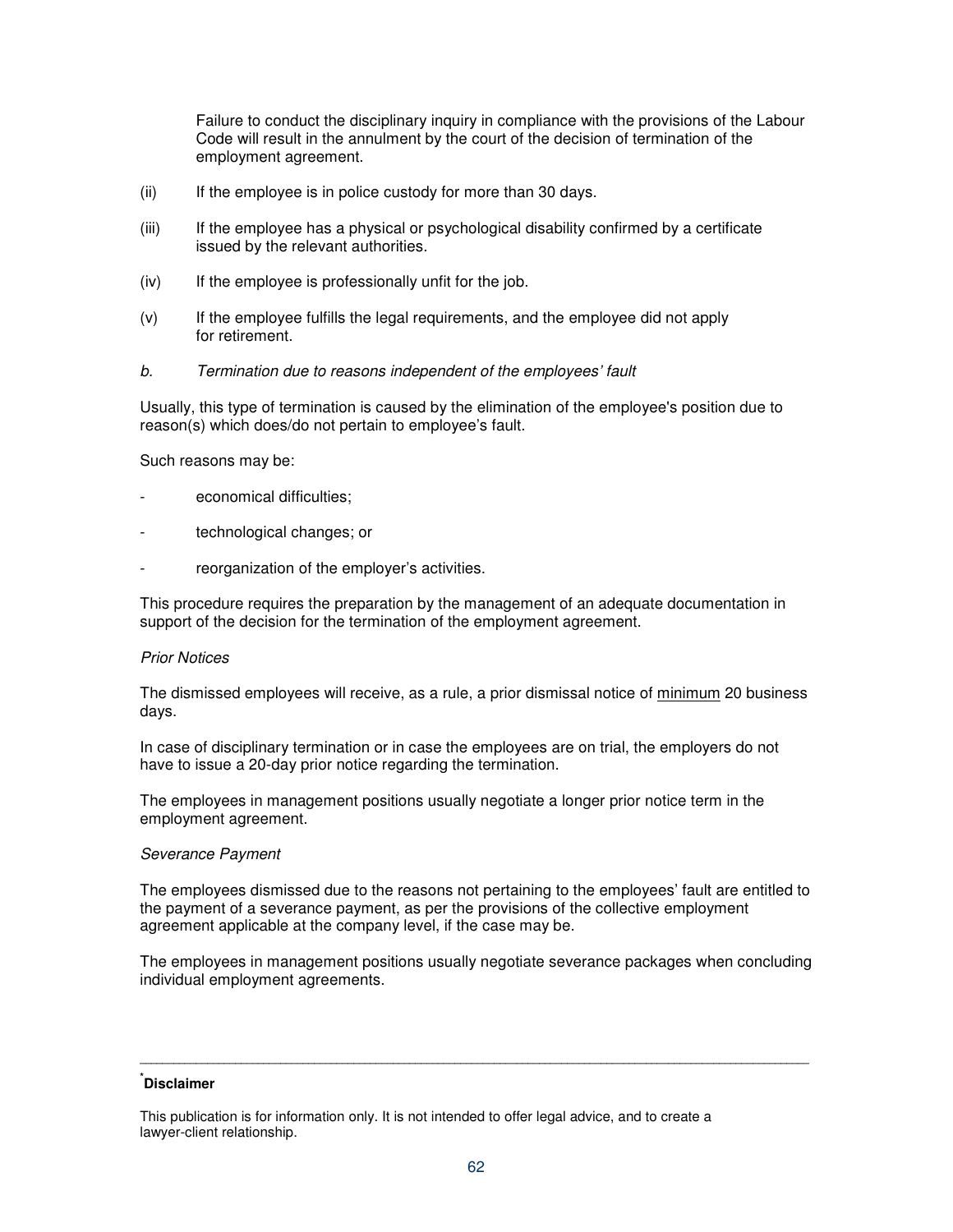## Employees on leave during the dismissal process

The Labour Code provides for certain cases when the employees may not be dismissed:

- during the employee's temporary working incapacity (sick leave);
- during pregnancy and maternity leave;
- during the leave for child care up to the age of 2 or for disabled child up to the age of 3;
- during the leave for taking care of a sick child up to the age of 7 or for disabled child having common illnesses until the age of 18;
- during military service;
- during the exercise of an eligible function within a union body, unless the dismissal is decided for a serious misconduct or for repeated misconducts, committed by that employee;
- during annual paid leave.

The employers cannot issue Termination Decisions during these leave periods, and if such decisions are still issued, they are null and void.

### **Collective Employment Agreements**

If the employer has at least 21 employees, a Collective Employment Agreement for all the employees needs to be negotiated and concluded, in accordance with the provisions of the Law no. 62.

The standard terms of employment are those provided by the Collective Employment Agreement entered into by the employer on one side and the employees on the other side, who may be represented during the negotiation by the Trade Union or the Employees Representatives. It must be also noted that, pursuant to the provisions of Law no. 62, a Collective Employment Agreement applies to all the employees of a company, irrespective of the fact that they are union members or not.

## **Labour Disputes**

The Labour disputes are settled by a special section of the competent Tribunal. The labor disputes are exempted from court and stamp fees.

Labour litigation in the courts of first instance may take 6 (six) months or more depending on the complexity of the case, witness appearances, and discovery proceedings.

Law no. 62 provides that an appeal against the decision issued by the court of first instance may be filed within a 10-day term from the date of the receipt of the court decision by the appellant.

The service of process is done by the court, which mails the summons for the initial hearing to the parties.

**\_\_\_\_\_\_\_\_\_\_\_\_\_\_\_\_\_\_\_\_\_\_\_\_\_\_\_\_\_\_\_\_\_\_\_\_\_\_\_\_\_\_\_\_\_\_\_\_\_\_\_\_\_\_\_\_\_\_\_\_\_\_\_\_\_\_\_\_\_\_\_\_\_\_\_\_\_\_\_\_\_\_\_\_\_\_\_\_\_\_\_\_\_\_\_\_\_\_\_\_\_\_\_\_\_\_\_\_\_\_\_\_\_\_\_\_\_\_\_** 

This publication is for information only. It is not intended to offer legal advice, and to create a lawyer-client relationship.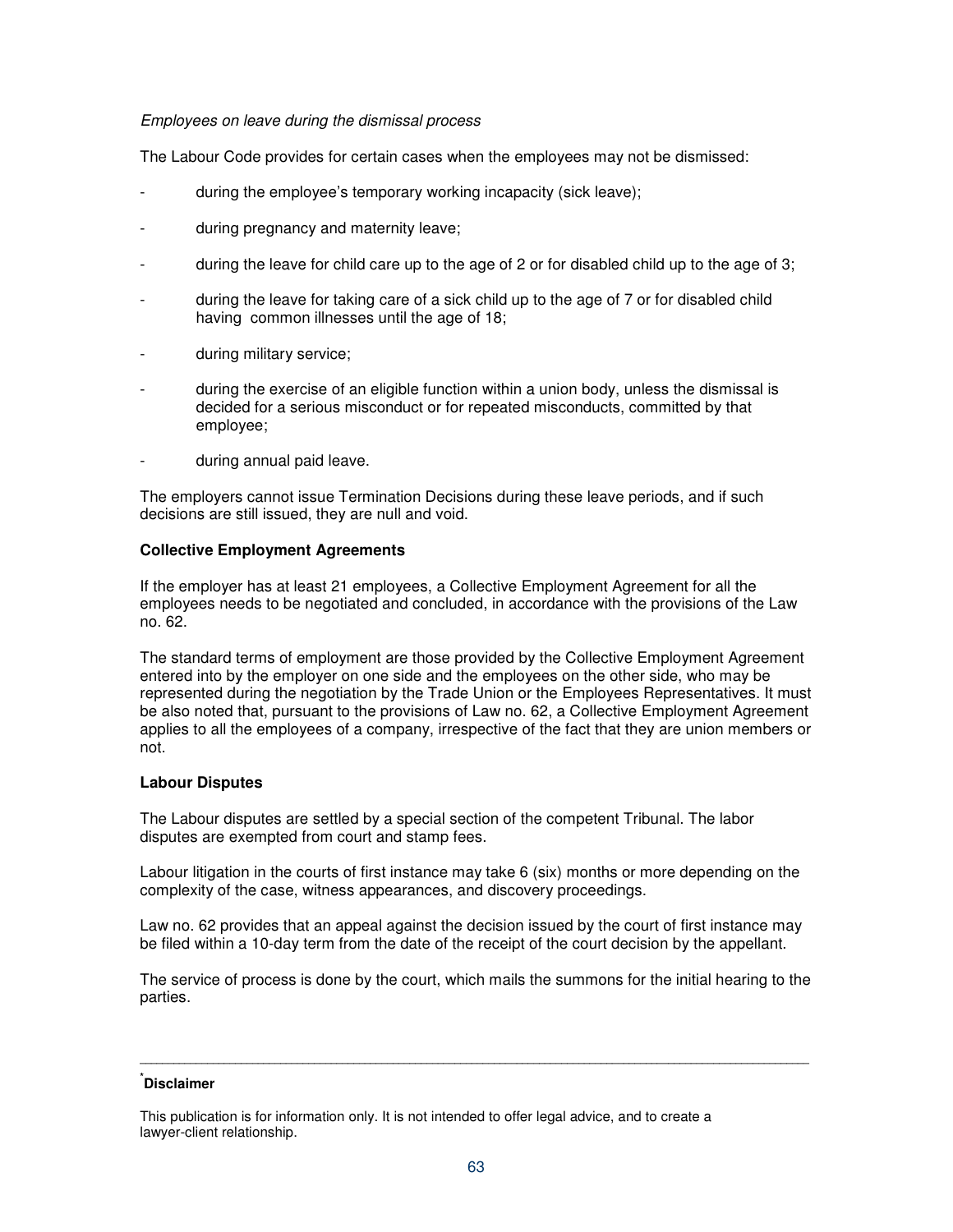A termination procedure which did not comply with the legal provisions is annullable. In such case, the court will decide the annulment of the termination, and will compel the employer to rehire the employee, and to pay damages equal to the total compensation to which the employee would have been entitled for the period that he/she was out of work.

### **TUPE Law**

The employees' protection in case of the transfer of undertakings is regulated by the Labour Code and by TUPE Law.

The provisions of the mentioned regulations need to be complied with when an Employer transfers its business or part of it to another Employer.

Pursuant to the provisions of TUPE Law, both the Transferor and the Transferee have to inform in writing the Employees' Representatives or the relevant Trade Union 30-days before the effective date of the transfer with regard to the following:

- i. the fact that a relevant transfer is to take place, the proposed date of the transfer, and the reasons for such transfer;
- ii. the legal, economic and social consequences of the transfer;
- iii. if any measures in relation to the transferred employees are to be taken;
- iv. the conditions of employment.

The rights and obligations of the Transferor, arising from an employment agreement existing at the date of the transfer, shall be entirely transferred to the Transferee.

Pursuant to the relevant legal provisions, the transferred employees cannot be granted rights that are inferior to those they had under current the employment agreement.

According to the TUPE Law, the transferred employees may not be dismissed for reasons due to or in relation to the transfer of undertaking.

Failure by the Transferor and Transferee to comply with the obligations provided in this Law is considered a violation and is punishable by fines.

## **\* Disclaimer**

This publication is for information only. It is not intended to offer legal advice, and to create a lawyer-client relationship.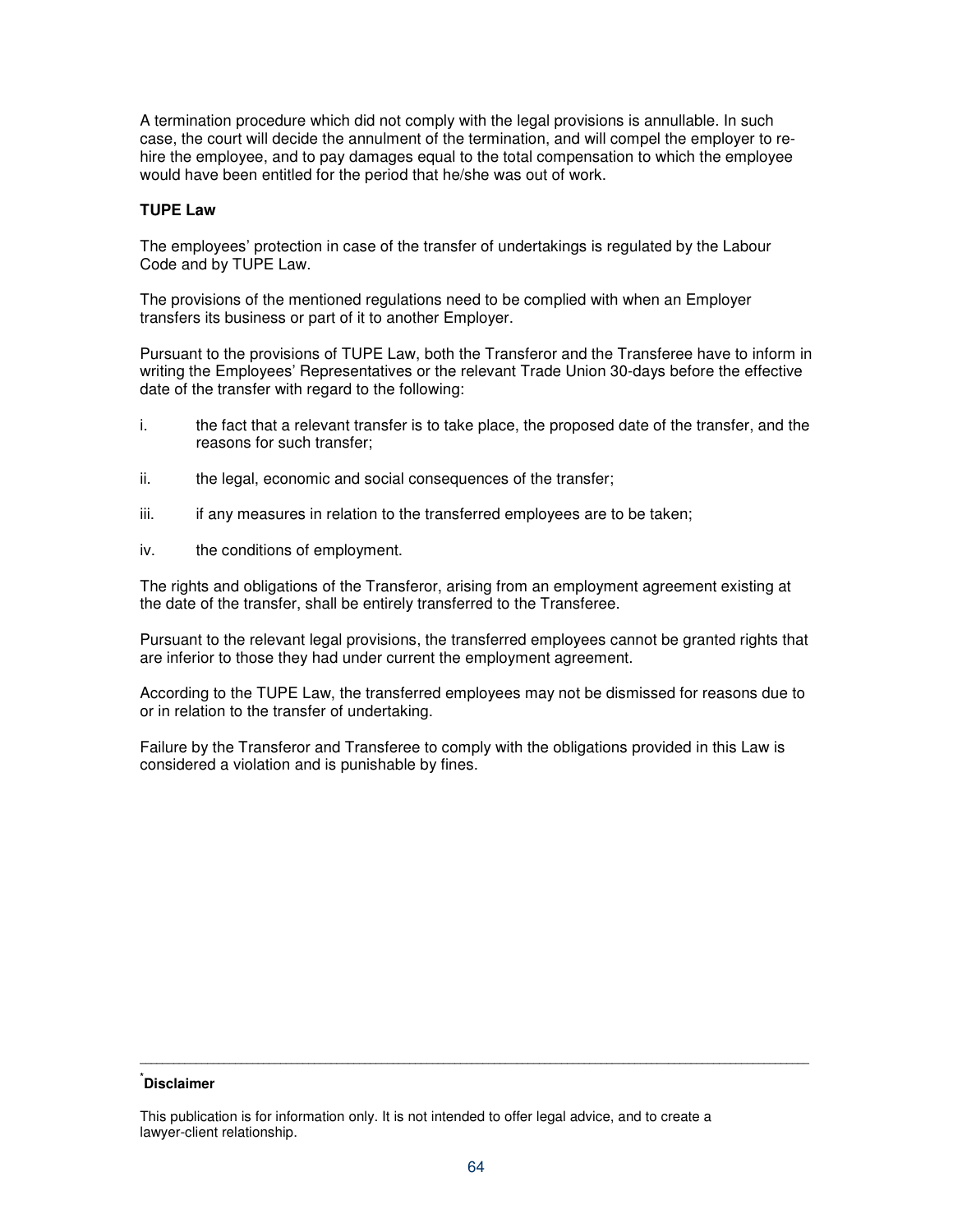#### **Buzescu Ca>Romanian Business Law>Romanian Data Protection Laws**

## **12. DATA PROTECTION**

#### The relevant **Romanian data protection laws** are:

- Law no. 677 of 2001 on the Protection of Individuals with Regard to the Processing of Personal Data and the Free Movement of Such Data, as further amended ("Law no. 677")
- $\checkmark$  Law no. 506 of 2004 on the Processing of Personal Data and the Protection of Privacy in the Electronic Communications Sector

### **Applicability of the Law no. 677**

The provisions of the Law no. 677 apply when the data controller (i) is domiciled in Romania, or (ii) uses equipment or means to process personal data located in Romania, (unless the equipment or means are used only for purposes of transit data through Romania). If the data controller uses means and equipment in Romania, but is not domiciled in Romania, the data controller must designate a representative in Romania.

### **Data Controllers**

The processing of personal data is defined by Law no. 677 as any operation or set of operations that involving personal data, performed by automatic or non-automatic means, such as collection, recording, storage, adaptation or alteration, retrieval, consultation, use, disclosure to a third party by transmission, dissemination or by any other means.

The personal data controller is a natural, or legal person, which decides on the purpose and means of the personal data processing, and operates a recording system of personal data collection and processing which provides specific criteria for accessing the respective data.

### **Notification of the Data Processing**

According to Law no. 677, the data controllers must notify the personal data processing to the National Authority for the Supervision of Personal Data Processing (the "DPA").

The Notification is sent to the DPA before starting any processing or transfer of personal data. All the documents to be filed with the DPA must be in Romanian. No filing fees must be paid when filing a Notification.

If the data controller processes personal data for two or more unrelated purposes, then it has the obligation of filling in separate Notifications for each of these purposes. The data controller must notify the DPA prior to starting any processing of the personal data.

The failure to notify, in the cases in which the Notification is mandatory, as well as the incomplete Notification or the Notification which contains false information, are violations punishable by fines, provided that they are not committed in such circumstances that will make them subject to criminal law.

Consequently, the data controller must first obtain the DPA's confirmation that the Notification is valid and was assigned a registration number in the Register of Recording of the Personal Data

**\_\_\_\_\_\_\_\_\_\_\_\_\_\_\_\_\_\_\_\_\_\_\_\_\_\_\_\_\_\_\_\_\_\_\_\_\_\_\_\_\_\_\_\_\_\_\_\_\_\_\_\_\_\_\_\_\_\_\_\_\_\_\_\_\_\_\_\_\_\_\_\_\_\_\_\_\_\_\_\_\_\_\_\_\_\_\_\_\_\_\_\_\_\_\_\_\_\_\_\_\_\_\_\_\_\_\_\_\_\_\_\_\_\_\_\_\_\_\_** 

This publication is for information only. It is not intended to offer legal advice, and to create a lawyer-client relationship.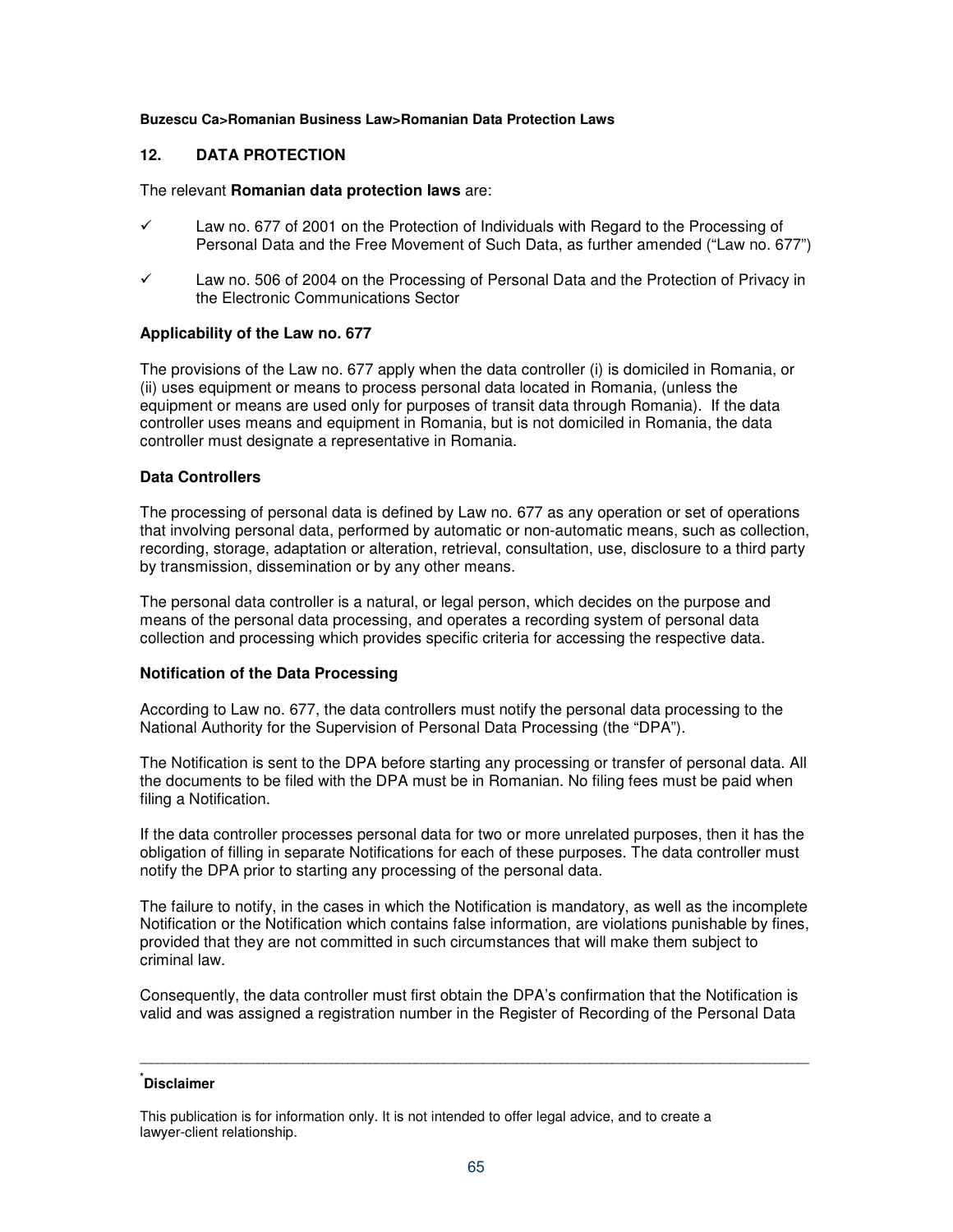Processing. After receipt of the above mentioned confirmation, the data controller may start processing and/or transferring the data.

## **Sensitive Data**

Sensitive data are the data related to racial or ethnical origin, political, religious, philosophical opinion, criminal offences, minor offences or other convictions, trade union membership, as well as data regarding health or sex life. In addition to these data, under the Law no. 677, personal identification numbers, or other personal data with a general identification function i.e., national ID/passport details are considered sensitive data. The collection and processing of sensitive data require the prior and express consent of the owner of the data.

## **Transfer of the personal data abroad**

In accordance with the Law no. 677, the transfer of personal data to another country is subject to the filing of a prior Notification with the DPA. The transfer of data does not have to be authorized by the DPA if the data are transferred to an EU/EEA country, or to a non-EU/EEA country for which the European Commission has issued an adequacy decision or other mechanisms are in place to ensure an adequate level of protection. The US-EU Safe Harbor framework is recognized as providing an adequate level of protection.

## **Registry of Recording of the Personal Data Processing**

The Registry of Recording of the Personal Data Processing has the role of assuring the transparence regarding the data controllers' activities and may be consulted by any interested person, such being available online on the DPA's website.

## **\* Disclaimer**

This publication is for information only. It is not intended to offer legal advice, and to create a lawyer-client relationship.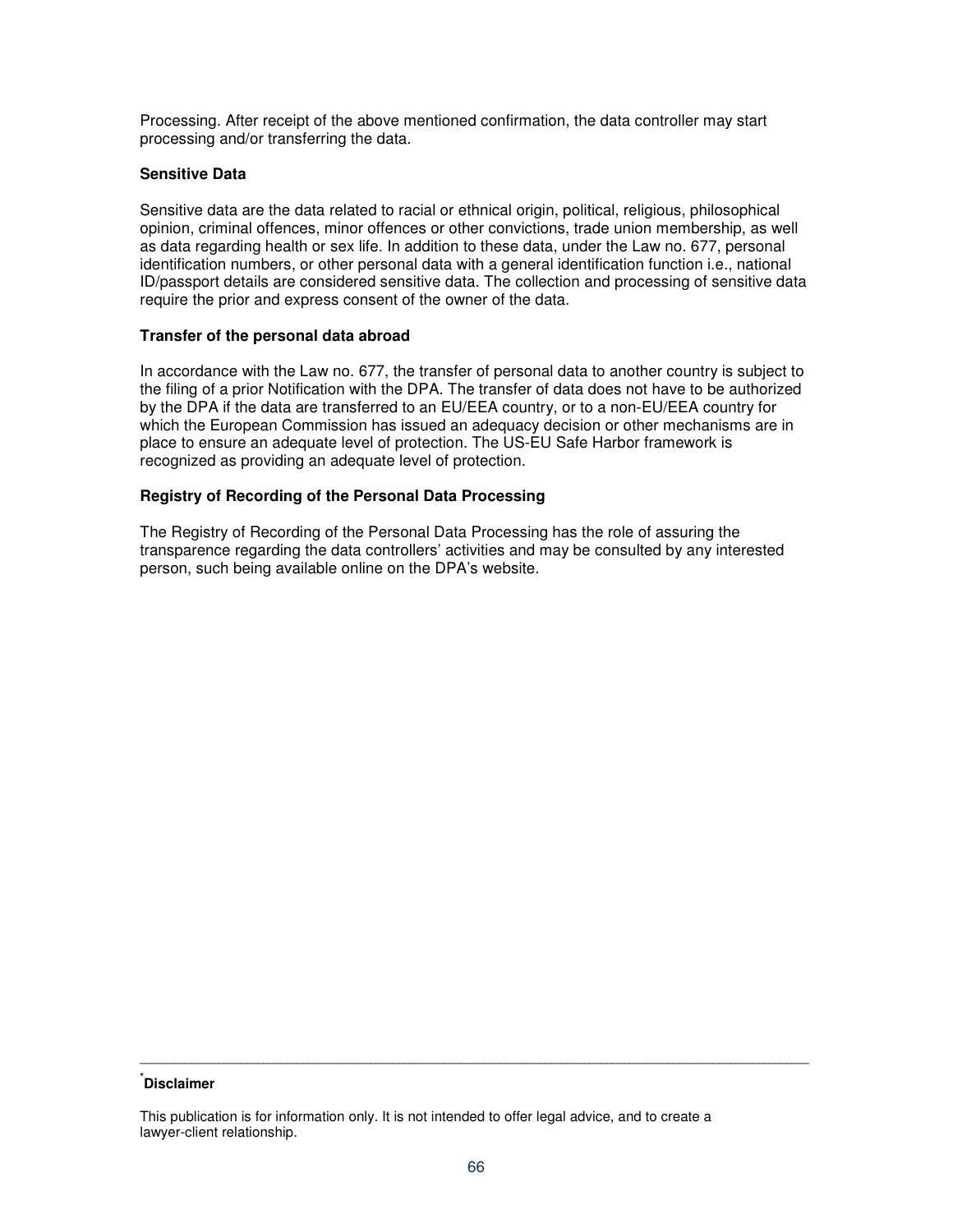### **Buzescu Ca>Romanian Business Law>Romanian Patent Laws**

## **13. SUPPLEMENTARY PROTECTION CERTIFICATE (DRUG PATENT) ("SPC")**

The relevant **Romanian patent law and regulation**, and European Council regulations are:

- $\checkmark$  Law no. 64 of 1991 regarding Patents
- $\checkmark$  The Instruction no. 146 of December 28, 2006 issued by the State Office for Inventions and Trademarks ("OSIM") Concerning the Supplementary Protection Certificate for Drugs and the Supplementary Protection Certificate for Plant Protection Products ("Instruction 146"), as amended
- $\checkmark$  Council Regulation (EEC) no. 469/2009 of May 6, 2009 Concerning the Creation of a Supplementary Protection Certificate for Medicinal Products ("Regulation 469/2009"), repealing Council Regulation (EEC) 1768/92.
- $\checkmark$  Regulation (EC) no. 1610/96 of the European Parliament and of the Council of July 23, 1996 Concerning the Creation of a Supplementary Protection Certificate for Plant Protection Products

#### **Requirements for the granting of an SPC in Romania**

#### Requirements under the Regulation no. 469/2009

According to the provisions of the consolidated version of the Regulation 469/2009, an SPC may be granted in case of a patented drug in Romania, if two cumulative conditions are met:

- (i) the respective drug is protected by a valid patent;
- (ii) the first marketing authorization for the respective drug was granted after January 1, 2000.

The Regulation no. 469/2009 further provides that the possibility for applying for a certificate shall be open for a period of six months starting no later than the date of accession of Romania to European Union in case that the six-month term for filing the SPC application, calculated from the date when the authorization to put the product on market was granted, expired.

According to the provisions of Regulation no. 469/2009, apart from the specific requirements mentioned above, the SPC will be granted if, at the date of filing the application:

- a. a valid authorization to place the drug on the market as a medicinal product granted in accordance with the Directive 2001/83/CE or the Directive 2001/82/CEis in effect;
- b. a SPC was not previously issued for the respective drug;
- c. the marketing authorization referred to at item (a) above is the first authorization to place the drug on the market as a medicinal product.

### Requirements under the Instruction 146

According to the Instruction 146, the SPC application has to fulfill the following requirements:

**\_\_\_\_\_\_\_\_\_\_\_\_\_\_\_\_\_\_\_\_\_\_\_\_\_\_\_\_\_\_\_\_\_\_\_\_\_\_\_\_\_\_\_\_\_\_\_\_\_\_\_\_\_\_\_\_\_\_\_\_\_\_\_\_\_\_\_\_\_\_\_\_\_\_\_\_\_\_\_\_\_\_\_\_\_\_\_\_\_\_\_\_\_\_\_\_\_\_\_\_\_\_\_\_\_\_\_\_\_\_\_\_\_\_\_\_\_\_\_** 

## **\* Disclaimer**

This publication is for information only. It is not intended to offer legal advice, and to create a lawyer-client relationship.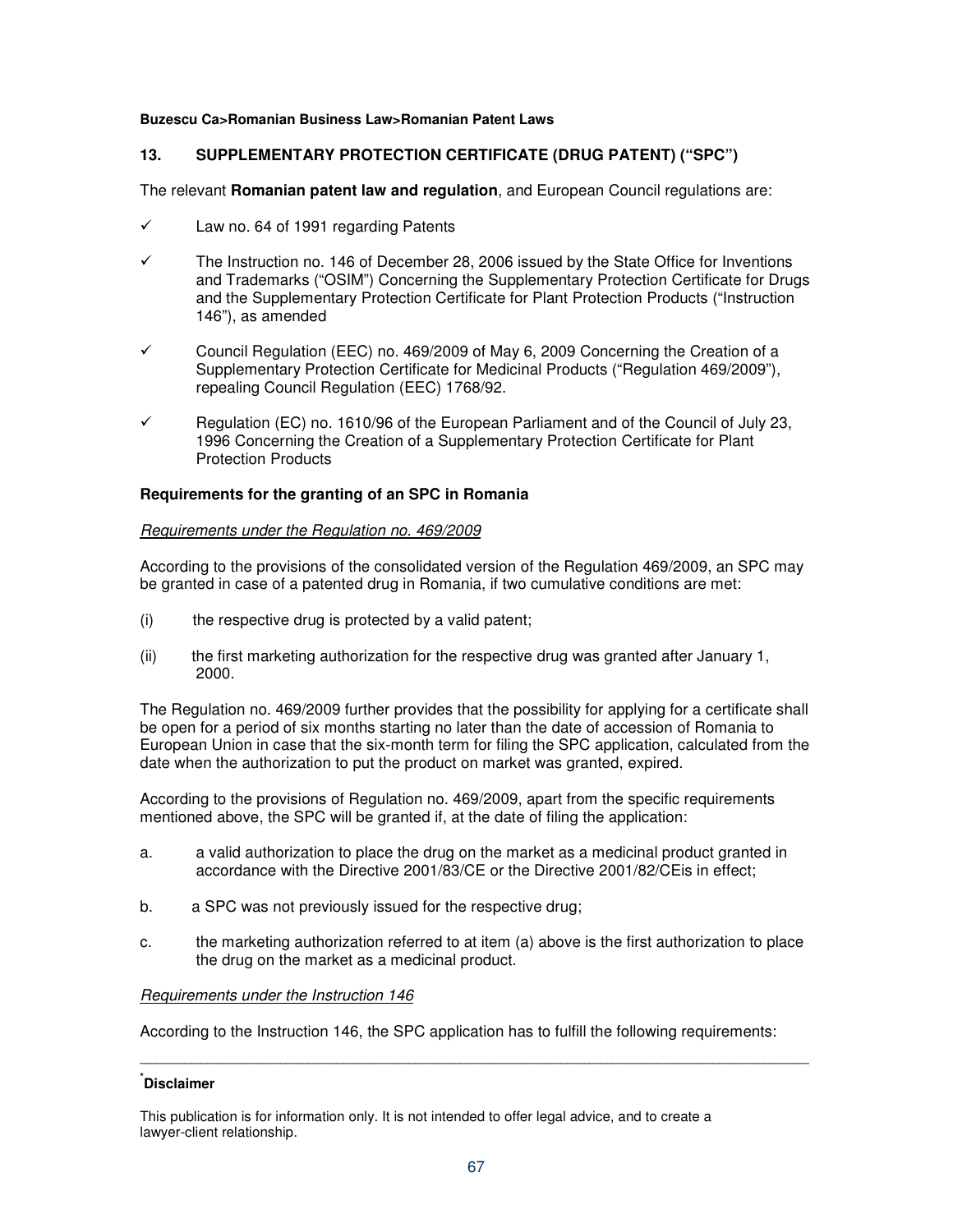- (i) the application was submitted within the time limits stipulated in Regulation no. 469/2009;
- (ii) the Romanian Patent Office, i.e. OSIM must determine if the application was submitted within the 6-month period from Romania's accession to the EU, for drugs and plant protection products, respectively, with regard to which the first authorization to place the product on the market as a drug or a plant protection product in Romania was obtained after January 1, 2000;
- (iii) the application is accompanied by a copy of the valid authorization to place the drug on the market in Romania;
- (iv) the application contains, where necessary, information relating to the first authorization to place the drug on the market, in EEA, and a copy of the authorization published in an appropriate official publication;
- (v) the basic drug patent is in force on the date of filing the application;
- $(vi)$  the applicant for the issuance of an SPC is the same entity as the initial patent holder in case of a change of patent holder the relevant transfer documentation must be submitted as well.

The Instruction 146 issued by OSIM provides that an SPC application must be filed, inter alia, together with a copy of the Marketing Authorization for the respective drug in effect at the date of filing the application.

According to the above-mentioned Instruction, the Marketing Authorization for Romania is:

- a. an authorization valid in Romania for drugs for human use issued by the National Drug Agency, according to Law no. 95 of 2006 regarding the Health Reform;
- b. an authorization valid in Romania for a drugs for veterinary use issued by the Sanitary-Veterinary and Food Safety National Authority;
- c. an authorization for a drug for human or veterinary use, valid in Romania, issued by the European Medicines Agency ("EMEA");
- d. a homologation certificate of the plants protection products issued by the Inter-Ministry Commission for the Homologation of the Plants Protection Products.

## **Effects of the granting of an SPC**

According to the provisions of Regulation no. 469/2009, the SPC has the same effects as the base patent, subject to the provisions of the said Regulation, i.e. only for the drug covered by the Marketing Authorization filed for the granting of the SPC. The SPC, if granted, produces its effects from the date of the expiry of the base patent up to the date of expiry of the SPC.

According to the Patent Law no. 64 of 1991 as amended ("Patent Law"), the patent confers to its owner an exclusive right of exploitation throughout its entire duration. Also, the manufacturing, using, offering for sale, or selling of a product protected by a patent without the consent of the patent owner is prohibited.

**\_\_\_\_\_\_\_\_\_\_\_\_\_\_\_\_\_\_\_\_\_\_\_\_\_\_\_\_\_\_\_\_\_\_\_\_\_\_\_\_\_\_\_\_\_\_\_\_\_\_\_\_\_\_\_\_\_\_\_\_\_\_\_\_\_\_\_\_\_\_\_\_\_\_\_\_\_\_\_\_\_\_\_\_\_\_\_\_\_\_\_\_\_\_\_\_\_\_\_\_\_\_\_\_\_\_\_\_\_\_\_\_\_\_\_\_\_\_\_** 

This publication is for information only. It is not intended to offer legal advice, and to create a lawyer-client relationship.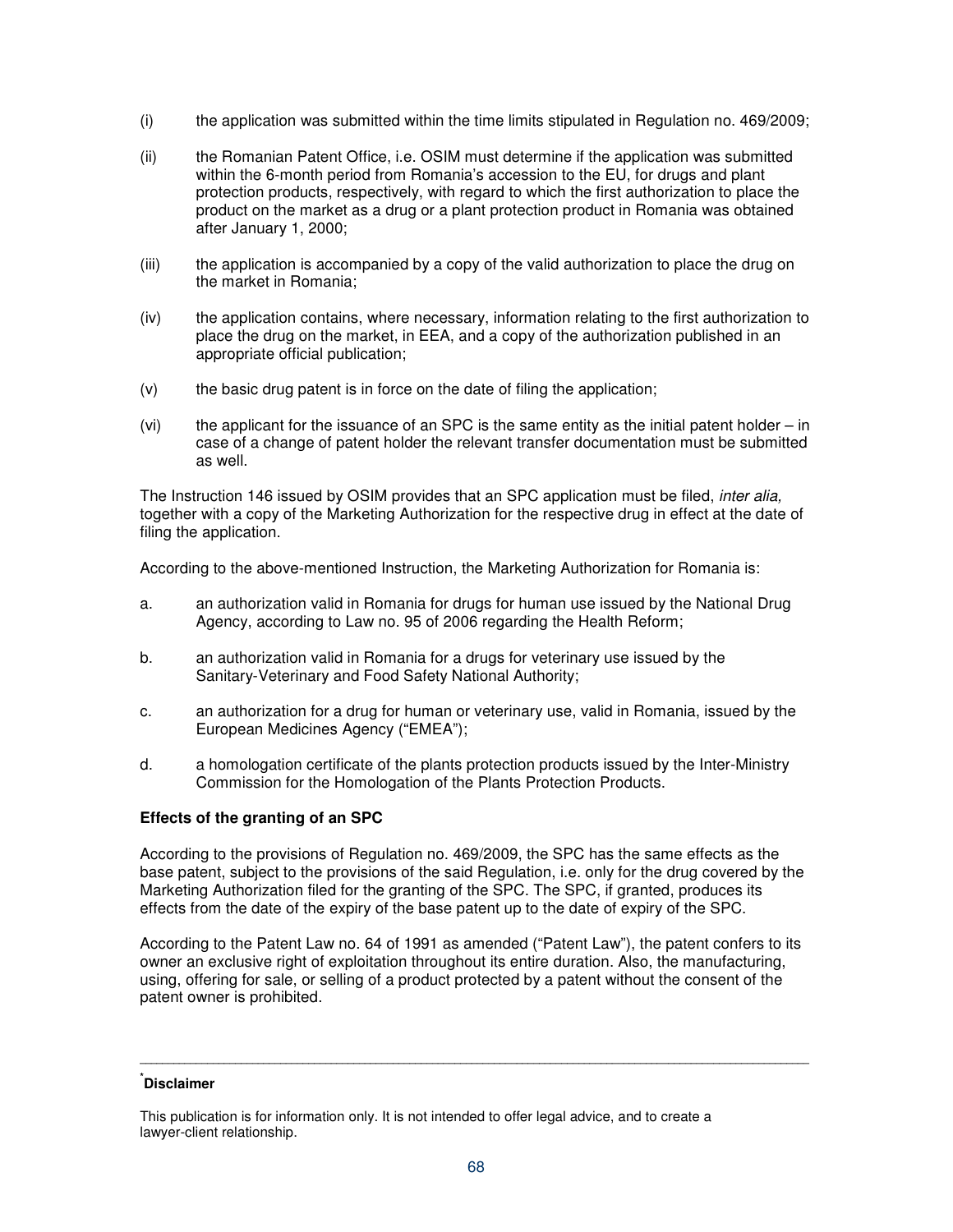According to the Patent Law, the infringement of the patent rights is considered counterfeiting, which is a criminal offence, punishable with imprisonment for a period ranging from 3 months up to 2 years, or by a fine ranging from Lei 10,000 up to Lei 30,000, i.e. around EUR 2,800 up to EUR 8,220.

## **Exceptions**

By way of exception, the actions mentioned above, which were carried out before the publication of the patent application, or before receiving a cease and desist notice from the applicant for a patent with a certified copy of the drug patent application appended, or an SPC with a certified copy of the SPC application appended, are not considered to be infringements.

According to the Patent Law, *inter alia*, the following are not considered an infringement of the rights conferred by the patent mentioned:

- (i) if the activities prohibited by the Patent Law are carried out in private and not for a commercial purpose; the production or, as the case may be, the use of the invention are carried out exclusively for private use and not for commercial purpose.
- (ii) the use for experimental/testing purposes, exclusively with non commercial purpose, of the object of the patent.

Also, the Regulation for the Application of the Patent Law provides that conducting tests and required studies for the purpose of obtaining the authorization to put on the market a drug, as well as the practical requirements which results from such test and studies are not considered being an infringement of the rights provided for by the Patent Law.

### Test batches

The Romanian legislation regarding drugs does not provide any regulations regarding pilot batches. However, according to the representatives of the National Drug Agency, the Guidelines issued by EMEA also apply in Romania starting with January 1, 2007, i.e. the date of accession of Romania to EU.

Test batches may be regarded as being part of the practical requirements for the obtaining the marketing authorization. Therefore, the production of the validation/test/pilot batches may not be considered as an infringement of the rights conferred by the patent/SPC.

Thus, according to the Note for Guidance on Process Validation issued by the EMEA, the size of the pilot batch should be of to at least 10% of the production scale batch, i.e. provided that the multiplication factor for the higher sized of the pilot batch does not exceed 10.

Also, for oral solid dosage forms this size should generally be of 10% of the production scale, or 100,000 units, whichever is higher.

### **Publication of the Decisions regarding the SPC**

The SPC application, together with a brief mention on the decision of OSIM with regard to the granting or dismissal of the SPC application is published in the Romanian Official Bulletin of Intellectual Property ("BOPI") – SPC Section.

## **\* Disclaimer**

This publication is for information only. It is not intended to offer legal advice, and to create a lawyer-client relationship.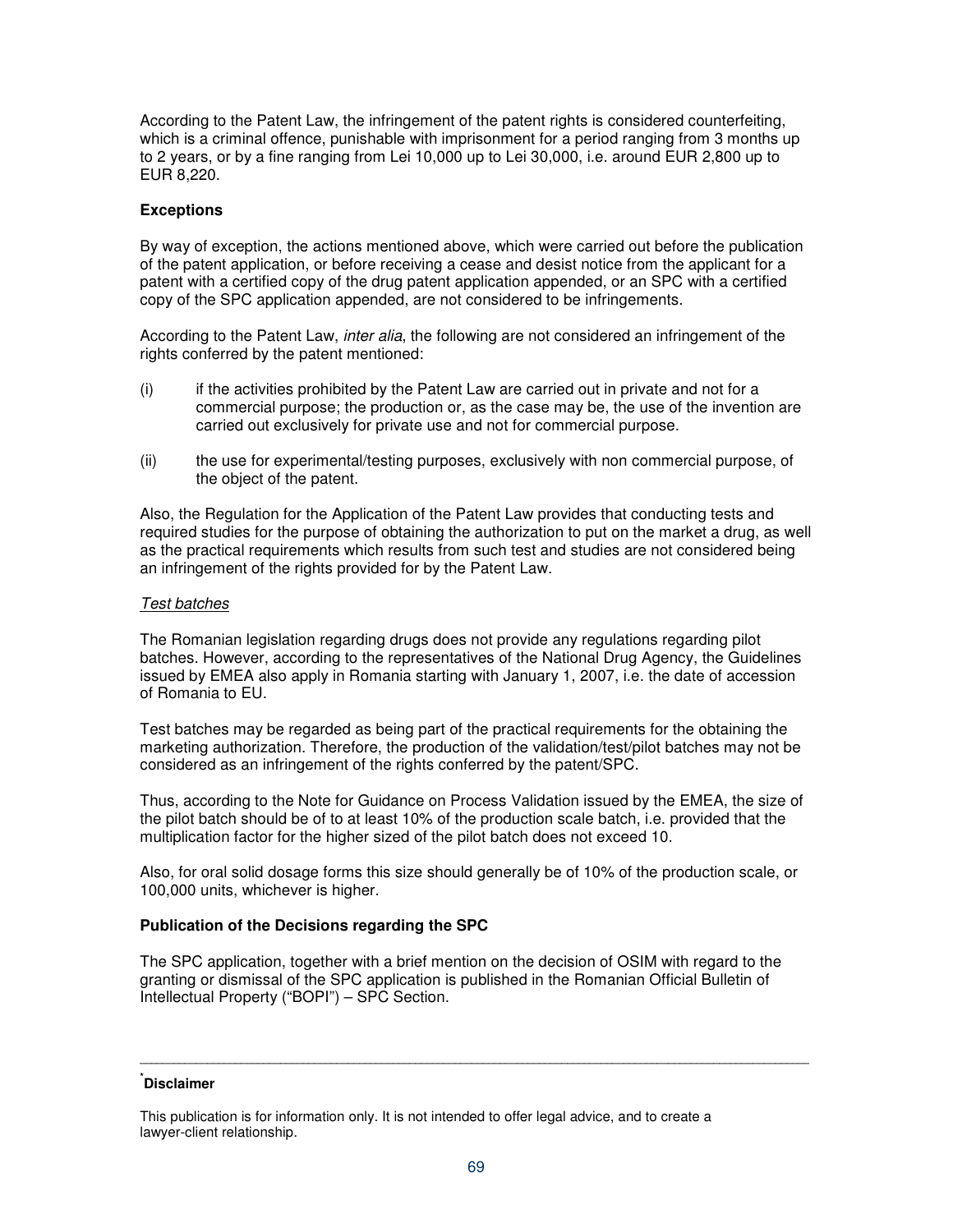Also, OSIM makes available at its offices the copy of the Marketing Authorization on which the SPC is based, for consultation by the public.

## **Protection of the rights conferred by an SPC**

The owner of an SPC may take the following actions in order to enforce the intellectual property rights conferred by the SPC.

### Criminal investigation

According to the Patent Law, the infringement of the patent rights is considered counterfeiting, which is a criminal offence, punishable with imprisonment for a period ranging from 3 months up to 2 years, or by a fine ranging from Lei 10,000 up to Lei 30,000, i.e. approximately EUR 2,780 - EUR 8,335.

The criminal investigation may be initiated ex officio by the authorities, or following the complaint of the owner of an SPC.

For the damages caused by the counterfeiting, the owner of the patent, or in this case of the SPC, is entitled to compensation, and may request to the competent court the seizure, and, as the case may be, the destruction of the counterfeited products, substances, and of the equipment which directly served for the production of the counterfeited products.

### Legal action for damages

The Patent Law provides that the infringer of patent rights is liable for damages to the patent owner. The value of the damages may be calculated depending on the basis of the market value of the infringing products, or of the products protected by the SPC.

The claim for compensation for damages filed in a criminal case is exempted from the payment of the stamp fee. In the case of filing a legal action in a civil court, the plaintiff must pay a stamp fee calculated on the basis of the value of the claim. The resolution of a criminal case usually takes more time than that of a civil case.

### Filing of motions for obtaining injunction orders

The owner of the SPC may apply for an injunction to stop the activities which are allegedly infringing on the rights conferred by the SPC. The issuance of an injunction can take from 1 - 2 weeks until 1 - 2 months from the date of filing the application. The injunction order may be subject to appeal.

### **Opposing the issuance of an SPC**

The opposition against an SPC application may challenge (i) the validity of the base patent, and/or of (ii) the Marketing Authorization of the product for which the SPC is requested.

### **Revocation**

The procedure for opposing the granting of an SPC requires the filing of an application for the revocation of the SPC, according to the provisions of the Instruction 146. The application for revocation can be filed by any person during a 6-month term following the publication of the decision of granting the SPC.

## **\* Disclaimer**

This publication is for information only. It is not intended to offer legal advice, and to create a lawyer-client relationship.